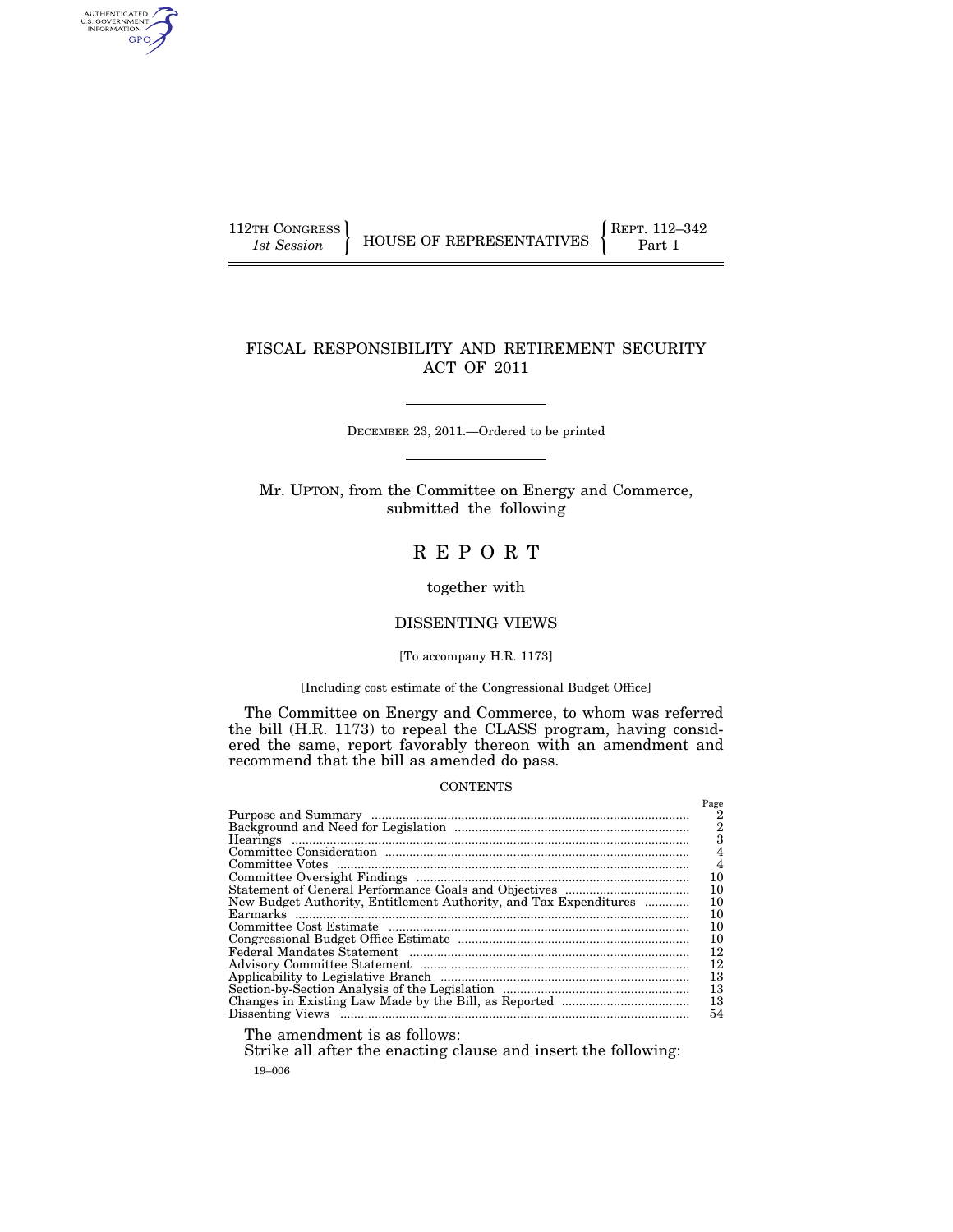**SECTION 1. SHORT TITLE.** 

This Act may be cited as the "Fiscal Responsibility and Retirement Security Act of 2011''.

**SEC. 2. REPEAL OF CLASS PROGRAM.** 

(a) REPEAL.—Title XXXII of the Public Health Service Act (42 U.S.C. 300ll et seq.; relating to the CLASS program) is repealed.

(b) CONFORMING CHANGES.—

(1)(A) Title VIII of the Patient Protection and Affordable Care Act (Public Law 111–148; 124 Stat. 119, 846–847) is repealed.

(B) The table of contents contained in section 1(b) of such Act is amended by striking the items relating to title VIII.

(2) Section 1902(a) of the Social Security Act (42 U.S.C. 1396a(a)) is amended—

(A) by striking paragraphs (81) and (82);

(B) in paragraph (80), by inserting "and" at the end: and

(C) by redesignating paragraph (83) as paragraph (81).

(3) Section 6021(d) of the Deficit Reduction Act of 2005 (42 U.S.C. 1396p note) is amended— $(A)$  in paragraph  $(2)(A)(iv)$ –

(A) in paragraph  $(2)(A)(iv)$ —

(i) by inserting ''not'' before ''include''; and

(ii) by striking "and information" and inserting "or information"; and (B) in paragraph (3)—

(i) in the heading, by striking "APPROPRIATION" and inserting "FUND- $ING<sup>2</sup>$ 

 $(ii)$  by striking "2015" and inserting "2012"; and

(iii) by adding at the end the following new sentence: ''There is authorized to be appropriated to carry out this subsection \$3,000,000 for each of fiscal years 2013 through 2015.".

#### PURPOSE AND SUMMARY

H.R. 1173, the ''Fiscal Responsibility and Retirement Security Act of 2011,'' a bill to repeal provisions of the Public Health Service Act enacted under the Patient Protection and Affordable Care Act (PPACA) (entitled the Community Living Assistance Services and Supports Act or the CLASS Act), was introduced on March 17, 2011, by Rep. Charles W. Boustany, Jr. (R–LA), and was referred to the Committees on Energy and Commerce and Ways and Means.

The goal of H.R. 1173 is to terminate any further Federal activity or spending by the Executive Branch on the CLASS program, which the U.S. Department of Health and Human Services (HHS) has determined to be unsustainable.

## BACKGROUND AND NEED FOR LEGISLATION

The intent of the CLASS Act was to develop a Federally run voluntary insurance program for purchasing community living assistance services and supports in order to provide individuals with functional limitations with tools that will allow them to maintain their personal and financial independence.

However, both before and after passage of PPACA, opponents of the program questioned its long-term sustainability and raised concerns about the program's affordability for consumers and potential impact on the nation's deficit if premiums were never actually collected.

Those longstanding concerns were reiterated on Friday, October 14, 2011, when HHS Secretary Kathleen Sebelius announced that HHS had suspended work on the CLASS program, saying ''despite our best analytical efforts, I do not see a viable path forward at this time.'' On the same day, HHS issued a comprehensive analysis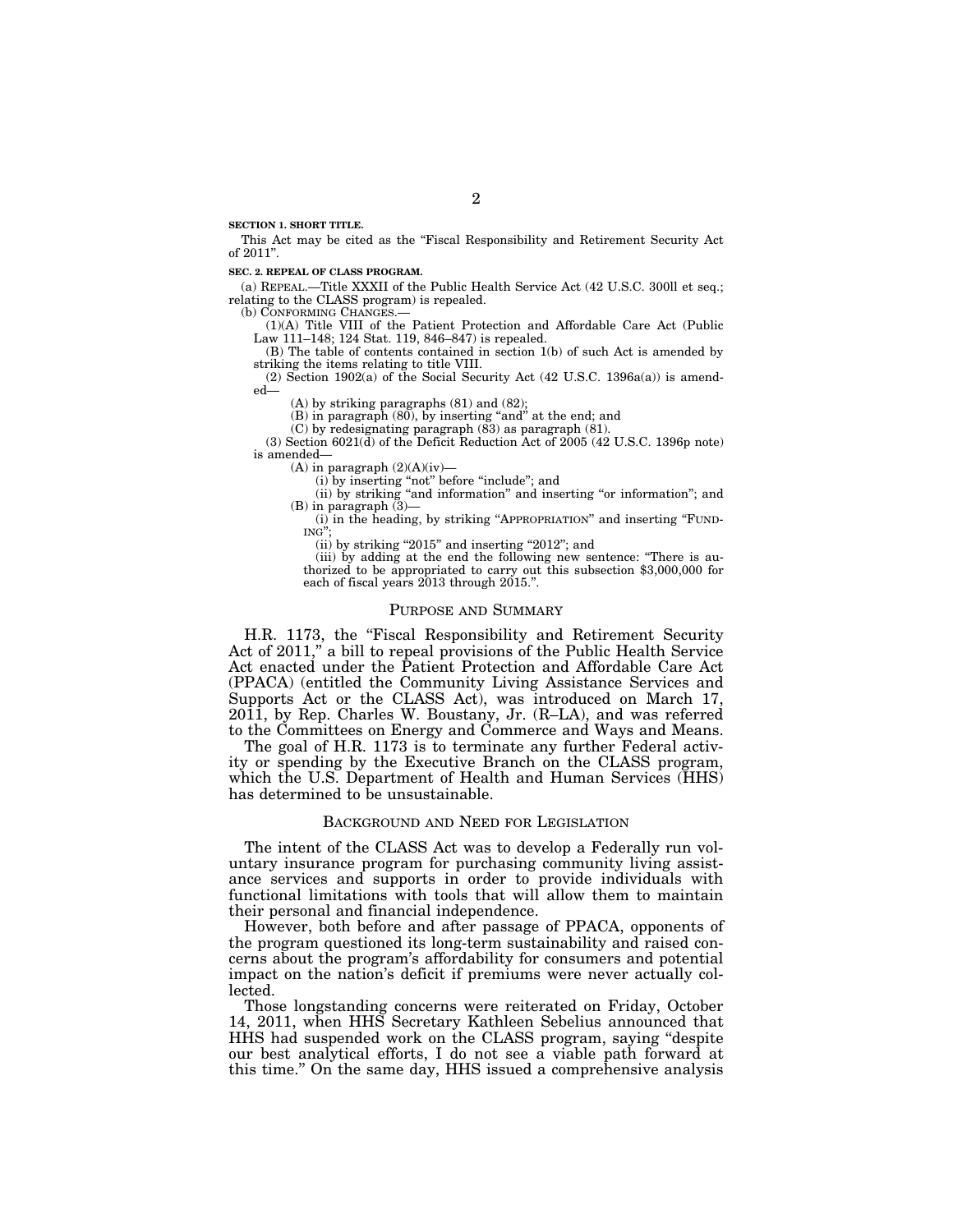of its work on the CLASS program entitled ''Report on the Actuarial, Marketing, and Legal Analyses of the CLASS Program.''

In that report, Administration on Aging Administrator Kathy Greenlee raised concerns with potential adverse selection, noting, ''If healthy purchasers are not attracted to the CLASS benefit package, then premiums will increase, which will make it even more unattractive to purchasers who could also obtain policies in the private market. This imbalance in the beneficiary pool would cause the program to quickly collapse.''

The affordability of the program's premiums was also a concern. The HHS analysis projected premiums even higher than had been previously estimated by outside actuaries, noting the basic CLASS benefit plan could cost, ''\$235 and \$391 a month, and may cost as much as \$3,000 per month.''

#### **HEARINGS**

The Subcommittee on Health held its first hearing on the ''Implementation and Sustainability of the New, Government-Administered CLASS program," on March 17, 2011. The following witnesses testified at the hearing:

• The Hon. Kathy Greenlee, Assistant Secretary, Adminis-

tration on Aging; • Mr. Allen J. Schmitz, FSA, MAAA, Principal, Consulting

• Dr. Joseph Antos, Ph.D., Wilson H. Taylor Scholar in Health Care and Retirement Policy, The American Enterprise Institute; • The Honorable Mark J. Warshawsky, Current Member of

the Social Security Advisory Board, Director of Retirement Re-

search, Towers Watson;<br>• Anthony (Tony) J. Young, Senior Public Policy Strategist,<br>NISH, The AbilityOne Program; and,

· William Lawrence Minnix, Jr., LeadingAge, CEO, Advance CLASS, Inc, Chair.

The Subcommittee on Health held another hearing on HHS' decision to halt implementation of the CLASS program, on October 26,

2011. The following witnesses testified at the hearing:<br>• The Honorable Denny Rehberg, U.S. House of Representa-<br>tives:

• The Honorable Charles W. Boustany, Jr., M.D., U.S. House

of Representatives; • The Honorable Theodore E. Deutch, U.S. House of Representatives;

• The Honorable Patrick J. Kennedy, Former Congressman, U.S. House of Representatives;

• The Honorable Kathy Greenlee, Assistant Secretary for Aging, Administration on Aging (AOA), U.S. Department of Health and Human Services; and,

• The Honorable Sherry Glied, Ph.D., Assistant Secretary for Planning and Evaluation (ASPE), U.S. Department of Health and Human Services

The Secretary of HHS also testified before the Health Subcommittee at a March 3, 2011 hearing regarding the President's FY 2012 Budget and implementation of PPACA, during which the CLASS Act was discussed.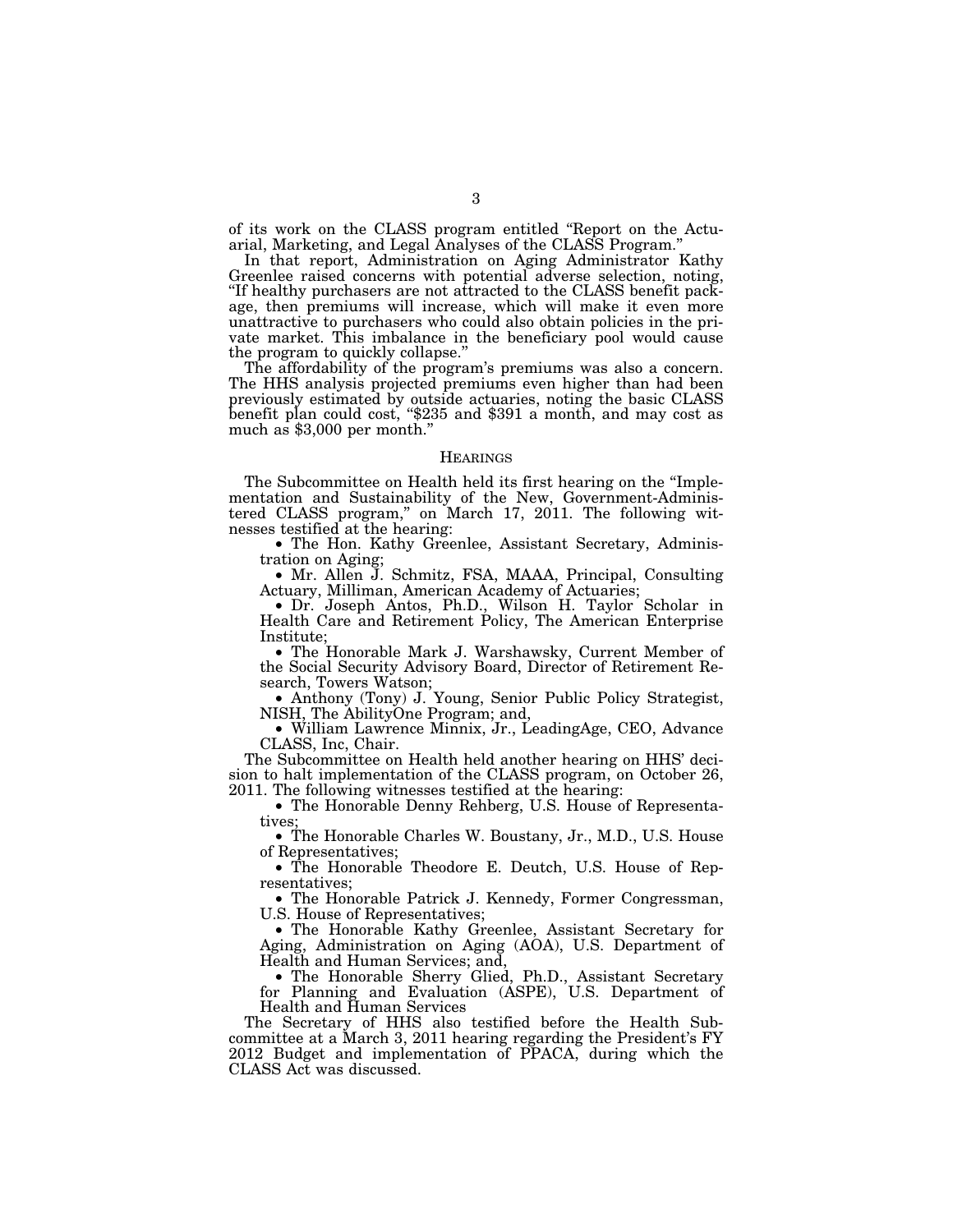## COMMITTEE CONSIDERATION

H.R. 1173 was introduced by Mr. Charles W. Boustany, Jr. on March 17, 2011, and was referred to the Committees on Energy and Commerce and Ways and Means.

On November 15, 2011, the Subcommittee on Health met in open markup session to consider H.R. 1173 and favorably reported the bill to the full Committee by voice vote.

On November 29 and 30, 2011, the Energy and Commerce Committee met in open markup session to consider H.R. 1173. The Committee ordered H.R. 1217 favorably reported by a vote of 33 to 17.

## COMMITTEE VOTES

Clause 3(b) of rule XIII of the Rules of the House of Representatives requires the Committee to list the record votes on the motion to report legislation and amendments thereto.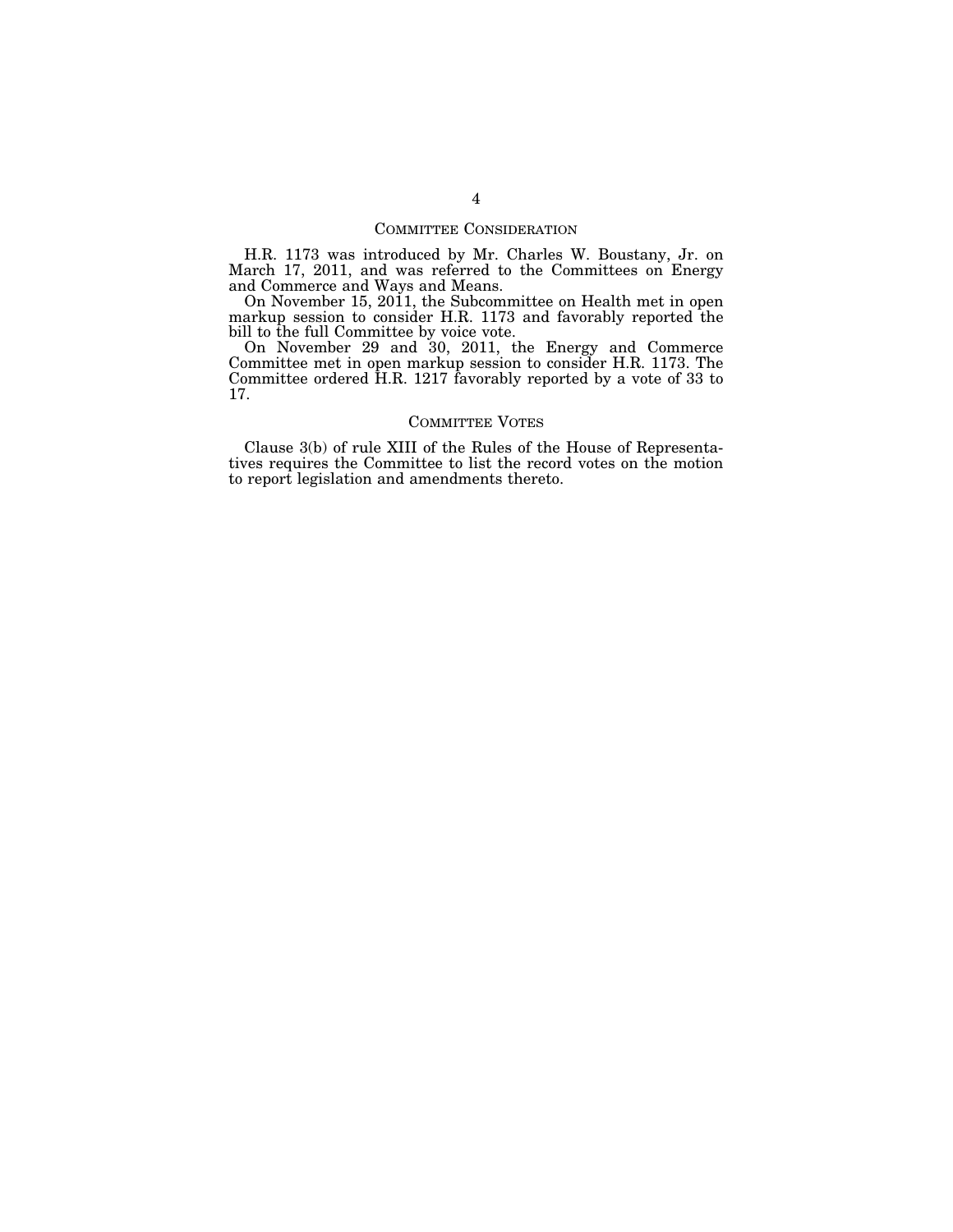BILL: H.R. 1173, the "Fiscal Responsibility and Retirement Security Act of 2011"

**AMENDMENT:** An amendment offered by Mrs. Capps, No. 1a (to amend the Terry amendment), to preserve funding for the National Clearinghouse for Long-Term Care Information as a mandatory appropriation.

| <b>REPRESENTATIVE</b> | <b>YEAS</b> | <b>NAYS</b>  | <b>PRESENT</b> | <b>REPRESENTATIVE</b> | <b>YEAS</b> | <b>NAYS</b> | <b>PRESENT</b> |
|-----------------------|-------------|--------------|----------------|-----------------------|-------------|-------------|----------------|
| Mr. Upton             |             | X            |                | Mr. Waxman            | X           |             |                |
| Mr. Barton            |             | X            |                | Mr. Dingell           | X           |             |                |
| Mr. Stearns           |             | X            |                | Mr. Markey            |             |             |                |
| Mr. Whitfield         |             | $\mathbf{x}$ |                | Mr. Towns             | X           |             |                |
| Mr. Shimkus           |             | X            |                | Mr. Pallone           | X           |             |                |
| Mr. Pitts             |             | X            |                | Mr. Rush              |             |             |                |
| Mrs. Bono Mack        |             | $\bf{X}$     |                | Ms. Eshoo             | X           |             |                |
| Mr. Walden            |             | X            |                | Mr. Engel             | X           |             |                |
| Mr. Terry             |             | X            |                | Mr. Green             | X           |             |                |
| Mr. Rogers            |             |              |                | Ms. DeGette           |             |             |                |
| Mrs. Myrick           |             | $\mathbf x$  |                | Mrs. Capps            | X           |             |                |
| Mr. Sullivan          |             |              |                | Mr. Doyle             |             |             |                |
| Mr. Murphy            |             | $\mathbf x$  |                | Ms. Schakowsky        | X           |             |                |
| Mr. Burgess           |             | X            |                | Mr. Gonzalez          |             |             |                |
| Mrs. Blackburn        |             | X            |                | Mr. Inslee            | X           |             |                |
| Mr. Bilbray           |             | X            |                | Ms. Baldwin           |             |             |                |
| Mr. Bass              |             | X            |                | Mr. Ross              |             | X           |                |
| Mr. Gingrey           |             | X            |                | Mr. Matheson          |             | X           |                |
| Mr. Scalise           |             | X            |                | Mr. Butterfield       | X           |             |                |
| Mr. Latta             |             | $\bf{X}$     |                | Mr. Barrow            | X           |             |                |
| Mrs. McMorris Rodgers |             | X            |                | Ms. Matsui            | X           |             |                |
| Mr. Harper            |             | x            |                | Mrs. Christensen      | X           |             |                |
| Mr. Lance             |             | X            |                | Ms. Castor            | X           |             |                |
| Mr. Cassidy           | X           |              |                |                       |             |             |                |
| Mr. Guthrie           |             | х            |                |                       |             |             |                |
| Mr. Olson             |             | X            |                |                       |             |             |                |
| Mr. McKinley          |             | X            |                |                       |             |             |                |
| Mr. Gardner           |             | X            |                |                       |             |             |                |
| Mr. Pompeo            |             | X            |                |                       |             |             |                |
| Mr. Kinzinger         |             | x            |                |                       |             |             |                |
| Mr. Griffith          |             | X            |                |                       |             |             |                |

**DISPOSITION:** NOT AGREED TO, by a roll call vote of 16 yeas to 30 nays.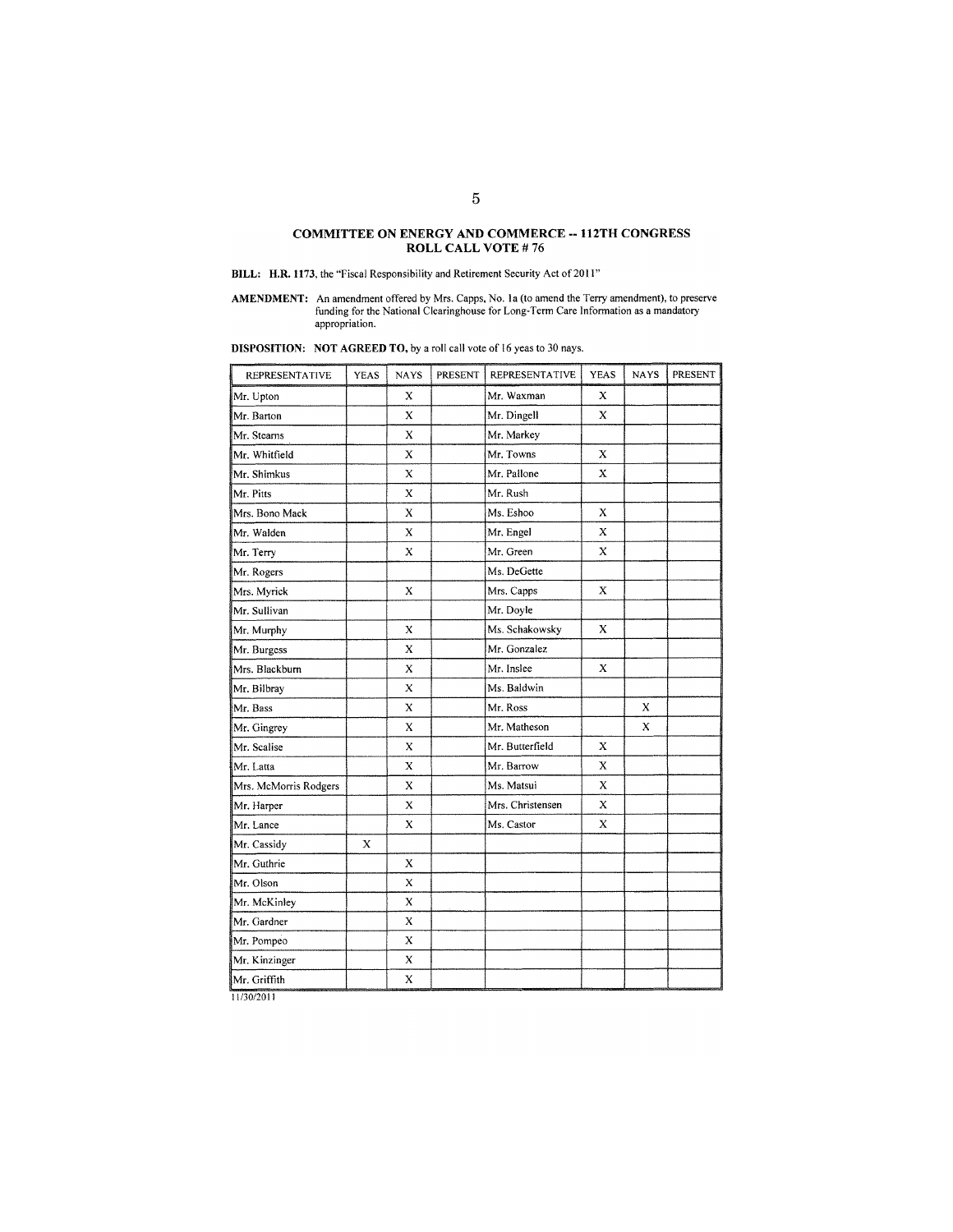BILL: H.R. 1173, the "Fiscal Responsibility and Retirement Security Act of 2011"

**AMENDMENT:** An amendment offered by Mr. Pallone, No. 3, to prohibit repeal of the CLASS Program until the CLASS Independence Advisory Council is able to review and respond to the October 14th, 2011, HHS Report on CLASS.

**DISPOSITION:** NOT AGREEED TO, by a roll call vote of 15 yeas to 30 nays.

| <b>REPRESENTATIVE</b> | <b>YEAS</b> | <b>NAYS</b> | PRESENT | <b>REPRESENTATIVE</b> | <b>YEAS</b> | <b>NAYS</b> | <b>PRESENT</b> |
|-----------------------|-------------|-------------|---------|-----------------------|-------------|-------------|----------------|
| Mr. Upton             |             | x           |         | Mr. Waxman            | X           |             |                |
| Mr. Barton            |             | X           |         | Mr. Dingell           | Х           |             |                |
| Mr. Stearns           |             |             |         | Mr. Markey            |             |             |                |
| Mr. Whitfield         |             | X           |         | Mr. Towns             | X           |             |                |
| Mr. Shimkus           |             | X           |         | Mr. Pallone           | X           |             |                |
| Mr. Pitts             |             | $\mathbf x$ |         | Mr. Rush              |             |             |                |
| Mrs. Bono Mack        |             | $\bf{X}$    |         | Ms. Eshoo             | X           |             |                |
| Mr. Walden            |             | X           |         | Mr. Engel             | X           |             |                |
| Mr. Terry             |             | X           |         | Mr. Green             | x           |             |                |
| Mr. Rogers            |             |             |         | Ms. DeGette           | x           |             |                |
| Mrs. Myrick           |             | X           |         | Mrs. Capps            | X           |             |                |
| Mr. Sullivan          |             |             |         | Mr. Doyle             |             |             |                |
| Mr. Murphy            |             | X           |         | Ms. Schakowsky        | X           |             |                |
| Mr. Burgess           |             | X           |         | Mr. Gonzalez          |             |             |                |
| Mrs. Blackburn        |             |             |         | Mr. Inslee            | X           |             |                |
| Mr. Bilbray           |             | X           |         | Ms. Baldwin           |             |             |                |
| Mr. Bass              |             | X           |         | Mr. Ross              |             | X           |                |
| Mr. Gingrey           |             | $\bf{X}$    |         | Mr. Matheson          |             | $\mathbf x$ |                |
| Mr. Scalise           |             | X           |         | Mr. Butterfield       | X           |             |                |
| Mr. Latta             |             | X           |         | Mr. Barrow            |             | X           |                |
| Mrs. McMorris Rodgers |             | X           |         | Ms. Matsui            | X           |             |                |
| Mr. Harper            |             | X           |         | Mrs. Christensen      | x           |             |                |
| Mr. Lance             |             | X           |         | Ms. Castor            | X           |             |                |
| Mr. Cassidy           |             | X           |         |                       |             |             |                |
| Mr. Guthrie           |             | X           |         |                       |             |             |                |
| Mr. Olson             |             | X           |         |                       |             |             |                |
| Mr. McKinley          |             | $\mathbf x$ |         |                       |             |             |                |
| Mr. Gardner           |             | X           |         |                       |             |             |                |
| Mr. Pompeo            |             | X           |         |                       |             |             |                |
| Mr. Kinzinger         |             | X           |         |                       |             |             |                |
| Mr. Griffith          |             | X           |         |                       |             |             |                |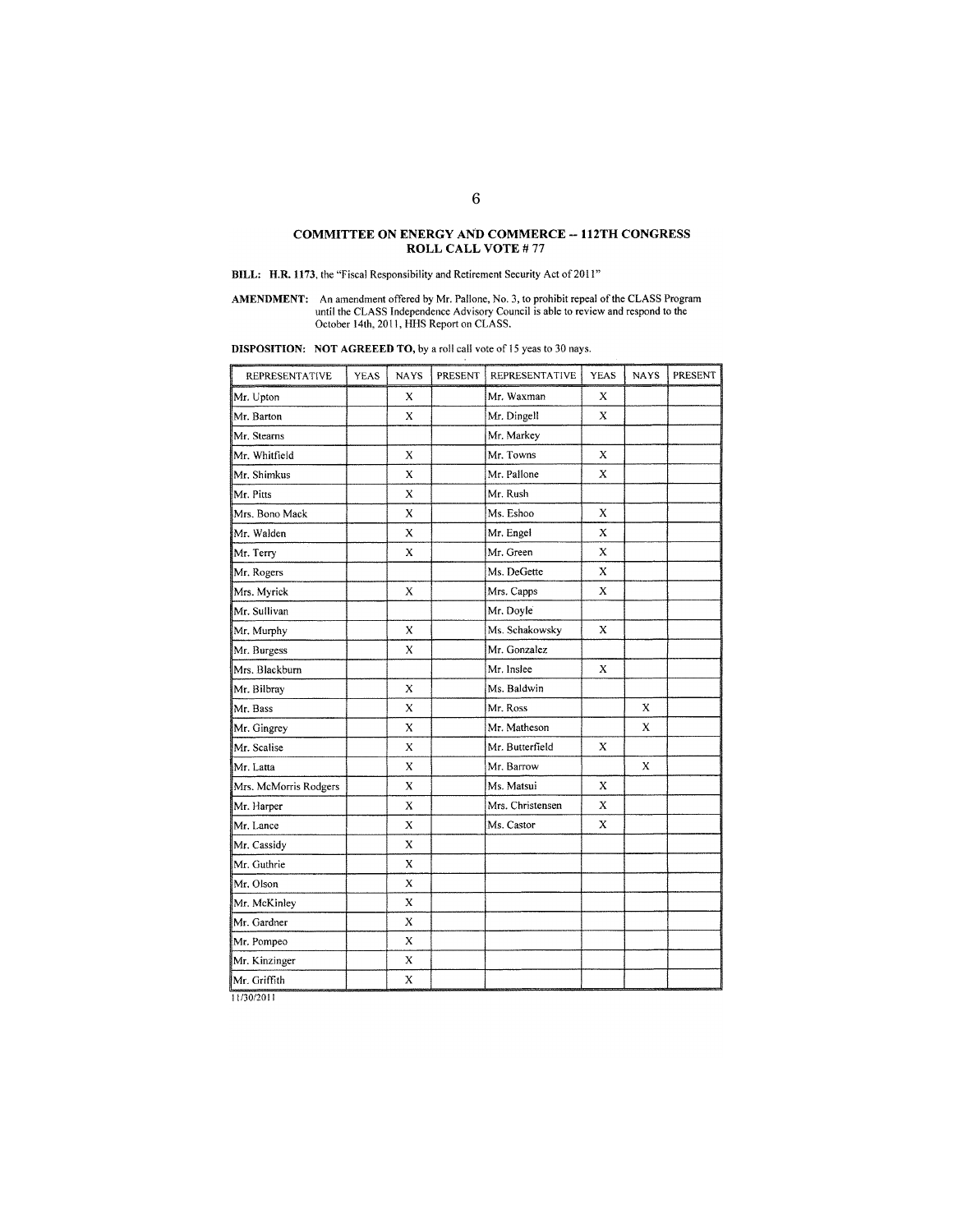BILL: H.R. 1173, the "Fiscal Responsibility and Retirement Security Act of 2011"

**AMENDMENT:** An amendment offered by Mr. Towns, No. 4, to prohibit repeal of the CLASS Program until a long-term care alternative is implemented.

**DISPOSITION:** NOT AGREED TO, by a roll call vote of 15 yeas to 29 nays.

| REPRESENTATIVE        | YEAS | <b>NAYS</b> | <b>PRESENT</b> | REPRESENTATIVE   | <b>YEAS</b> | <b>NAYS</b> | PRESENT |
|-----------------------|------|-------------|----------------|------------------|-------------|-------------|---------|
| Mr. Upton             |      |             |                | Mr. Waxman       |             |             |         |
| Mr. Barton            |      | X           |                | Mr. Dingell      | X           |             |         |
| Mr. Stearns           |      |             |                | Mr. Markey       |             |             |         |
| Mr. Whitfield         |      | X           |                | Mr. Towns        | X           |             |         |
| Mr. Shimkus           |      | X           |                | Mr. Pallone      | x           |             |         |
| Mr. Pitts             |      | X           |                | Mr. Rush         | X           |             |         |
| Mrs. Bono Mack        |      | X           |                | Ms. Eshoo        | x           |             |         |
| Mr. Walden            |      | X           |                | Mr. Engel        | X           |             |         |
| Mr. Terry             |      | $\bf{x}$    |                | Mr. Green        | $\mathbf x$ |             |         |
| Mr. Rogers            |      |             |                | Ms. DeGette      | X           |             |         |
| Mrs. Myrick           |      | X           |                | Mrs. Capps       | X           |             |         |
| Mr. Sullivan          |      |             |                | Mr. Doyle        |             |             |         |
| Mr. Murphy            |      | X           |                | Ms. Schakowsky   | X           |             |         |
| Mr. Burgess           |      | X           |                | Mr. Gonzalez     |             |             |         |
| Mrs. Blackburn        |      |             |                | Mr. Inslee       | X           |             |         |
| Mr. Bilbray           |      | $\bf{X}$    |                | Ms. Baldwin      |             |             |         |
| Mr. Bass              |      | X           |                | Mr. Ross         |             | X           |         |
| Mr. Gingrey           |      | Х           |                | Mr. Matheson     |             | X           |         |
| Mr. Scalise           |      | X           |                | Mr. Butterfield  | X           |             |         |
| Mr. Latta             |      | X           |                | Mr. Barrow       |             | X           |         |
| Mrs. McMorris Rodgers |      | X           |                | Ms. Matsui       | X           |             |         |
| Mr. Harper            |      | X           |                | Mrs. Christensen | X           |             |         |
| Mr. Lance             |      | X           |                | Ms. Castor       | X           |             |         |
| Mr. Cassidy           |      | X           |                |                  |             |             |         |
| Mr. Guthrie           |      | X           |                |                  |             |             |         |
| Mr. Olson             |      | X           |                |                  |             |             |         |
| Mr. McKinley          |      | X           |                |                  |             |             |         |
| Mr. Gardner           |      | X           |                |                  |             |             |         |
| Mr. Pompeo            |      | X           |                |                  |             |             |         |
| Mr. Kinzinger         |      | X           |                |                  |             |             |         |
| Mr. Griffith          |      | X           |                |                  |             |             |         |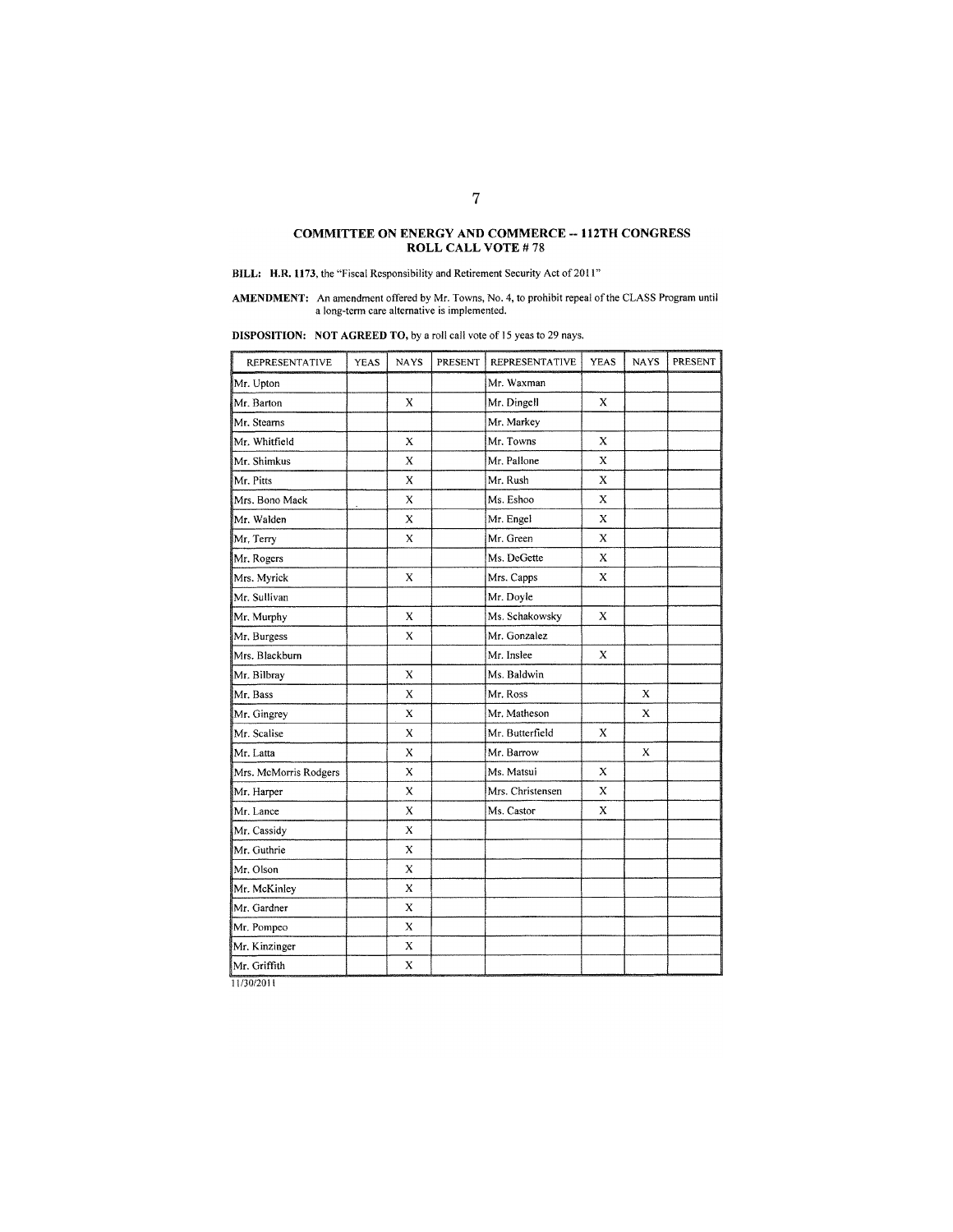BILL: H.R. 1173, the "Fiscal Responsibility and Retirement Security Act of 2011"

**AMENDMENT:** An amendment offered by Mr. Engel, No. 5, to prohibit repeal of the CLASS Program until 50 percent of individuals in the United States who are 18 years of age or older have private long-term care insurance.

| <b>REPRESENTATIVE</b> | <b>YEAS</b> | <b>NAYS</b> | PRESENT | <b>REPRESENTATIVE</b> | <b>YEAS</b> | <b>NAYS</b> | PRESENT |
|-----------------------|-------------|-------------|---------|-----------------------|-------------|-------------|---------|
| Mr. Upton             |             | X           |         | Mr. Waxman            |             |             |         |
| Mr. Barton            |             | X           |         | Mr. Dingell           | X           |             |         |
| Mr. Stearns           |             | X           |         | Mr. Markey            |             |             |         |
| Mr. Whitfield         |             | X           |         | Mr. Towns             | X           |             |         |
| Mr. Shimkus           |             | X           |         | Mr. Pallone           | X           |             |         |
| Mr. Pitts             |             | X           |         | Mr. Rush              | X           |             |         |
| Mrs. Bono Mack        |             | X           |         | Ms. Eshoo             | X           |             |         |
| Mr. Walden            |             | X           |         | Mr. Engel             | X           |             |         |
| Mr. Terry             |             | X           |         | Mr. Green             | X           |             |         |
| Mr. Rogers            |             |             |         | Ms. DeGette           | X           |             |         |
| Mrs. Myrick           |             | X           |         | Mrs. Capps            | X           |             |         |
| Mr. Sullivan          |             | X           |         | Mr. Doyle             | X           |             |         |
| Mr. Murphy            |             | X           |         | Ms. Schakowsky        | X           |             |         |
| Mr. Burgess           |             | X           |         | Mr. Gonzalez          |             |             |         |
| Mrs. Blackburn        |             | X           |         | Mr. Inslee            | X           |             |         |
| Mr. Bilbray           |             | X           |         | Ms. Baldwin           |             |             |         |
| Mr. Bass              |             | X           |         | Mr. Ross              |             | X           |         |
| Mr. Gingrey           |             | X           |         | Mr. Matheson          |             | х           |         |
| Mr. Scalise           |             | X           |         | Mr. Butterfield       | X           |             |         |
| Mr. Latta             |             | X           |         | Mr. Barrow            |             | X           |         |
| Mrs. McMorris Rodgers |             | X           |         | Ms. Matsui            | X           |             |         |
| Mr. Harper            |             | X           |         | Mrs. Christensen      | X           |             |         |
| Mr. Lance             |             | X           |         | Ms. Castor            | X           |             |         |
| Mr. Cassidy           |             | $\mathbf x$ |         |                       |             |             |         |
| Mr. Guthrie           |             | $\mathbf x$ |         |                       |             |             |         |
| Mr. Olson             |             | $\mathbf x$ |         |                       |             |             |         |
| Mr. McKinley          |             | X           |         |                       |             |             |         |
| Mr. Gardner           |             | X           |         |                       |             |             |         |
| Mr. Pompeo            |             | X           |         |                       |             |             |         |
| Mr. Kinzinger         |             | X           |         |                       |             |             |         |
| Mr. Griffith          |             | $\bf{X}$    |         |                       |             |             |         |

**DISPOSITION:** NOT AGREED TO, by a roll call vote of 16 yeas to 33 nays.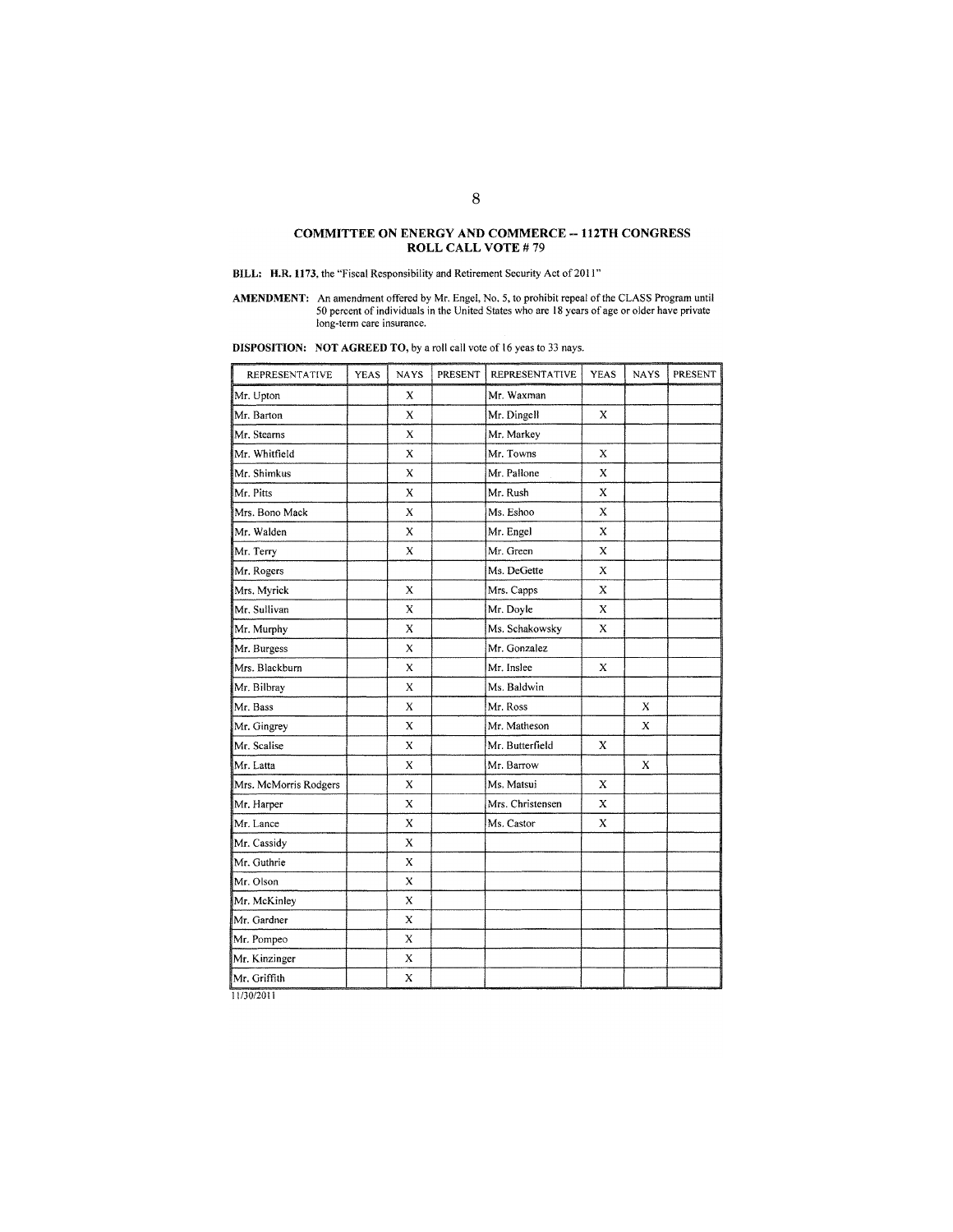BILL: H.R. 1173, the "Fiscal Responsibility and Retirement Security Act of 2011"

**AMENDMENT:** A motion by Mr. Upton to order H.R. 1173 favorably reported to the House, as amended. (Final Passage)

**DISPOSITION:** AGREED TO, by a roll call vote of 33 yeas to 17 nays.

| REPRESENTATIVE        | <b>YEAS</b> | <b>NAYS</b> | <b>PRESENT</b> | <b>REPRESENTATIVE</b> | <b>YEAS</b> | <b>NAYS</b> | <b>PRESENT</b> |
|-----------------------|-------------|-------------|----------------|-----------------------|-------------|-------------|----------------|
| Mr. Upton             | X           |             |                | Mr. Waxman            |             | X           |                |
| Mr. Barton            | X           |             |                | Mr. Dingell           |             | X           |                |
| Mr. Stearns           | X           |             |                | Mr. Markey            |             |             |                |
| Mr. Whitfield         | X           |             |                | Mr. Towns             |             | X           |                |
| Mr. Shimkus           | X           |             |                | Mr. Pallone           |             | X           |                |
| Mr. Pitts             | X           |             |                | Mr. Rush              |             | X           |                |
| Mrs. Bono Mack        | X           |             |                | Ms. Eshoo             |             | X           |                |
| Mr. Walden            | х           |             |                | Mr. Engel             |             | X           |                |
| Mr. Terry             | X           |             |                | Mr. Green             |             | x           |                |
| Mr. Rogers            |             |             |                | Ms. DeGette           |             | X           |                |
| Mrs. Myrick           | Х           |             |                | Mrs. Capps            |             | X           |                |
| Mr. Sullivan          | $\mathbf x$ |             |                | Mr. Doyle             |             | x           |                |
| Mr. Murphy            | X           |             |                | Ms. Schakowsky        |             | x           |                |
| Mr. Burgess           | X           |             |                | Mr. Gonzalez          |             |             |                |
| Mrs. Blackburn        | X           |             |                | Mr. Inslee            |             | X           |                |
| Mr. Bilbray           | X           |             |                | Ms. Baldwin           |             |             |                |
| Mr. Bass              | X           |             |                | Mr. Ross              | X           |             |                |
| Mr. Gingrey           | Х           |             |                | Mr. Matheson          | X           |             |                |
| Mr. Scalise           | X           |             |                | Mr. Butterfield       |             | X           |                |
| Mr. Latta             | X           |             |                | Mr. Barrow            | X           |             |                |
| Mrs. McMorris Rodgers | X           |             |                | Ms. Matsui            |             | X           |                |
| Mr. Harper            | x           |             |                | Mrs. Christensen      |             | $\mathbf x$ |                |
| Mr. Lance             | x           |             |                | Ms. Castor            |             | X           |                |
| Mr. Cassidy           | X           |             |                |                       |             |             |                |
| Mr. Guthrie           | X           |             |                |                       |             |             |                |
| Mr. Olson             | X           |             |                |                       |             |             |                |
| Mr. McKinley          | X           |             |                |                       |             |             |                |
| Mr. Gardner           | X           |             |                |                       |             |             |                |
| Mr. Pompeo            | X           |             |                |                       |             |             |                |
| Mr. Kinzinger         | X           |             |                |                       |             |             |                |
| Mr. Griffith          | X           |             |                |                       |             |             |                |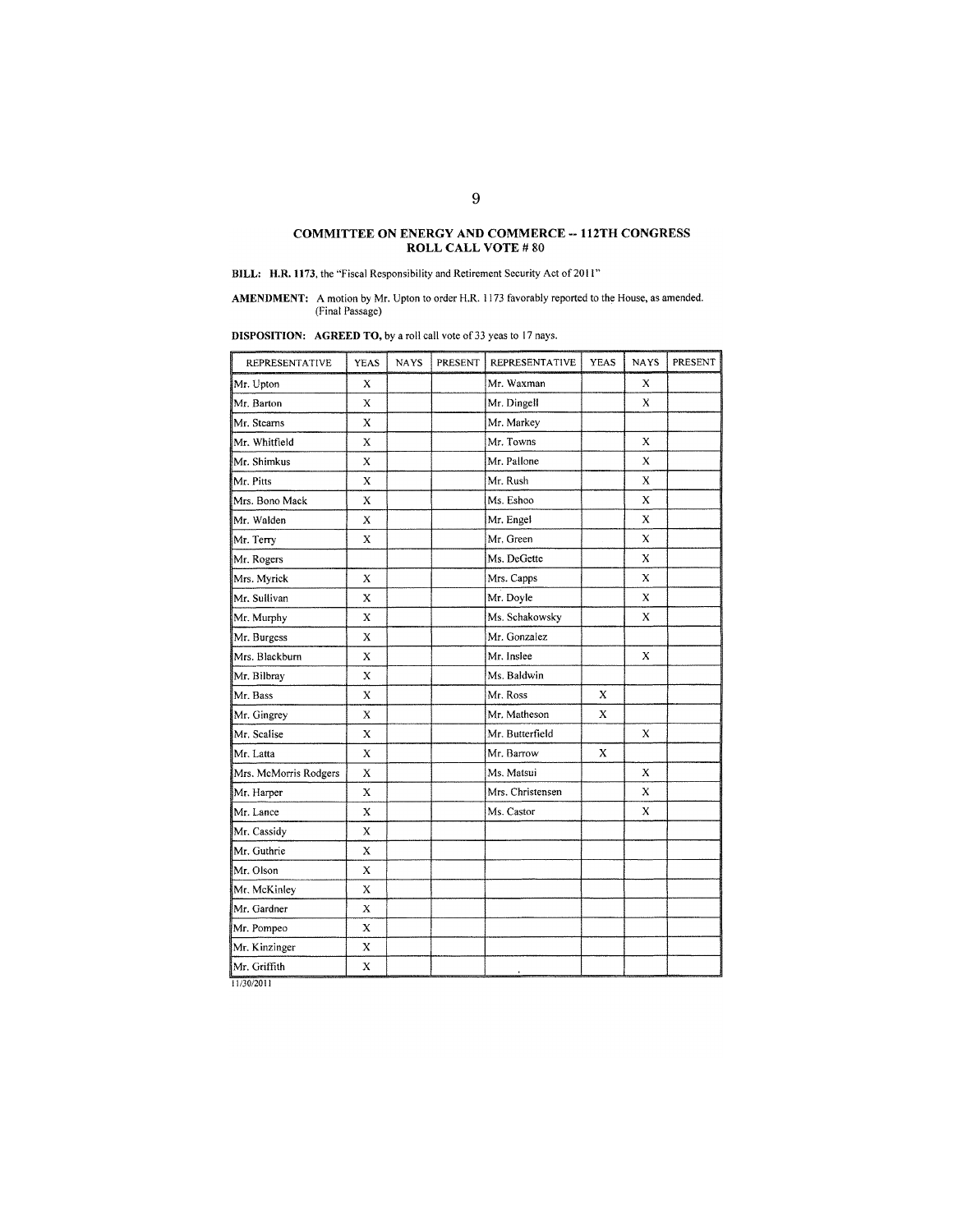#### COMMITTEE OVERSIGHT FINDINGS

Pursuant to clause  $3(c)(1)$  of rule XIII of the Rules of the House of Representatives, the oversight findings and recommendations of the Committee are reflected in the descriptive portions of this report, including the finding that reining in mandatory spending is necessary to avoid a debt crisis.

#### STATEMENT OF GENERAL PERFORMANCE GOALS AND OBJECTIVES

In accordance with clause  $3(c)(4)$  of rule XIII of the Rules of the House of Representatives, the performance goals and objectives of the Committee are reflected in the descriptive portions of this report, including the goal of avoiding a debt crisis by reining in mandatory spending.

## NEW BUDGET AUTHORITY, ENTITLEMENT AUTHORITY, AND TAX EXPENDITURES

In compliance with clause  $3(c)(2)$  of rule XIII of the Rules of the House of Representatives, the Committee finds that H.R. 1173 would result in no new or increased budget authority, entitlement authority, or tax expenditures or revenues.

#### EARMARK

In compliance with clause 9(e), 9(f), and 9(g) of rule XXI, the Committee finds that H.R. 1173 contains no earmarks, limited tax benefits, or limited tariff benefits.

## COMMITTEE COST ESTIMATE

The Committee adopts as its own the cost estimate prepared by the Director of the Congressional Budget Office pursuant to section 402 of the Congressional Budget Act of 1974.

#### CONGRESSIONAL BUDGET OFFICE ESTIMATE

Pursuant to clause  $3(c)(3)$  of rule XIII of the Rules of the House of Representatives, the following is the cost estimate provided by the Congressional Budget Office pursuant to section 402 of the Congressional Budget Act of 1974:

U.S. CONGRESS, CONGRESSIONAL BUDGET OFFICE, *Washington, DC, December 2, 2011.* 

Hon. FRED UPTON, *Chairman, Committee on Energy and Commerce, House of Representatives, Washington, DC.* 

DEAR MR. CHAIRMAN: The Congressional Budget Office has prepared the enclosed cost estimate for H.R. 1173, the Fiscal Responsibility and Retirement Security Act of 2011.

If you wish further details on this estimate, we will be pleased to provide them. The CBO staff contact is Julia Mitchell.

Sincerely,

DOUGLAS W. ELMENDORF.

Enclosure.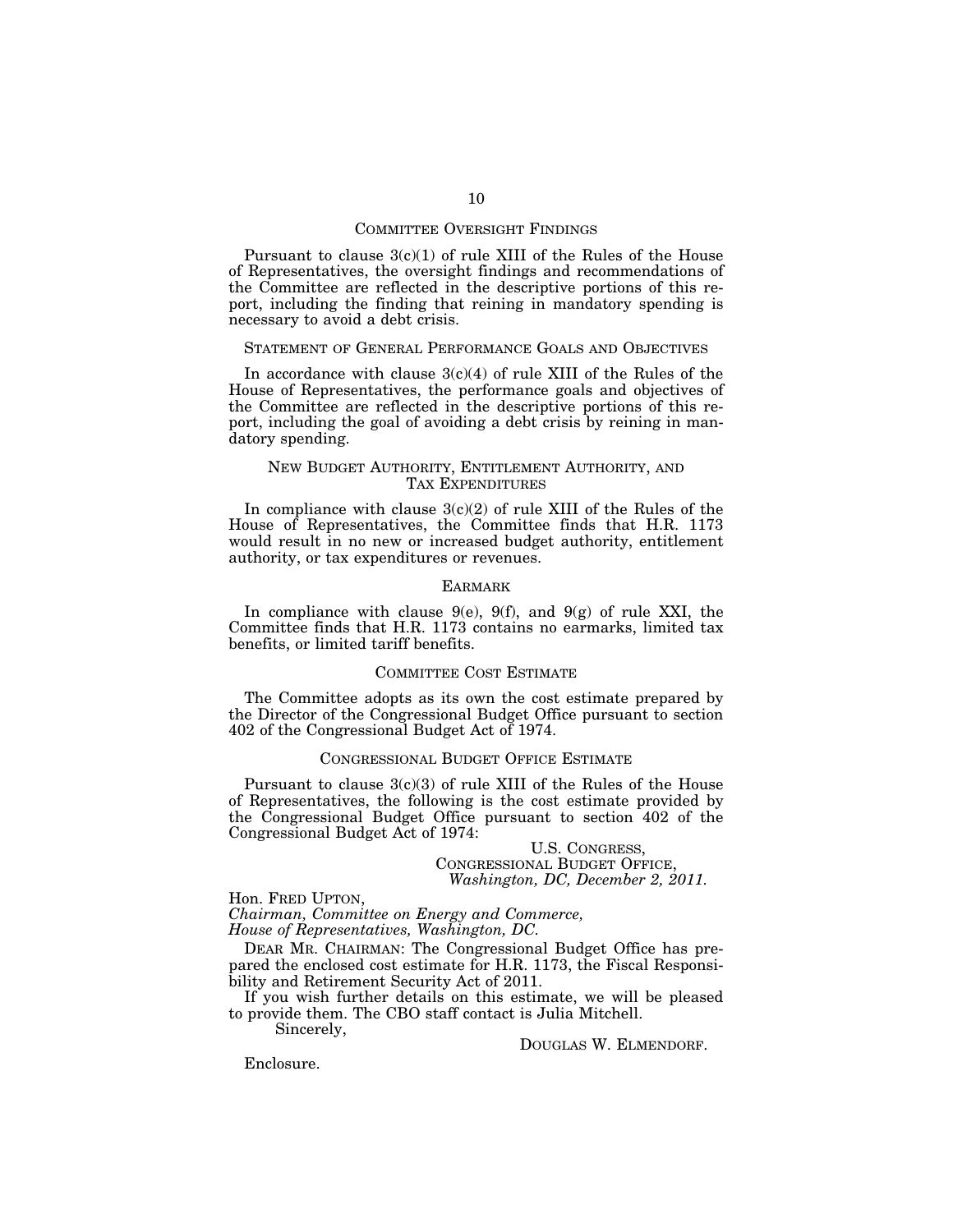## *H.R. 1173—Fiscal Responsibility and Retirement Security Act of 2011*

Summary: H.R. 1173 would repeal title VIII of the Patient Protection and Affordable Care Act (PPACA). That title of the PPACA established the Community Living Assistance Services and Supports (CLASS) Program—a national, voluntary long-term care insurance program for purchasing community living assistance services and supports. Title VIII also authorized and appropriated funding through 2015 for the National Clearinghouse for Long-Term Care Information (clearinghouse). H.R. 1173 would replace those appropriated funds for the clearinghouse for 2013 through

2015 with funding subject to future appropriation actions.<br>CBO estimates that enacting H.R. 1173 would reduce direct spending by \$9 million over the  $2012-2016$  and  $2012-2021$  periods. H.R. 1173 also would increase spending subject to future appropriation by \$9 million over the same periods. Pay-as-you-go procedures apply because enacting the legislation would affect direct spending. Enacting H.R. 1173 would have no impact on federal revenues.

The bill contains no intergovernmental or private-sector mandates as defined in the Unfunded Mandates Reform Act (UMRA).

Estimated cost to the Federal Government: The estimated budgetary impact of H.R. 1173 is shown in the following table. The costs of this legislation fall within budget function 550 (health).

|                                   | By fiscal year, in millions of dollars- |      |      |                            |                          |                          |                                              |            |          |          |                 |                  |
|-----------------------------------|-----------------------------------------|------|------|----------------------------|--------------------------|--------------------------|----------------------------------------------|------------|----------|----------|-----------------|------------------|
|                                   | 2012                                    | 2013 | 2014 | 2015                       | 2016                     | 2017                     | 2018                                         | 2019       | 2020     | 2021     | $2012-$<br>2016 | $2012 -$<br>2021 |
|                                   |                                         |      |      | CHANGES IN DIRECT SPENDING |                          |                          |                                              |            |          |          |                 |                  |
| <b>Estimated Budget Authority</b> |                                         |      | $-3$ | $-3$                       | $\overline{\phantom{0}}$ | $\overline{\phantom{0}}$ | 0                                            | $^{\circ}$ |          | 0        | — 9             | - 9              |
| Estimated Outlays                 |                                         |      |      | $-3$                       | $\Omega$                 | $\Omega$                 | $\Omega$                                     | $\Omega$   | $\Omega$ | $\Omega$ | $-9$            | $-9$             |
|                                   |                                         |      |      |                            |                          |                          | CHANGES IN SPENDING SUBJECT TO APPROPRIATION |            |          |          |                 |                  |
| <b>Estimated Authorization</b>    |                                         |      |      |                            |                          |                          |                                              |            |          |          |                 |                  |
| Level                             |                                         | 3    | 3    | 3                          |                          | 0                        |                                              | 0          |          |          | 9               | 9                |
| Estimated Outlays                 |                                         | 3    | 3    | 3                          | $\mathbf{0}$             |                          |                                              | 0          |          |          | 9               | 9                |

Basis of estimate: In its March 2011 baseline projections, CBO anticipated that the CLASS program would begin collecting premiums in fiscal year 2012 and that net receipts of the program over the 2012–2021 period would amount to \$81 billion, not including estimated Medicaid savings of \$2 billion. On October 14, 2011, the Secretary of the Department of Health and Human Services announced that she did not ''see a viable path forward for CLASS implementation at this time.'' 1 CBO considers that announcement to be definitive new information and as a result, in its next baseline projections (which will be issued in January), CBO will assume that CLASS will not be implemented unless there are changes in law or other actions by the Administration that would supersede the Secretary's announcement. Further, legislation to repeal the provisions of law establishing the CLASS program are now estimated as having no budgetary effect relative to current law.

However, the Secretary's announcement does not affect use of the funds authorized and appropriated for the clearinghouse. There-

<sup>1</sup>Letter from Kathleen Sebelius, Secretary of the Department of Health and Human Services, to John A. Boehner, Speaker, House of Representatives, October 14, 2011.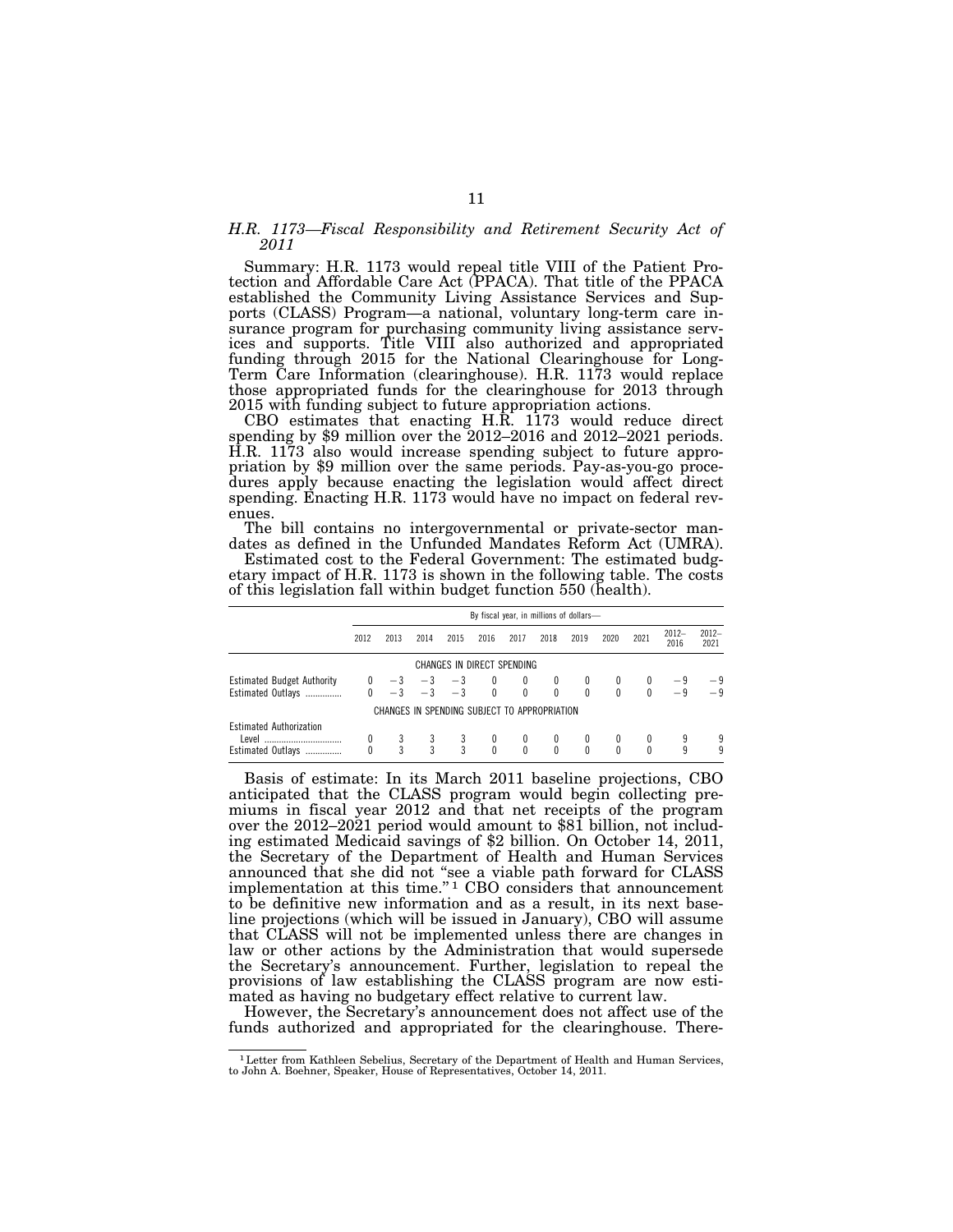fore, the replacement of these appropriated funds for the clearinghouse for 2013 through 2015 with funding subject to future appropriation actions would have a budgetary effect of reducing direct spending by \$9 million and subsequently increasing spending subject to appropriation by \$9 million over the 2012–2021 period.

Pay-as-you-go considerations: The Statutory Pay-As-You-Go Act of 2010 establishes budget-reporting and enforcement procedures for legislation affecting direct spending or revenues. The net changes in outlays that are subject to those pay-as-you-go procedures are shown in the following table. Enacting H.R. 1173 would have no impact on federal revenues.

CBO ESTIMATE OF PAY-AS-YOU-GO EFFECTS FOR H.R. 1173, AS ORDERED REPORTED BY THE HOUSE COMMITTEE ON ENERGY AND COMMERCE ON NOVEMBER 30, 2011

|                                     | By fiscal year, in millions of dollars- |      |                                   |      |      |      |                                                 |      |                |              |                  |                  |
|-------------------------------------|-----------------------------------------|------|-----------------------------------|------|------|------|-------------------------------------------------|------|----------------|--------------|------------------|------------------|
|                                     | 2012                                    | 2013 | 2014                              | 2015 | 2016 | 2017 | 2018                                            | 2019 | 2020           | 2021         | $2012 -$<br>2016 | $2012 -$<br>2021 |
|                                     |                                         |      | NET DECREASE $(-)$ in the deficit |      |      |      |                                                 |      |                |              |                  |                  |
| Statutory Pay-As-You-Go Im-<br>pact |                                         |      | $0 \t -3 \t -3 \t -3 \t 0$        |      |      |      | $\begin{array}{ccc} & & 0 & \hline \end{array}$ |      | $\overline{0}$ | $\mathbf{0}$ | $-9$             | $-9$             |

Intergovernmental and private-sector impact: H.R. 1173 contains no intergovernmental or private-sector mandates as defined in UMRA and would not affect the budgets of state, local, or tribal governments.

Previous CBO estimate: On October 31, 2011, CBO transmitted a letter to Senator John Thune providing a cost estimate for S. 720, the Repeal the CLASS Entitlement Act, as introduced in the Senate on April 4, 2011. H.R. 1173 is similar to S. 720. Both bills would have no budgetary effect over the 2012–2021 period for provisions repealing the CLASS program. Both bills, however, would reduce direct spending by \$9 million over the 2012–2021 period as a result of rescinding appropriated funding for the National Clearinghouse for Long-Term Care Information. Due to an error on CBO's part, the savings of \$9 million over the 2012–2021 period attributed to rescinding appropriated funding for the clearinghouse were not included in the October 31 letter to Senator Thune. H.R. 1173 would replace that appropriated funding with an authorization for future appropriations of similar amounts for the clearinghouse, but S. 720 would not.

Estimate prepared by: Federal Costs: Julia Mitchell; Impact on State, Local, and Tribal Governments: Lisa Ramirez-Branum; Impact on the Private Sector: Michael Levine.

Estimate approved by: Peter H. Fontaine, Assistant Director for Budget Analysis.

#### FEDERAL MANDATES STATEMENT

The Committee adopts as its own the estimate of Federal mandates prepared by the Director of the Congressional Budget Office pursuant to section 423 of the Unfunded Mandates Reform Act.

### ADVISORY COMMITTEE STATEMENT

No advisory committees within the meaning of section 5(b) of the Federal Advisory Committee Act were created by this legislation.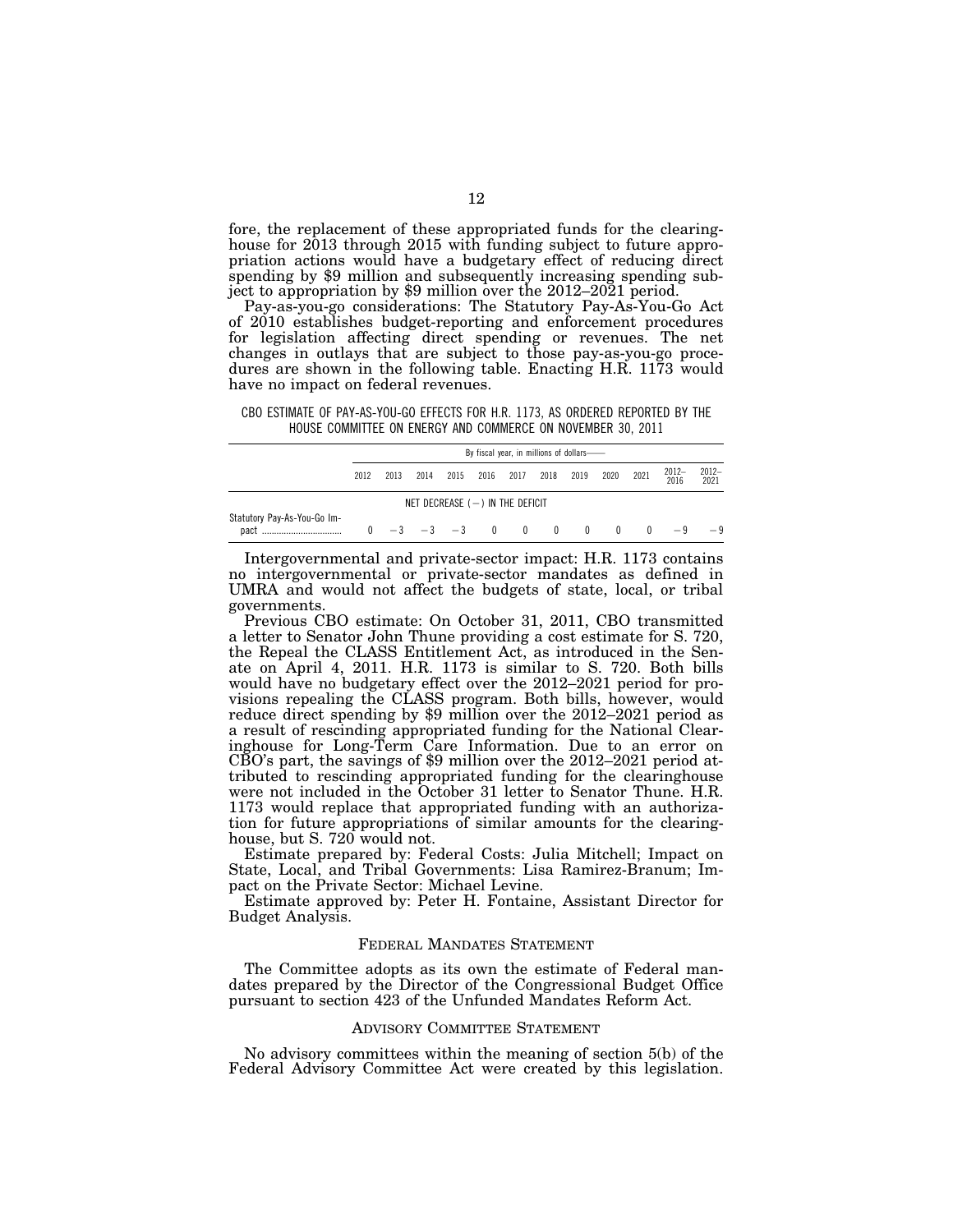## APPLICABILITY TO LEGISLATIVE BRANCH

The Committee finds that the legislation does not relate to the terms and conditions of employment or access to public services or accommodations within the meaning of section 102(b)(3) of the Congressional Accountability Act.

## SECTION-BY-SECTION ANALYSIS OF THE LEGISLATION

### *Section 1. Short title*

The bill is entitled the "Fiscal Responsibility and Retirement Security Act of 2011.''

## *Section II. Repeal of the CLASS program*

Section II repeals Title XXXII of the Public Health Service Act and Title VIII of the Patient Protection and Affordable Care Act (P.L. 111–148)—provisions related to the CLASS program and amends the Deficit Reduction Act of 2005 (P.L. 109–171) to repeal provisions providing appropriations for the National Clearinghouse for Long-Term Care Information through FY2015.

## CHANGES IN EXISTING LAW MADE BY THE BILL, AS REPORTED

In compliance with clause 3(e) of rule XIII of the Rules of the House of Representatives, changes in existing law made by the bill, as reported, are shown as follows (existing law proposed to be omitted is enclosed in black brackets, new matter is printed in italic, existing law in which no change is proposed is shown in roman):

## **TITLE XXXII OF THE PUBLIC HEALTH SERVICE ACT**

## ø**TITLE XXXII—COMMUNITY LIVING ASSISTANCE SERVICES AND SUPPORTS**

#### ø**SEC. 3201. PURPOSE.**

øThe purpose of this title is to establish a national voluntary insurance program for purchasing community living assistance services and supports in order to—

 $[(1)$  provide individuals with functional limitations with tools that will allow them to maintain their personal and financial independence and live in the community through a new financing strategy for community living assistance services and supports;

 $(2)$  establish an infrastructure that will help address the Nation's community living assistance services and supports needs;

 $(3)$  alleviate burdens on family caregivers; and

 $(4)$  address institutional bias by providing a financing mechanism that supports personal choice and independence to live in the community.

#### ø**SEC. 3202. DEFINITIONS.**

#### **I**In this title:

 $(1)$  ACTIVE ENROLLEE.—The term "active enrollee" means an individual who is enrolled in the CLASS program in accord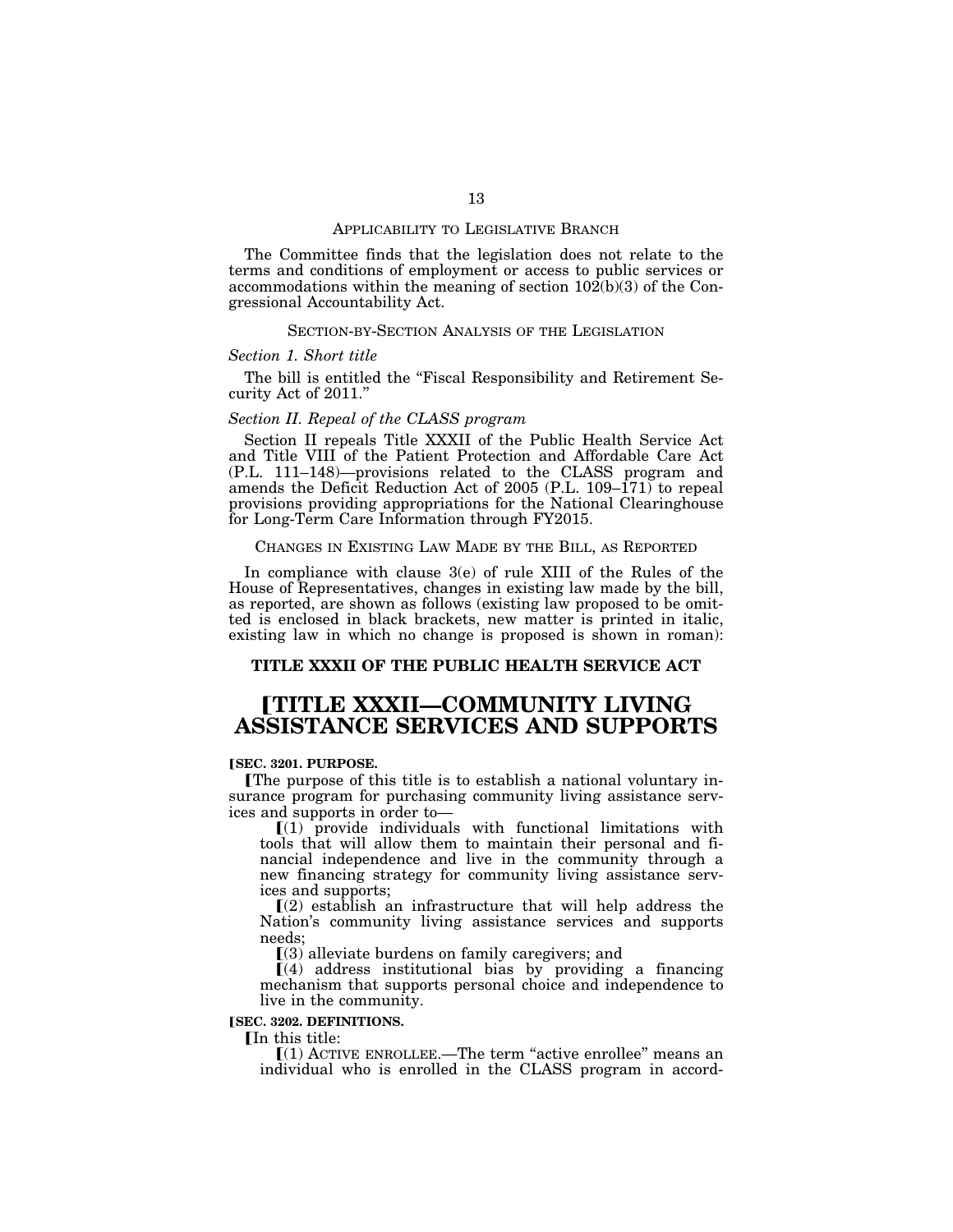ance with section 3204 and who has paid any premiums due to maintain such enrollment.

 $(2)$  ACTIVELY EMPLOYED.—The term "actively employed" means an individual who—

 $(A)$  is reporting for work at the individual's usual place of employment or at another location to which the individual is required to travel because of the individual's employment (or in the case of an individual who is a member of the uniformed services, is on active duty and is physically able to perform the duties of the individual's position); and

 $($ B) is able to perform all the usual and customary duties of the individual's employment on the individual's regular work schedule.

ø(3) ACTIVITIES OF DAILY LIVING.—The term ''activities of daily living'' means each of the following activities specified in section  $7702B(c)(2)(B)$  of the Internal Revenue Code of 1986:

 $(A)$  Eating.

 $[(B)$  Toileting.

 $(C)$  Transferring.

 $[$ (D) Bathing.

 $(E)$  Dressing.

 $\mathbb{I}(F)$  Continence.

 $(4)$  CLASS PROGRAM.—The term "CLASS program" means the program established under this title.

ø(5) ELIGIBILITY ASSESSMENT SYSTEM.—The term ''Eligibility Assessment System'' means the entity established by the Secretary under section  $3205(a)(2)$  to make functional eligibility determinations for the CLASS program.

 $[(6)$  ELIGIBLE BENEFICIARY.—<br> $[(A)$  IN GENERAL.—The term "eligible beneficiary" means any individual who is an active enrollee in the CLASS program and, as of the date described in subparagraph  $(\bar{B})$ —

 $(i)$  has paid premiums for enrollment in such program for at least 60 months;

 $\left[$ (ii) has earned, with respect to at least 3 calendar years that occur during the first 60 months for which the individual has paid premiums for enrollment in the program, at least an amount equal to the amount of wages and self-employment income which an individual must have in order to be credited with a quarter of coverage under section 213(d) of the Social Security Act for the year; and

ø(iii) has paid premiums for enrollment in such program for at least 24 consecutive months, if a lapse in premium payments of more than 3 months has occurred during the period that begins on the date of the individual's enrollment and ends on the date of such determination.

 $($ B) DATE DESCRIBED.—For purposes of subparagraph (A), the date described in this subparagraph is the date on which the individual is determined to have a functional limitation described in section  $3203(a)(1)(C)$  that is expected to last for a continuous period of more than 90 days.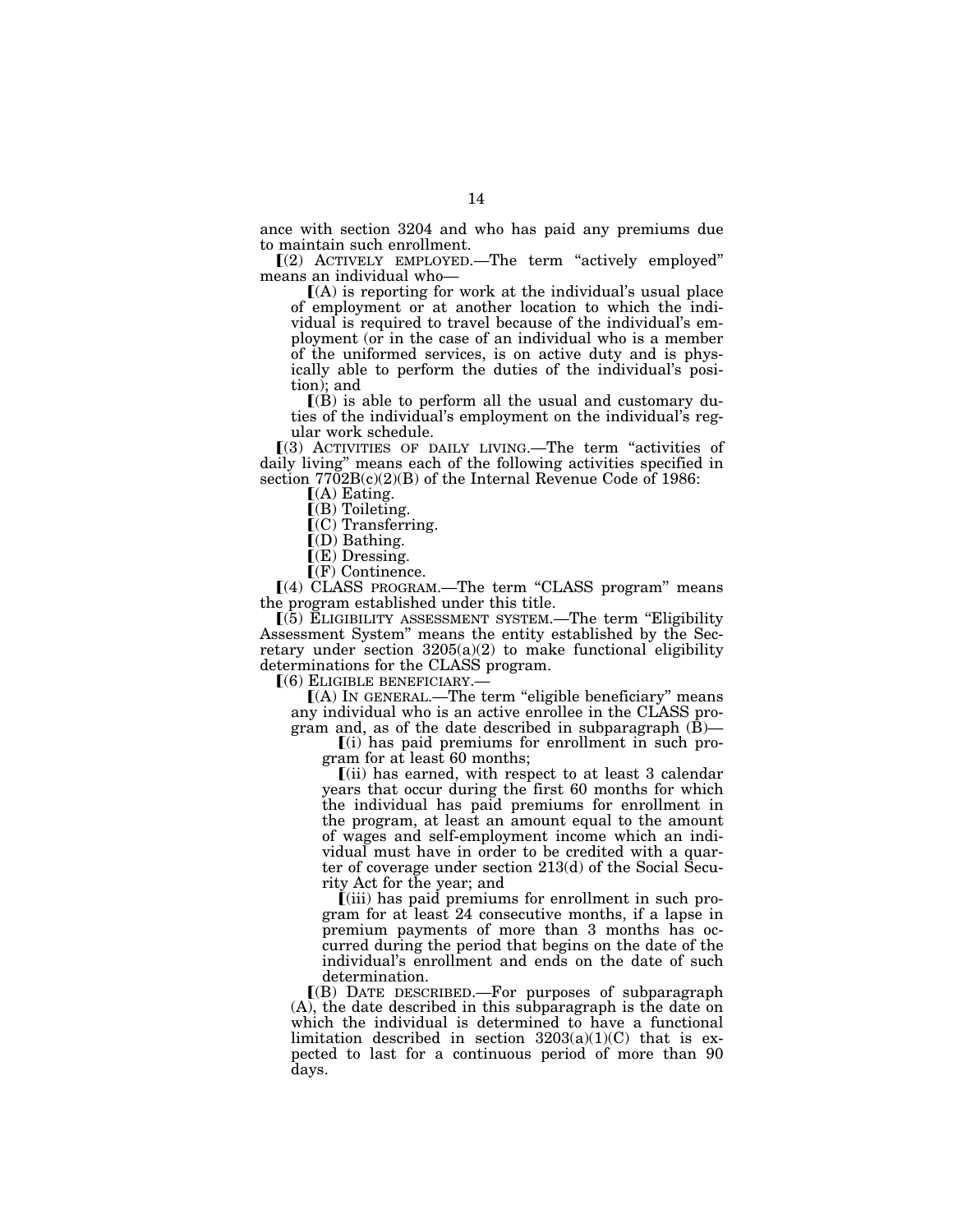$\mathfrak{f}(C)$  REGULATIONS.—The Secretary shall promulgate regulations specifying exceptions to the minimum earnings requirements under subparagraph (A)(ii) for purposes of being considered an eligible beneficiary for certain populations.<br>
[(7) HOSPITAL; NURSING FACILITY; INTERMEDIATE CARE FACIL-

<sup>ø</sup>(7) HOSPITAL; NURSING FACILITY; INTERMEDIATE CARE FACIL- ITY FOR THE MENTALLY RETARDED; INSTITUTION FOR MENTAL DISEASES.—The terms ''hospital'', ''nursing facility'', ''intermediate care facility for the mentally retarded'', and ''institution for mental diseases'' have the meanings given such terms for purposes of Medicaid.

ø(8) CLASS INDEPENDENCE ADVISORY COUNCIL.—The term "CLASS Independence Advisory Council" or "Council" means the Advisory Council established under section 3207 to advise the Secretary.

ø(9) CLASS INDEPENDENCE BENEFIT PLAN.—The term ''CLASS Independence Benefit Plan'' means the benefit plan developed and designated by the Secretary in accordance with section 3203.

ø(10) CLASS INDEPENDENCE FUND.—The term ''CLASS Independence Fund'' or ''Fund'' means the fund established under section 3206.

 $[(11)$  MEDICAID.—The term "Medicaid" means the program established under title XIX of the Social Security Act (42 U.S.C. 1396 et seq.).

 $[(12)$  POVERTY LINE.—The term "poverty line" has the meaning given that term in section  $2110(c)(5)$  of the Social Security Act (42 U.S.C. 1397jj(c)(5)).

 $(13)$  Protection and advocacy system.—The term "Protection and Advocacy System'' means the system for each State established under section 143 of the Developmental Disabilities Assistance and Bill of Rights Act of 2000 (42 U.S.C. 15043).

# **[SEC. 3203. CLASS INDEPENDENCE BENEFIT PLAN.** [(a) PROCESS FOR DEVELOPMENT.—

 $(1)$  In GENERAL.—The Secretary, in consultation with appropriate actuaries and other experts, shall develop at least 3 actuarially sound benefit plans as alternatives for consideration for designation by the Secretary as the CLASS Independence Benefit Plan under which eligible beneficiaries shall receive benefits under this title. Each of the plan alternatives developed shall be designed to provide eligible beneficiaries with the benefits described in section 3205 consistent with the following requirements:

ø(A) PREMIUMS.—

 $(i)$  In GENERAL.—Beginning with the first year of the CLASS program, and for each year thereafter, subject to clauses (ii) and (iii), the Secretary shall establish all premiums to be paid by enrollees for the year based on an actuarial analysis of the 75-year costs of the program that ensures solvency throughout such 75-year period.

 $\int$ (ii) NOMINAL PREMIUM FOR POOREST INDIVIDUALS AND FULL-TIME STUDENTS.—

 $\P$ (I) In GENERAL.—The monthly premium for enrollment in the CLASS program shall not exceed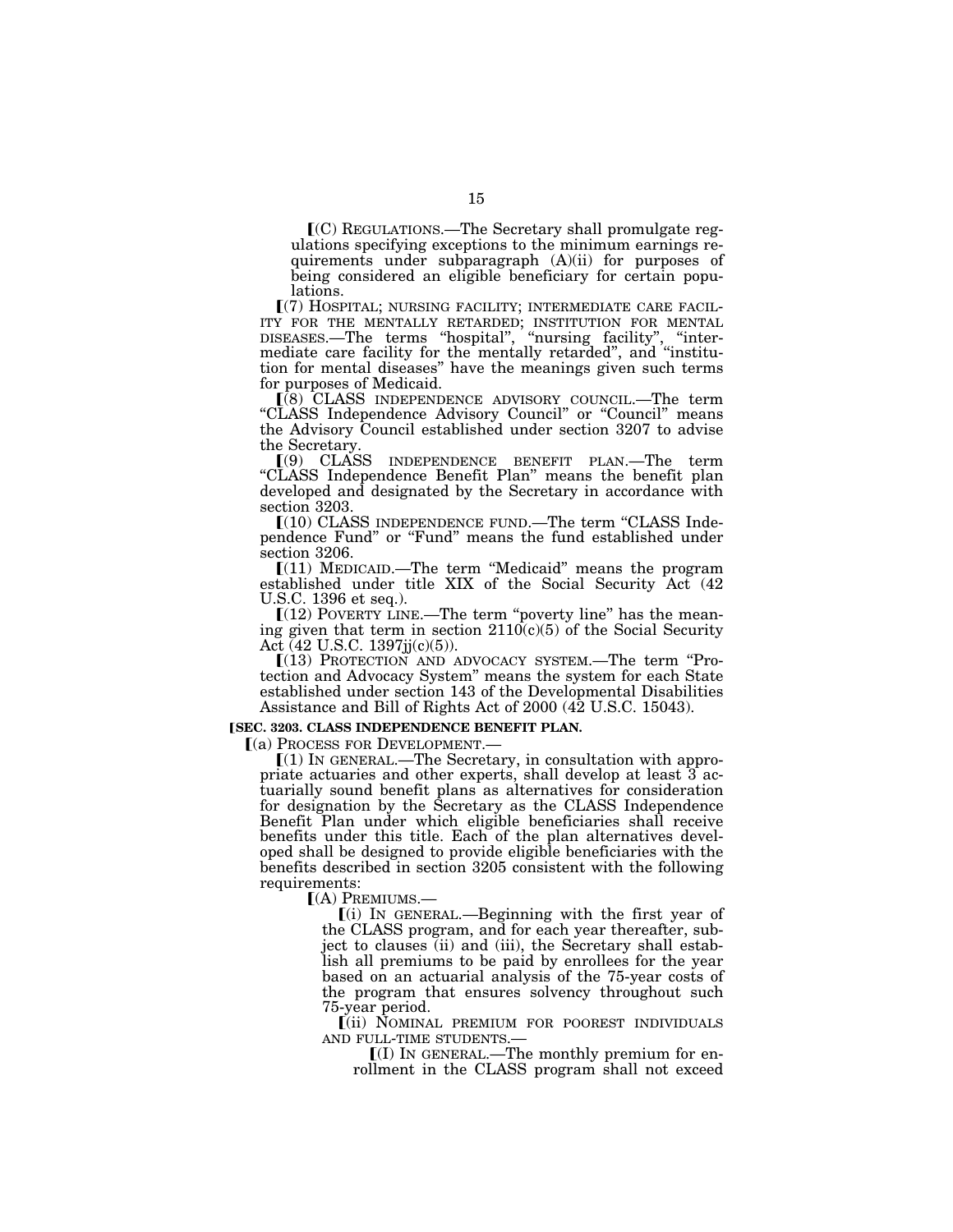the applicable dollar amount per month determined under subclause (II) for—

ø(aa) any individual whose income does not exceed the poverty line; and

 $(6b)$  any individual who has not attained age 22, and is actively employed during any period in which the individual is a full-time student (as determined by the Secretary).

ø(II) APPLICABLE DOLLAR AMOUNT.—The applicable dollar amount described in this subclause is the amount equal to \$5, increased by the percentage increase in the consumer price index for all urban consumers (U.S. city average) for each year occurring after 2009 and before such year.

ø(iii) CLASS INDEPENDENCE FUND RESERVES.—At such time as the CLASS program has been in operation for 10 years, the Secretary shall establish all premiums to be paid by enrollees for the year based on an actuarial analysis that accumulated reserves in the CLASS Independence Fund would not decrease in that year. At such time as the Secretary determines the CLASS program demonstrates a sustained ability to finance expected yearly expenses with expected yearly premiums and interest credited to the CLASS Independence Fund, the Secretary may decrease the required amount of CLASS Independence Fund reserves.

 $I(B)$  VESTING PERIOD.—A 5-year vesting period for eligibility for benefits.

 $(C)$  BENEFIT TRIGGERS.—A benefit trigger for provision of benefits that requires a determination that an individual has a functional limitation, as certified by a licensed health care practitioner, described in any of the following clauses that is expected to last for a continuous period of more than 90 days:

ø(i) The individual is determined to be unable to perform at least the minimum number (which may be 2 or 3) of activities of daily living as are required under the plan for the provision of benefits without substantial assistance (as defined by the Secretary) from another individual.

ø(ii) The individual requires substantial supervision to protect the individual from threats to health and safety due to substantial cognitive impairment.

 $\left[$ (iii) The individual has a level of functional limitation similar (as determined under regulations prescribed by the Secretary) to the level of functional limitation described in clause (i) or (ii).

ø(D) CASH BENEFIT.—Payment of a cash benefit that satisfies the following requirements:

ø(i) MINIMUM REQUIRED AMOUNT.—The benefit amount provides an eligible beneficiary with not less than an average of \$50 per day (as determined based on the reasonably expected distribution of beneficiaries receiving benefits at various benefit levels).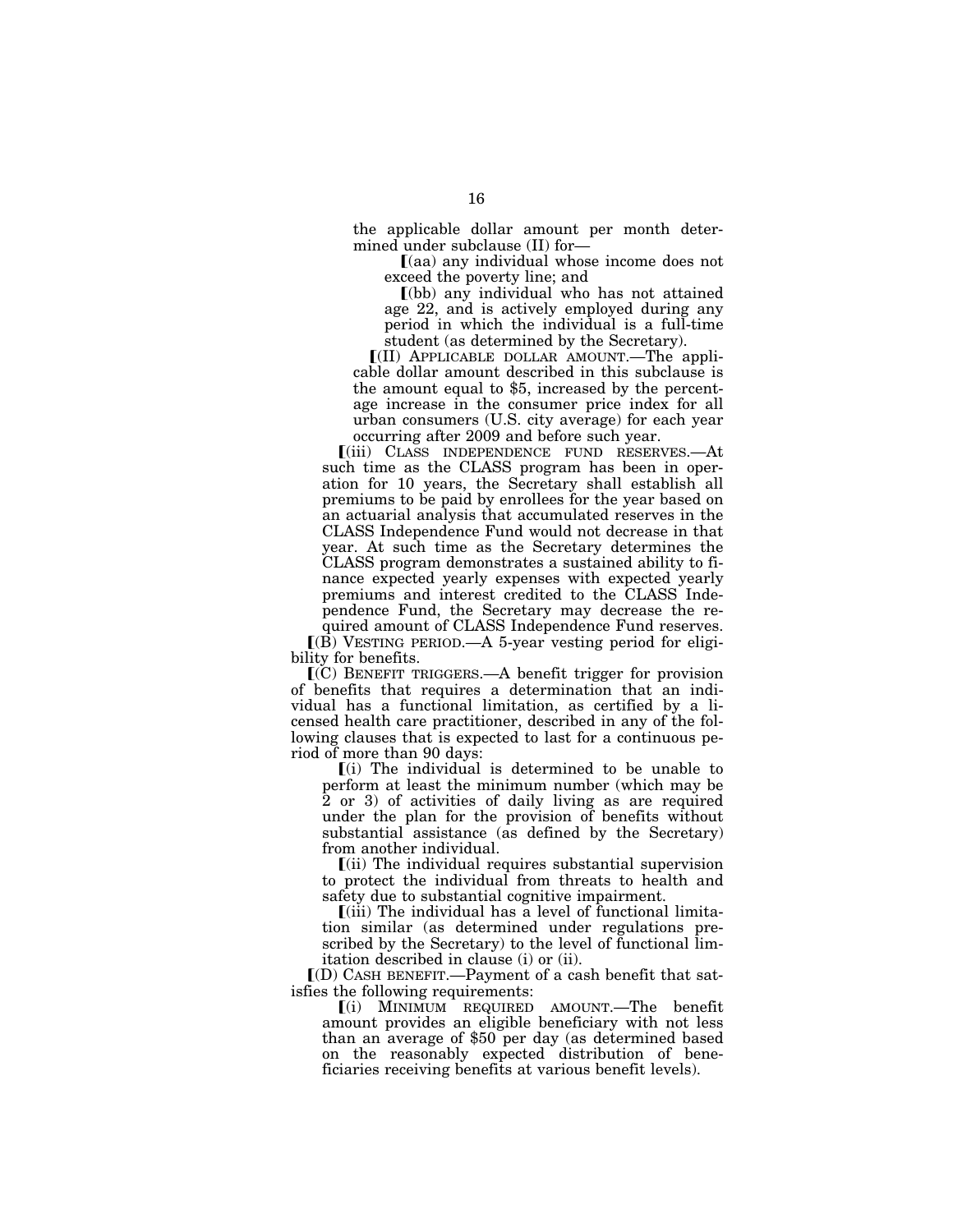ø(ii) AMOUNT SCALED TO FUNCTIONAL ABILITY.—The benefit amount is varied based on a scale of functional ability, with not less than 2, and not more than 6, benefit level amounts.

 $(iii)$  DAILY OR WEEKLY.—The benefit is paid on a daily or weekly basis.

ø(iv) NO LIFETIME OR AGGREGATE LIMIT.—The benefit is not subject to any lifetime or aggregate limit.

<sup>ø</sup>(2) REVIEW AND RECOMMENDATION BY THE CLASS INDEPEND- ENCE ADVISORY COUNCIL.—The CLASS Independence Advisory Council shall—

 $(A)$  evaluate the alternative benefit plans developed under paragraph (1); and

 $(R)$  recommend for designation as the CLASS Independence Benefit Plan for offering to the public the plan that the Council determines best balances price and benefits to meet enrollees' needs in an actuarially sound manner, while optimizing the probability of the long-term sustainability of the CLASS program.

 $(3)$  DESIGNATION BY THE SECRETARY.—Not later than October 1, 2012, the Secretary, taking into consideration the recommendation of the CLASS Independence Advisory Council under paragraph (2)(B), shall designate a benefit plan as the CLASS Independence Benefit Plan. The Secretary shall publish such designation, along with details of the plan and the reasons for the selection by the Secretary, in a final rule that allows for a period of public comment.<br>
[(b) ADDITIONAL PREMIUM REQUIREMENTS.

(b) ADDITIONAL PREMIUM REQUIREMENTS.—<br>  $[(1)$  ADJUSTMENT OF PREMIUMS.—<br>  $[(A)$  IN GENERAL.—Except as provided in subparagraphs (B), (C), (D), and (E), the amount of the monthly premium determined for an individual upon such individual's enrollment in the CLASS program shall remain the same for as long as the individual is an active enrollee in the program.

ø(B) RECALCULATED PREMIUM IF REQUIRED FOR PROGRAM SOLVENCY.—<br>
[(i) IN GENERAL.—Subject to clause (ii), if the Sec-

retary determines, based on the most recent report of the Board of Trustees of the CLASS Independence Fund, the advice of the CLASS Independence Advisory Council, and the annual report of the Inspector General of the Department of Health and Human Services, and waste, fraud, and abuse, or such other information as the Secretary determines appropriate, that the monthly premiums and income to the CLASS Independence Fund for a year are projected to be insufficient with respect to the 20-year period that begins with that year, the Secretary shall adjust the monthly premiums for individuals enrolled in the CLASS program as necessary (but maintaining a nominal premium for enrollees whose income is below the poverty line or who are full-time students actively employed).

 $\int$ (ii) EXEMPTION FROM INCREASE.—Any increase in a monthly premium imposed as result of a determina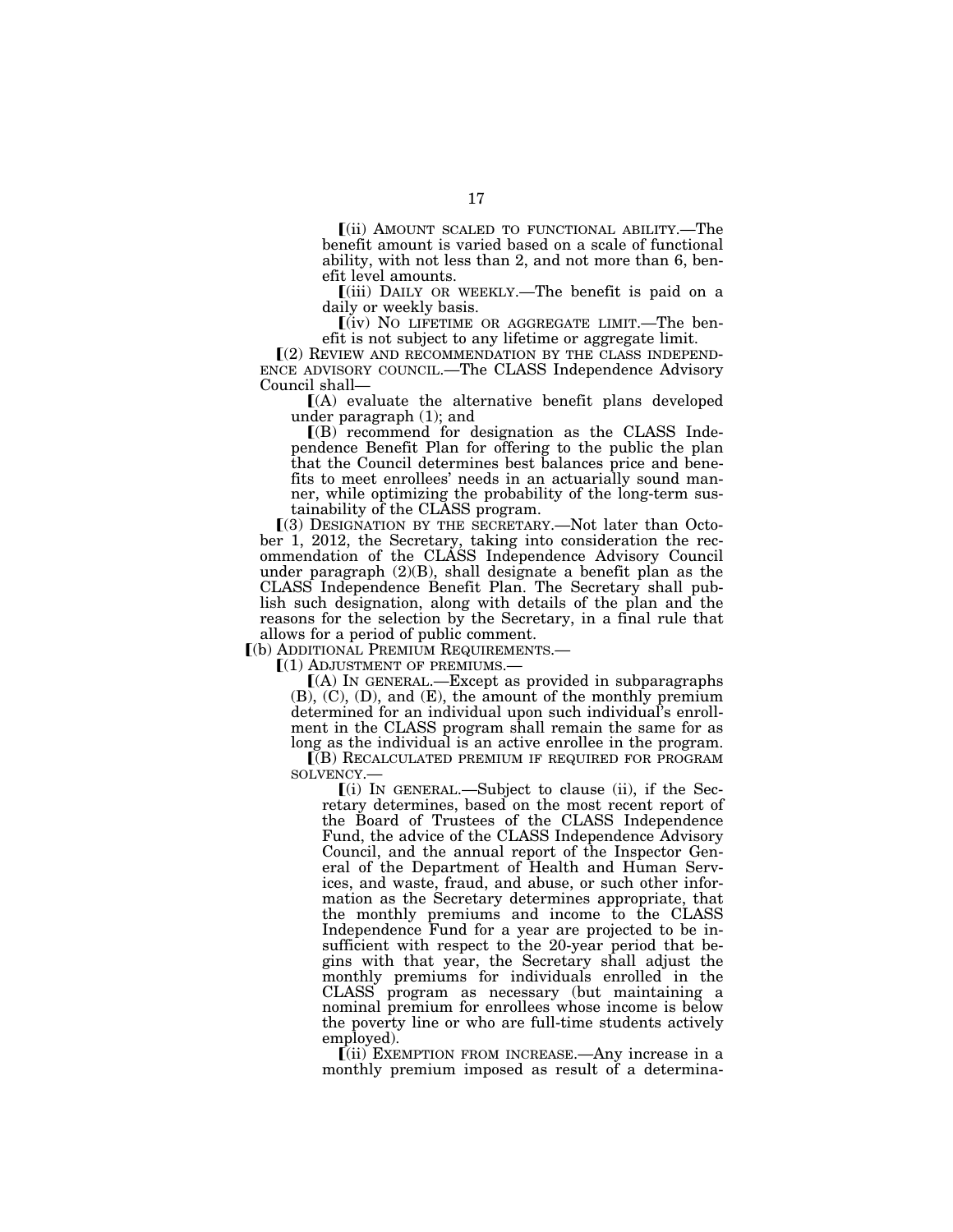tion described in clause (i) shall not apply with respect to the monthly premium of any active enrollee who—  $\overline{I}(I)$  has attained age 65;

ø(II) has paid premiums for enrollment in the

program for at least 20 years; and

 $\overline{[1]}$  is not actively employed.

ø(C) RECALCULATED PREMIUM IF REENROLLMENT AFTER MORE THAN A 3-MONTH LAPSE.—<br> $[(i)$  IN GENERAL.—The reenrollment of an individual

after a 90-day period during which the individual failed to pay the monthly premium required to maintain the individual's enrollment in the CLASS program shall be treated as an initial enrollment for purposes of age-adjusting the premium for reenrollment in the program.

ø(ii) CREDIT FOR PRIOR MONTHS IF REENROLLED WITHIN 5 YEARS.—An individual who reenrolls in the CLASS program after such a 90-day period and before the end of the 5-year period that begins with the first month for which the individual failed to pay the monthly premium required to maintain the individual's enrollment in the program shall be—

 $\mathbf{I}(I)$  credited with any months of paid premiums that accrued prior to the individual's lapse in enrollment; and

ø(II) notwithstanding the total amount of any such credited months, required to satisfy section  $3202(6)(A)(ii)$  before being eligible to receive benefits.

 $(D)$  No longer status as a full-time student.—An individual subject to a nominal premium on the basis of being described in subsection  $(a)(1)(A)(ii)(I)(bb)$  who ceases to be described in that subsection, beginning with the first month following the month in which the individual ceases to be so described, shall be subject to the same monthly premium as the monthly premium that applies to an individual of the same age who first enrolls in the program under the most similar circumstances as the individual (such as the first year of eligibility for enrollment in the program or in a subsequent year).

 $I(E)$  PENALTY FOR REENOLLMENT AFTER 5-YEAR LAPSE. In the case of an individual who reenrolls in the CLASS program after the end of the 5-year period described in subparagraph (C)(ii), the monthly premium required for the individual shall be the age-adjusted premium that would be applicable to an initially enrolling individual who is the same age as the reenrolling individual, increased by the greater of—

 $(i)$  an amount that the Secretary determines is actuarially sound for each month that occurs during the period that begins with the first month for which the individual failed to pay the monthly premium required to maintain the individual's enrollment in the CLASS program and ends with the month preceding the month in which the reenollment is effective; or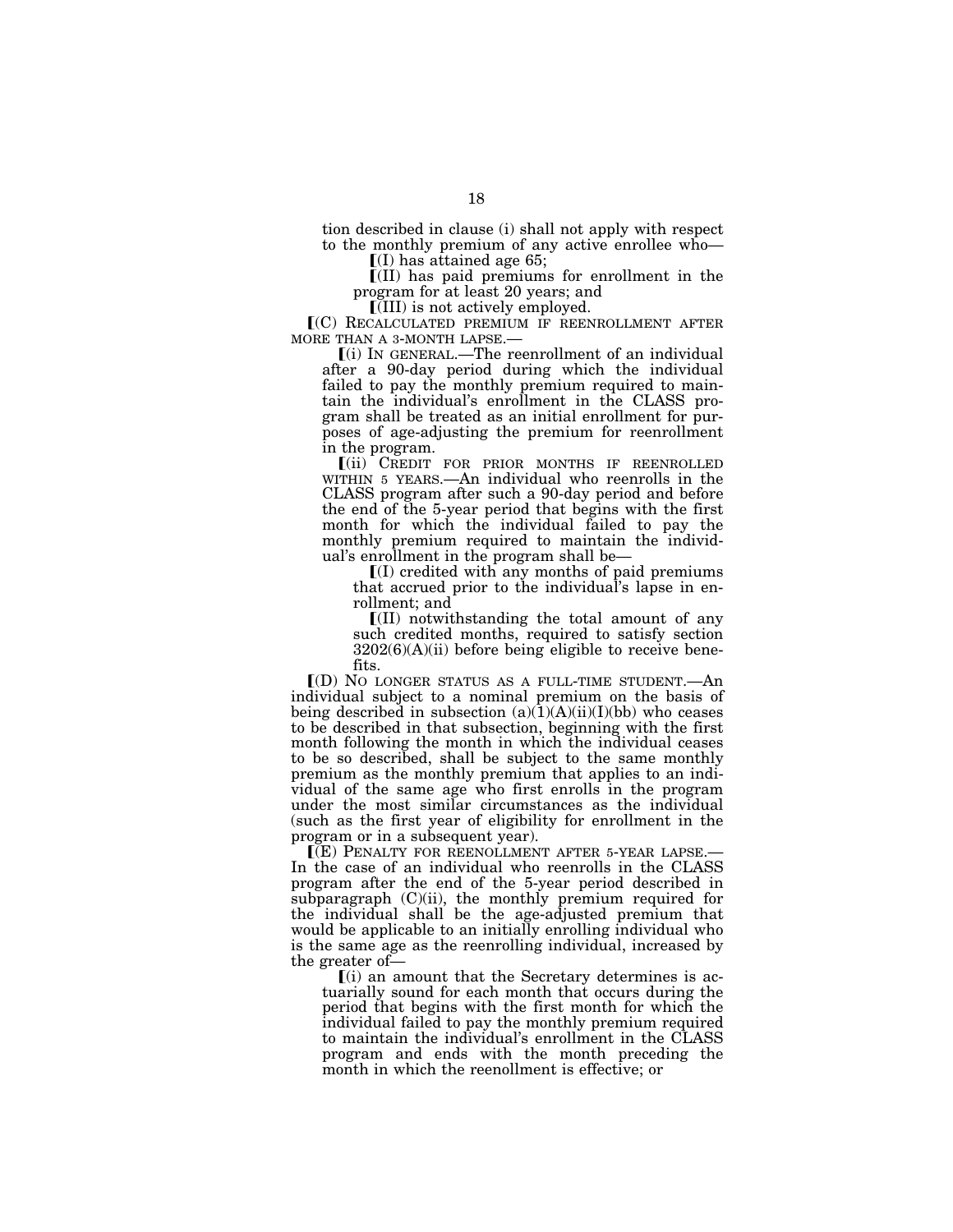$\lceil$ (ii) 1 percent of the applicable age-adjusted premium for each such month occurring in such period.

 $(2)$  ADMINISTRATIVE EXPENSES.—In determining the monthly premiums for the CLASS program the Secretary may factor in costs for administering the program, not to exceed for any year in which the program is in effect under this title, an amount equal to 3 percent of all premiums paid during the year.

ø(3) NO UNDERWRITING REQUIREMENTS.—No underwriting (other than on the basis of age in accordance with subparagraphs  $(D)$  and  $(E)$  of paragraph  $(1)$ ) shall be used to-

 $(A)$  determine the monthly premium for enrollment in the CLASS program; or

 $\Gamma(B)$  prevent an individual from enrolling in the program.

ø(c) SELF-ATTESTATION AND VERIFICATION OF INCOME.—The Secretary shall establish procedures to—

 $(1)$  permit an individual who is eligible for the nominal premium required under subsection  $(a)(1)(A)(ii)$  to self-attest that their income does not exceed the poverty line or that their status as a full-time student who is actively employed;

 $(2)$  verify, using procedures similar to the procedures used by the Commissioner of Social Security under section 1631(e)(1)(B)(ii) of the Social Security Act and consistent with the requirements applicable to the conveyance of data and information under section 1942 of such Act, the validity of such self-attestation; and

 $(3)$  require an individual to confirm, on at least an annual basis, that their income does not exceed the poverty line or that they continue to maintain such status.

## **[SEC. 3204. ENROLLMENT AND DISENROLLMENT REQUIREMENTS.**

ø(a) AUTOMATIC ENROLLMENT.—

 $[(1)$  IN GENERAL.—Subject to paragraph  $(2)$ , the Secretary, in coordination with the Secretary of the Treasury, shall establish procedures under which each individual described in subsection (c) may be automatically enrolled in the CLASS program by an employer of such individual in the same manner as an employer may elect to automatically enroll employees in a plan under section 401(k), 403(b), or 457 of the Internal Revenue Code of 1986.

ø(2) ALTERNATIVE ENROLLMENT PROCEDURES.—The procedures established under paragraph (1) shall provide for an alternative enrollment process for an individual described in subsection (c) in the case of such an individual—

 $[(A)$  who is self-employed;

ø(B) who has more than 1 employer; or

 $(C)$  whose employer does not elect to participate in the automatic enrollment process established by the Secretary.  $(3)$  ADMINISTRATION. $-$ 

ø(A) IN GENERAL.—The Secretary and the Secretary of the Treasury shall, by regulation, establish procedures to ensure that an individual is not automatically enrolled in the CLASS program by more than 1 employer.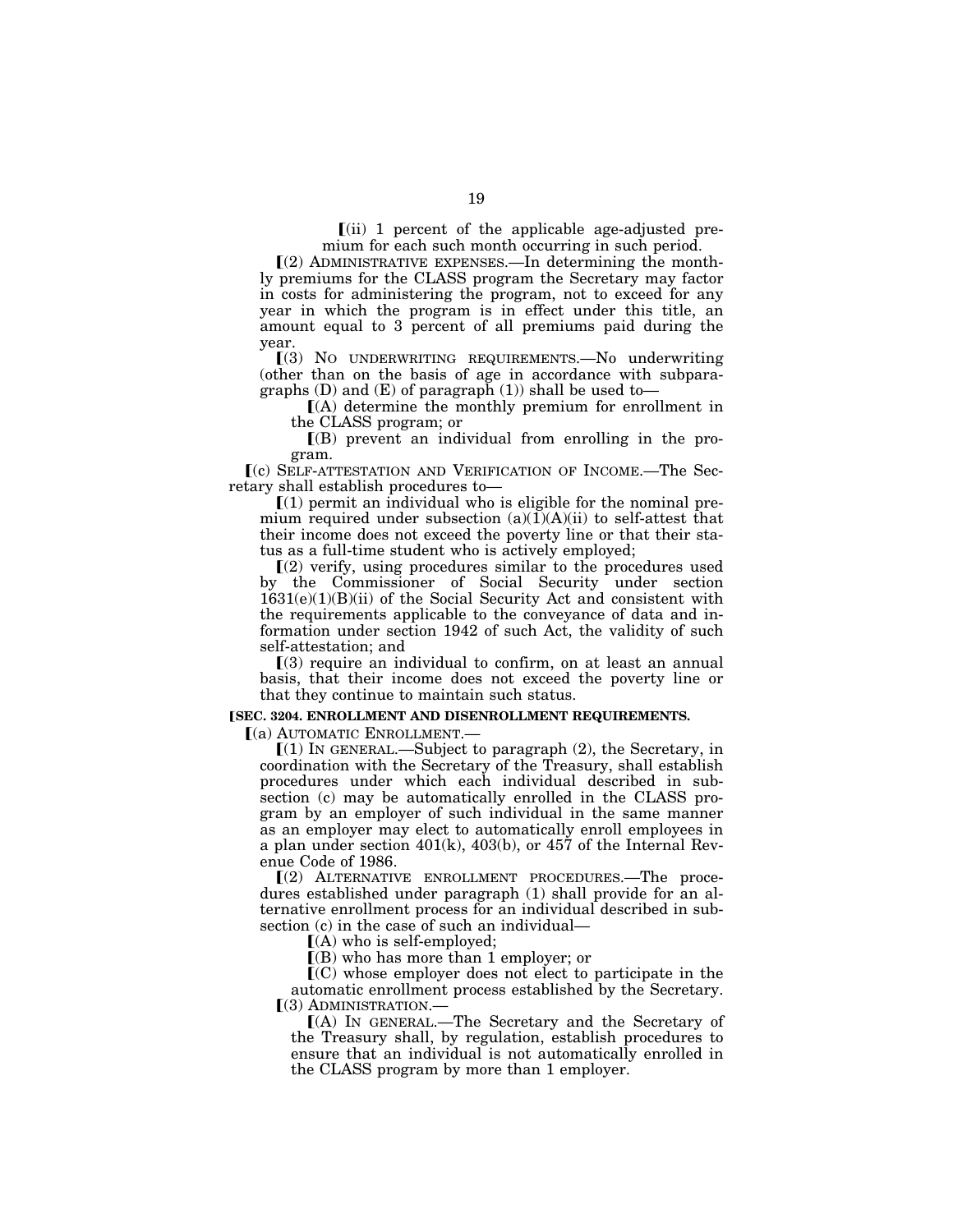ø(B) FORM.—Enrollment in the CLASS program shall be made in such manner as the Secretary may prescribe in order to ensure ease of administration.

ø(b) ELECTION TO OPT-OUT.—An individual described in subsection (c) may elect to waive enrollment in the CLASS program at any time in such form and manner as the Secretary and the Secretary of the Treasury shall prescribe.

ø(c) INDIVIDUAL DESCRIBED.—For purposes of enrolling in the CLASS program, an individual described in this paragraph is an individual—

 $(1)$  who has attained age 18;

 $\Gamma(2)$  who-

ø(A) receives wages or income on which there is imposed a tax under section 3101(a) or 3201(a) of the Internal Revenue Code of 1986; or

 $($ B) derives self-employment income on which there is imposed a tax under section 1401(a) of the Internal Revenue Code of 1986;

 $(3)$  who is actively employed; and

 $(4)$  who is not-

 $(A)$  a patient in a hospital or nursing facility, an intermediate care facility for the mentally retarded, or an institution for mental diseases and receiving medical assistance under Medicaid; or

 $\Gamma(B)$  confined in a jail, prison, other penal institution or correctional facility, or by court order pursuant to conviction of a criminal offense or in connection with a verdict or finding described in section  $202(x)(1)(A)(ii)$  of the Social

Security Act (42 U.S.C.  $402(x)(1)(A)(ii)$ ).<br>
[(d) RULE OF CONSTRUCTION.—Nothing in this title shall be construed as requiring an active enrollee to continue to satisfy subparagraph  $(A)$  or  $(\overline{B})$  of subsection  $(c)(2)$  in order to maintain enrollment in the CLASS program.

 $(e)$  PAYMENT.

 $(1)$  PAYROLL DEDUCTION.—An amount equal to the monthly premium for the enrollment in the CLASS program of an individual shall be deducted from the wages or self-employment income of such individual in accordance with such procedures as the Secretary, in coordination with the Secretary of the Treasury, shall establish for employers who elect to deduct and withhold such premiums on behalf of enrolled employees.

ø(2) ALTERNATIVE PAYMENT MECHANISM.—The Secretary, in coordination with the Secretary of the Treasury, shall establish alternative procedures for the payment of monthly premiums by an individual enrolled in the CLASS program—

 $(A)$  who does not have an employer who elects to deduct and withhold premiums in accordance with paragraph (1); or

 $($ B) who does not earn wages or derive self-employment income.

ø(f) TRANSFER OF PREMIUMS COLLECTED.—

 $(1)$  In GENERAL.—During each calendar year the Secretary of the Treasury shall deposit into the CLASS Independence Fund a total amount equal, in the aggregate, to 100 percent of the premiums collected during that year.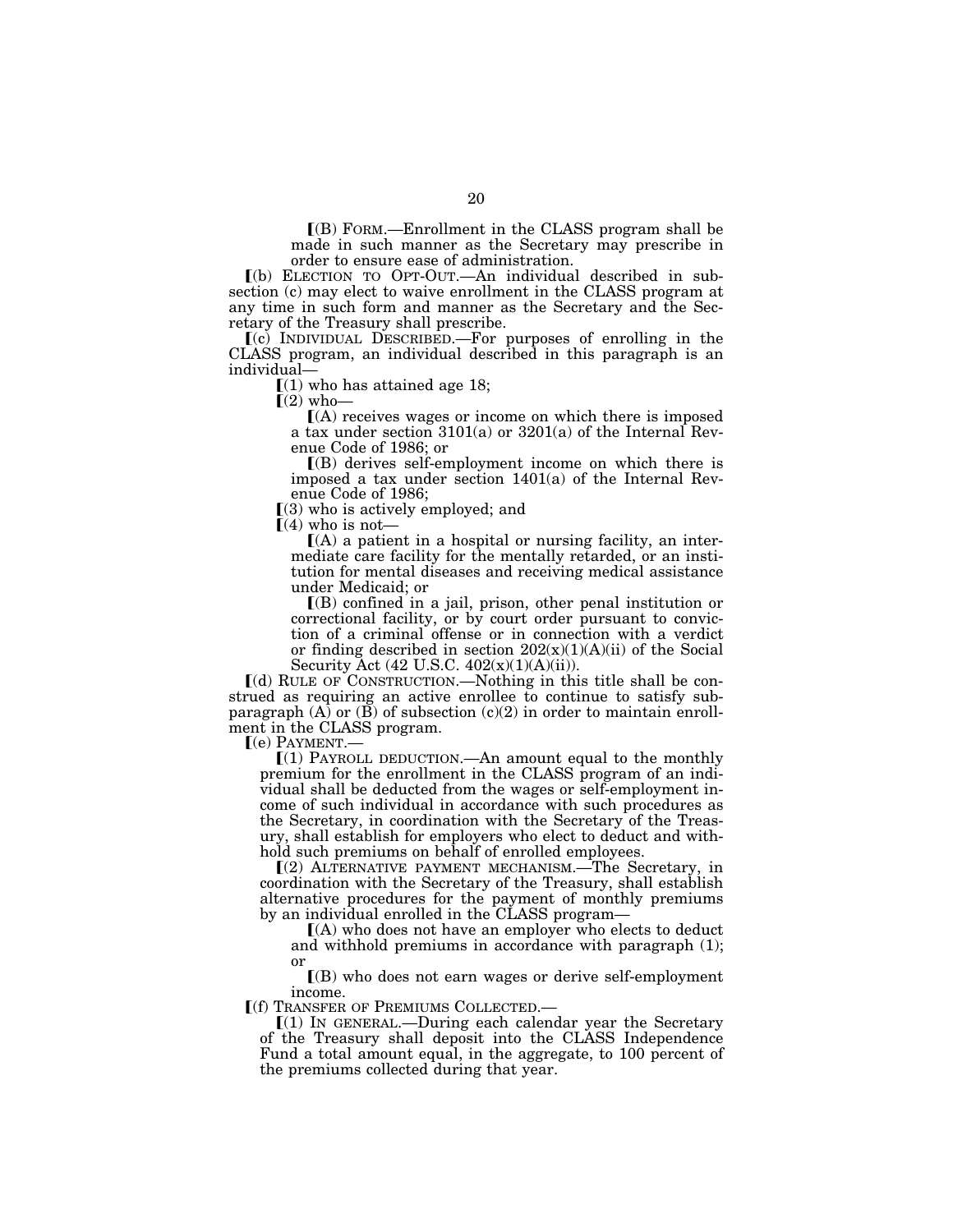$(2)$  TRANSFERS BASED ON ESTIMATES. The amount deposited pursuant to paragraph (1) shall be transferred in at least monthly payments to the CLASS Independence Fund on the basis of estimates by the Secretary and certified to the Secretary of the Treasury of the amounts collected in accordance with subparagraphs  $(A)$  and  $(B)$  of paragraph  $(5)$ . Proper adjustments shall be made in amounts subsequently transferred to the Fund to the extent prior estimates were in excess of, or were less than, actual amounts collected.

ø(g) OTHER ENROLLMENT AND DISENROLLMENT OPPORTUNITIES.— The Secretary, in coordination with the Secretary of the Treasury, shall establish procedures under which—

 $(1)$  an individual who, in the year of the individual's initial eligibility to enroll in the CLASS program, has not enrolled in the program, is eligible to elect to enroll in the program, in such form and manner as the Secretaries shall establish, only during an open enrollment period established by the Secretaries that is specific to the individual and that may not occur more frequently than biennially after the date on which the individual first elected to waive enrollment in the program; and

 $(2)$  an individual shall only be permitted to disenroll from the program (other than for nonpayment of premiums) during an annual disenrollment period established by the Secretaries and in such form and manner as the Secretaries shall establish.

#### ø**SEC. 3205. BENEFITS.**

ø(a) DETERMINATION OF ELIGIBILITY.—

 $(1)$  APPLICATION FOR RECEIPT OF BENEFITS.—The Secretary shall establish procedures under which an active enrollee shall apply for receipt of benefits under the CLASS Independence Benefit Plan.

 $(2)$  ELIGIBILITY ASSESSMENTS.—

 $(A)$  In GENERAL.—Not later than January 1, 2012, the Secretary shall—

 $(i)$  establish an Eligibility Assessment System (other than a service with which the Commissioner of Social Security has entered into an agreement, with respect to any State, to make disability determinations for purposes of title II or XVI of the Social Security Act) to provide for eligibility assessments of active enrollees who apply for receipt of benefits;

ø(ii) enter into an agreement with the Protection and Advocacy System for each State to provide advocacy services in accordance with subsection (d); and

ø(iii) enter into an agreement with public and private entities to provide advice and assistance counseling in accordance with subsection (e).

ø(B) REGULATIONS.—The Secretary shall promulgate regulations to develop an expedited nationally equitable eligibility determination process, as certified by a licensed health care practitioner, an appeals process, and a redetermination process, as certified by a licensed health care practitioner, including whether an active enrollee is eligible for a cash benefit under the program and if so, the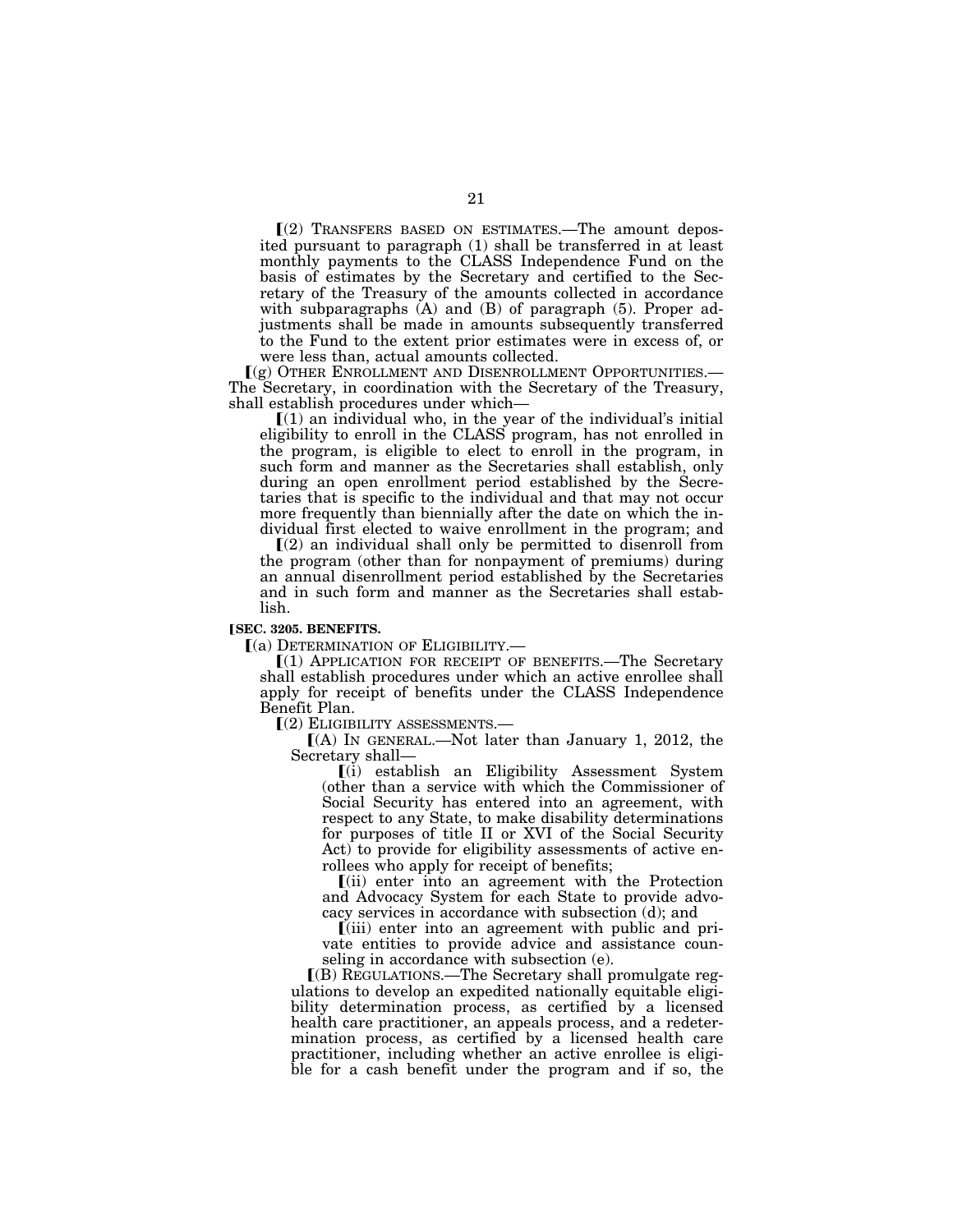amount of the cash benefit (in accordance the sliding scale

established under the plan).<br>
[(C) PRESUMPTIVE ELIGIBILITY FOR CERTAIN INSTITU-TIONALIZED ENROLLEES PLANNING TO DISCHARGE. An active enrollee shall be deemed presumptively eligible if the enrollee—

 $(i)$  has applied for, and attests is eligible for, the maximum cash benefit available under the sliding scale established under the CLASS Independence Benefit Plan;

 $\left[$ (ii) is a patient in a hospital (but only if the hospitalization is for long-term care), nursing facility, intermediate care facility for the mentally retarded, or an institution for mental diseases; and

 $\lceil$ (iii) is in the process of, or about to begin the process of, planning to discharge from the hospital, facility, or institution, or within 60 days from the date of discharge from the hospital, facility, or institution.

ø(D) APPEALS.—The Secretary shall establish procedures under which an applicant for benefits under the CLASS Independence Benefit Plan shall be guaranteed the right to appeal an adverse determination.

ø(b) BENEFITS.—An eligible beneficiary shall receive the following benefits under the CLASS Independence Benefit Plan:

 $\Gamma(1)$  CASH BENEFIT.—A cash benefit established by the Secretary in accordance with the requirements of section  $3203(a)(1)(D)$  that—

 $(A)$  the first year in which beneficiaries receive the benefits under the plan, is not less than the average dollar amount specified in clause (i) of such section; and

 $(6)$  for any subsequent year, is not less than the average per day dollar limit applicable under this subparagraph for the preceding year, increased by the percentage increase in the consumer price index for all urban consumers (U.S. city average) over the previous year.

ø(2) ADVOCACY SERVICES.—Advocacy services in accordance with subsection (d).

ø(3) ADVICE AND ASSISTANCE COUNSELING.—Advice and assistance counseling in accordance with subsection (e).

 $(4)$  ADMINISTRATIVE EXPENSES.—Advocacy services and advise and assistance counseling services under paragraphs (2) and (3) of this subsection shall be included as administrative expenses under section 3203(b)(3).

ø(c) PAYMENT OF BENEFITS.—

 $(1)$  LIFE INDEPENDENCE ACCOUNT.—

ø(A) IN GENERAL.—The Secretary shall establish procedures for administering the provision of benefits to eligible beneficiaries under the CLASS Independence Benefit Plan, including the payment of the cash benefit for the beneficiary into a Life Independence Account established by the Secretary on behalf of each eligible beneficiary.

 $($ B) USE OF CASH BENEFITS.—Cash benefits paid into a Life Independence Account of an eligible beneficiary shall be used to purchase nonmedical services and supports that the beneficiary needs to maintain his or her independence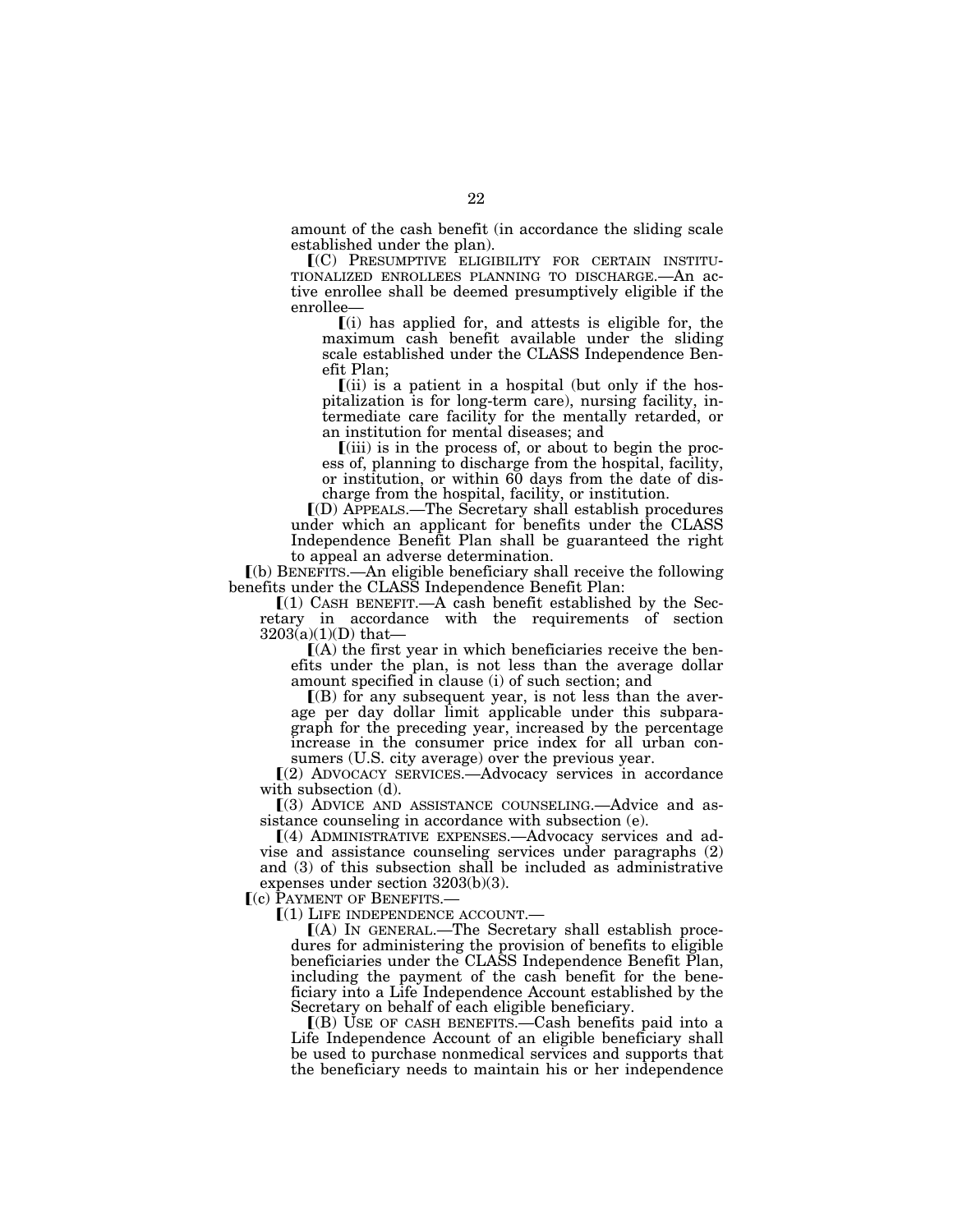at home or in another residential setting of their choice in the community, including (but not limited to) home modifications, assistive technology, accessible transportation, homemaker services, respite care, personal assistance services, home care aides, and nursing support. Nothing in the preceding sentence shall prevent an eligible beneficiary from using cash benefits paid into a Life Independence Account for obtaining assistance with decision making concerning medical care, including the right to accept or refuse medical or surgical treatment and the right to formulate advance directives or other written instructions recognized under State law, such as a living will or durable power of attorney for health care, in the case that an injury or illness causes the individual to be unable to make health care decisions.

ø(C) ELECTRONIC MANAGEMENT OF FUNDS.—The Secretary shall establish procedures for—

 $(i)$  crediting an account established on behalf of a beneficiary with the beneficiary's cash daily benefit;

ø(ii) allowing the beneficiary to access such account through debit cards; and

 $(iii)$  accounting for withdrawals by the beneficiary from such account.

ø(D) PRIMARY PAYOR RULES FOR BENEFICIARIES WHO ARE ENROLLED IN MEDICAID.—In the case of an eligible beneficiary who is enrolled in Medicaid, the following payment rules shall apply:

ø(i) INSTITUTIONALIZED BENEFICIARY.—If the beneficiary is a patient in a hospital, nursing facility, intermediate care facility for the mentally retarded, or an institution for mental diseases, the beneficiary shall retain an amount equal to 5 percent of the beneficiary's daily or weekly cash benefit (as applicable) (which shall be in addition to the amount of the beneficiary's personal needs allowance provided under Medicaid), and the remainder of such benefit shall be applied toward the facility's cost of providing the beneficiary's care, and Medicaid shall provide secondary coverage for such care.

ø(ii) BENEFICIARIES RECEIVING HOME AND COMMU-NITY-BASED SERVICES.—

ø(I) 50 PERCENT OF BENEFIT RETAINED BY BENE-FICIARY.—Subject to subclause (II), if a beneficiary is receiving medical assistance under Medicaid for home and community based services, the beneficiary shall retain an amount equal to 50 percent of the beneficiary's daily or weekly cash benefit (as applicable), and the remainder of the daily or weekly cash benefit shall be applied toward the cost to the State of providing such assistance (and shall not be used to claim Federal matching funds under Medicaid), and Medicaid shall provide secondary coverage for the remainder of any costs incurred in providing such assistance.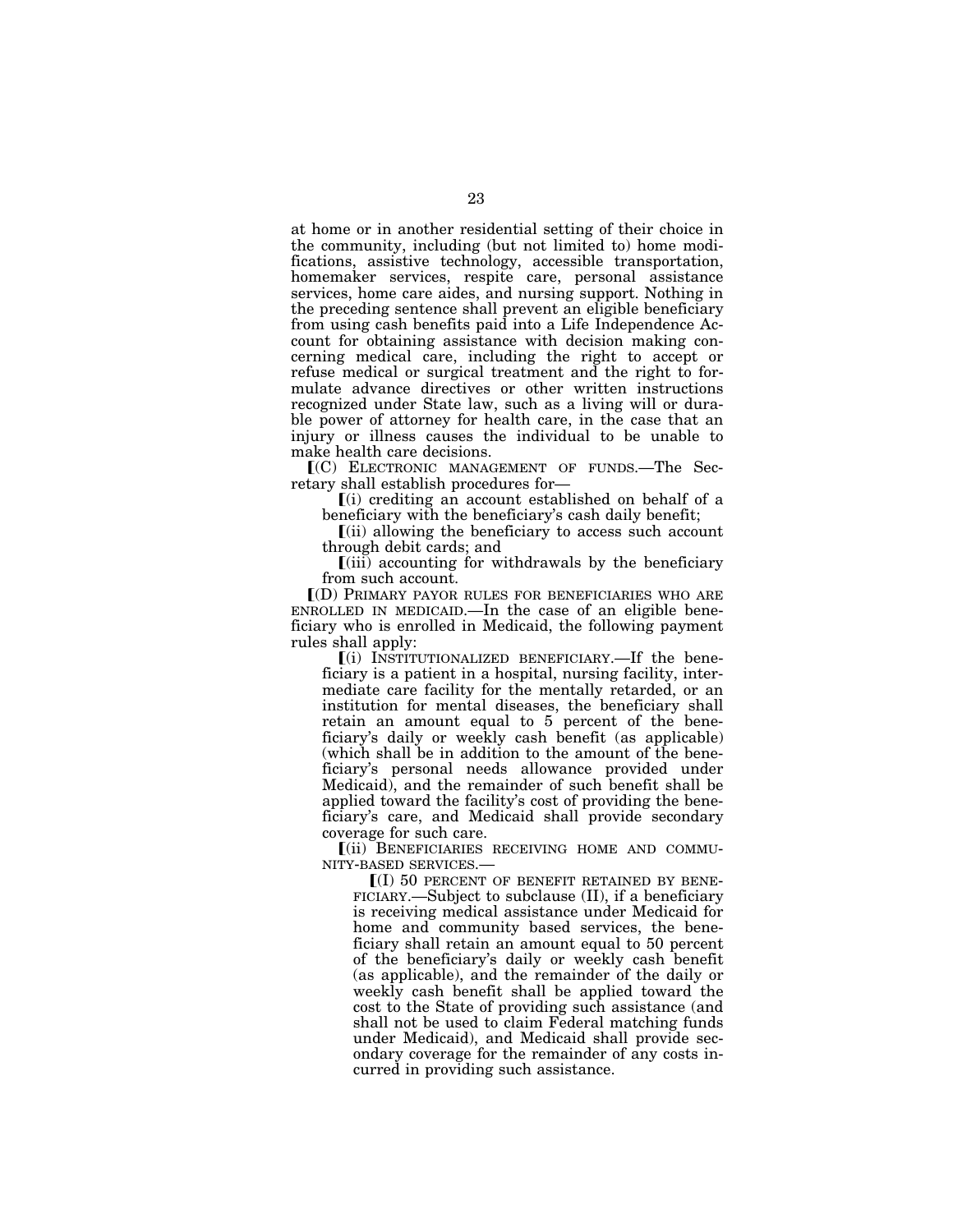ø(II) REQUIREMENT FOR STATE OFFSET.—A State shall be paid the remainder of a beneficiary's daily or weekly cash benefit under subclause (I) only if the State home and community-based waiver under section 1115 of the Social Security Act (42 U.S.C. 1315) or subsection (c) or (d) of section 1915 of such Act (42 U.S.C. 1396n), or the State plan amendment under subsection (i) of such section does not include a waiver of the requirements of section  $1902(a)(1)$  of the Social Security Act (relating to statewideness) or of section  $1902(a)(10)(B)$  of such Act (relating to comparability) and the State offers at a minimum case management services, personal care services, habilitation services, and respite care under such a waiver or State plan amendment.

ø(III) DEFINITION OF HOME AND COMMUNITY-BASED SERVICES.—In this clause, the term ''home and community-based services'' means any services which may be offered under a home and community-based waiver authorized for a State under section 1115 of the Social Security Act (42 U.S.C. 1315) or subsection (c) or (d) of section 1915 of such Act (42 U.S.C. 1396n) or under a State plan amendment under subsection (i) of such section.

ø(iii) BENEFICIARIES ENROLLED IN PROGRAMS OF ALL-INCLUSIVE CARE FOR THE ELDERLY (PACE).—

 $I(U)$  In GENERAL.—Subject to subclause  $(II)$ , if a beneficiary is receiving medical assistance under Medicaid for PACE program services under section 1934 of the Social Security Act (42 U.S.C. 1396u–4), the beneficiary shall retain an amount equal to 50 percent of the beneficiary's daily or weekly cash benefit (as applicable), and the remainder of the daily or weekly cash benefit shall be applied toward the cost to the State of providing such assistance (and shall not be used to claim Federal matching funds under Medicaid), and Medicaid shall provide secondary coverage for the remainder of any costs incurred in providing such assistance.

ø(II) INSTITUTIONALIZED RECIPIENTS OF PACE PROGRAM SERVICES.—If a beneficiary receiving assistance under Medicaid for PACE program services is a patient in a hospital, nursing facility, intermediate care facility for the mentally retarded, or an institution for mental diseases, the beneficiary shall be treated as in institutionalized beneficiary under clause (i).

ø(2) AUTHORIZED REPRESENTATIVES.—

 $(A)$  In GENERAL.—The Secretary shall establish procedures to allow access to a beneficiary's cash benefits by an authorized representative of the eligible beneficiary on whose behalf such benefits are paid.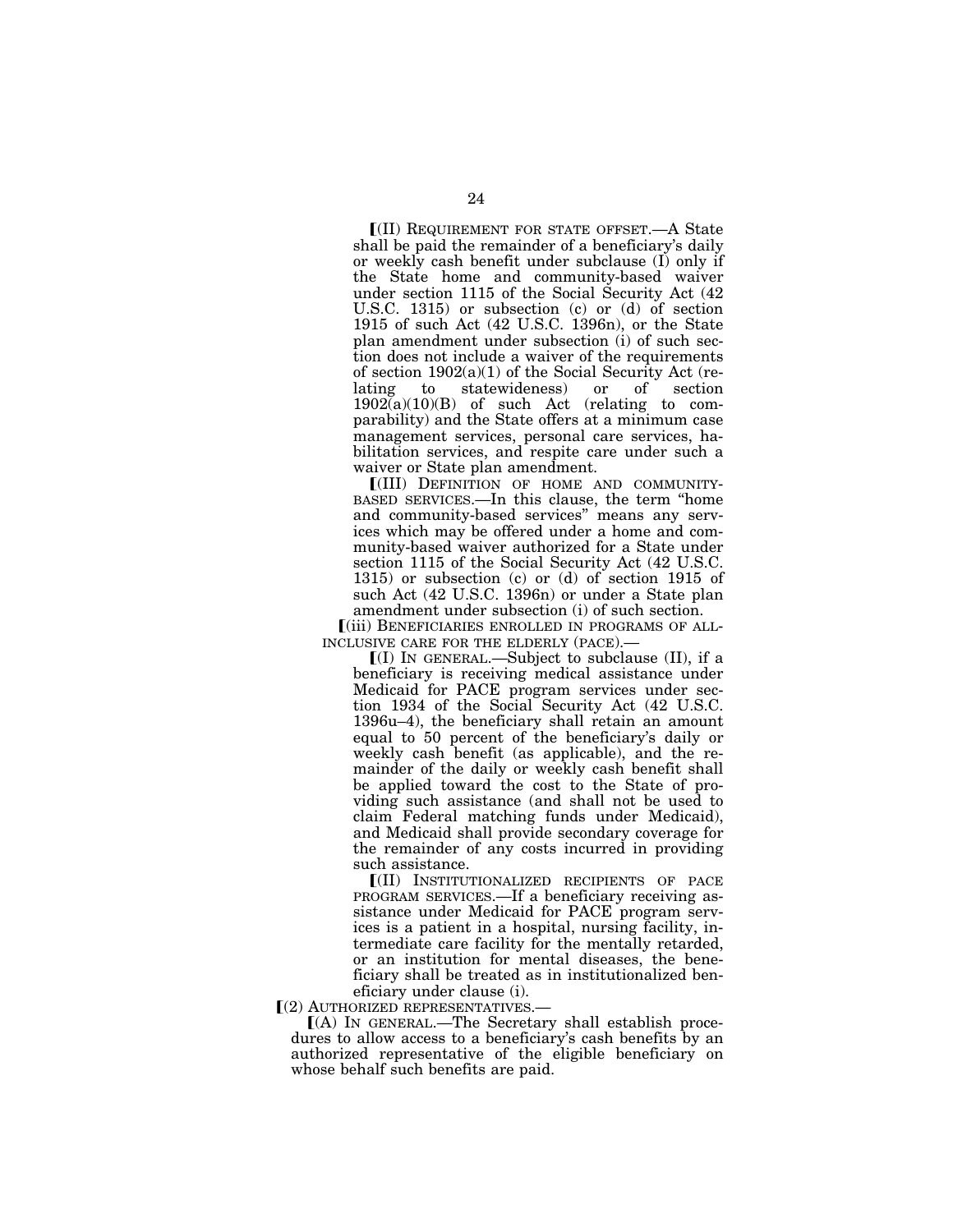ø(B) QUALITY ASSURANCE AND PROTECTION AGAINST FRAUD AND ABUSE.—The procedures established under subparagraph (A) shall ensure that authorized representatives of eligible beneficiaries comply with standards of conduct established by the Secretary, including standards requiring that such representatives provide quality services on behalf of such beneficiaries, do not have conflicts of interest, and do not misuse benefits paid on behalf of such beneficiaries or otherwise engage in fraud or abuse.

ø(3) COMMENCEMENT OF BENEFITS.—Benefits shall be paid to, or on behalf of, an eligible beneficiary beginning with the first month in which an application for such benefits is approved.

ø(4) ROLLOVER OPTION FOR LUMP-SUM PAYMENT.—An eligible beneficiary may elect to—

 $I(A)$  defer payment of their daily or weekly benefit and to rollover any such deferred benefits from month-tomonth, but not from year-to-year; and

 $\Gamma(B)$  receive a lump-sum payment of such deferred benefits in an amount that may not exceed the lesser of—

 $(i)$  the total amount of the accrued deferred benefits; or

 $\lceil$ (ii) the applicable annual benefit.

ø(5) PERIOD FOR DETERMINATION OF ANNUAL BENEFITS.—

 $(A)$  IN GENERAL.—The applicable period for determining with respect to an eligible beneficiary the applicable annual benefit and the amount of any accrued deferred benefits is the 12-month period that commences with the first month in which the beneficiary began to receive such benefits, and each 12-month period thereafter.

ø(B) INCLUSION OF INCREASED BENEFITS.—The Secretary shall establish procedures under which cash benefits paid to an eligible beneficiary that increase or decrease as a result of a change in the functional status of the beneficiary before the end of a 12-month benefit period shall be included in the determination of the applicable annual benefit paid to the eligible beneficiary.

ø(C) RECOUPMENT OF UNPAID, ACCRUED BENEFITS.—

ø(i) IN GENERAL.—The Secretary, in coordination with the Secretary of the Treasury, shall recoup any accrued benefits in the event of—

 $\P$ (I) the death of a beneficiary; or

 $\llbracket$ (II) the failure of a beneficiary to elect under paragraph (4)(B) to receive such benefits as a lump-sum payment before the end of the 12 month period in which such benefits accrued.

ø(ii) PAYMENT INTO CLASS INDEPENDENCE FUND.— Any benefits recouped in accordance with clause (i) shall be paid into the CLASS Independence Fund and used in accordance with section 3206.

ø(6) REQUIREMENT TO RECERTIFY ELIGIBILITY FOR RECEIPT OF BENEFITS.—An eligible beneficiary shall periodically, as determined by the Secretary—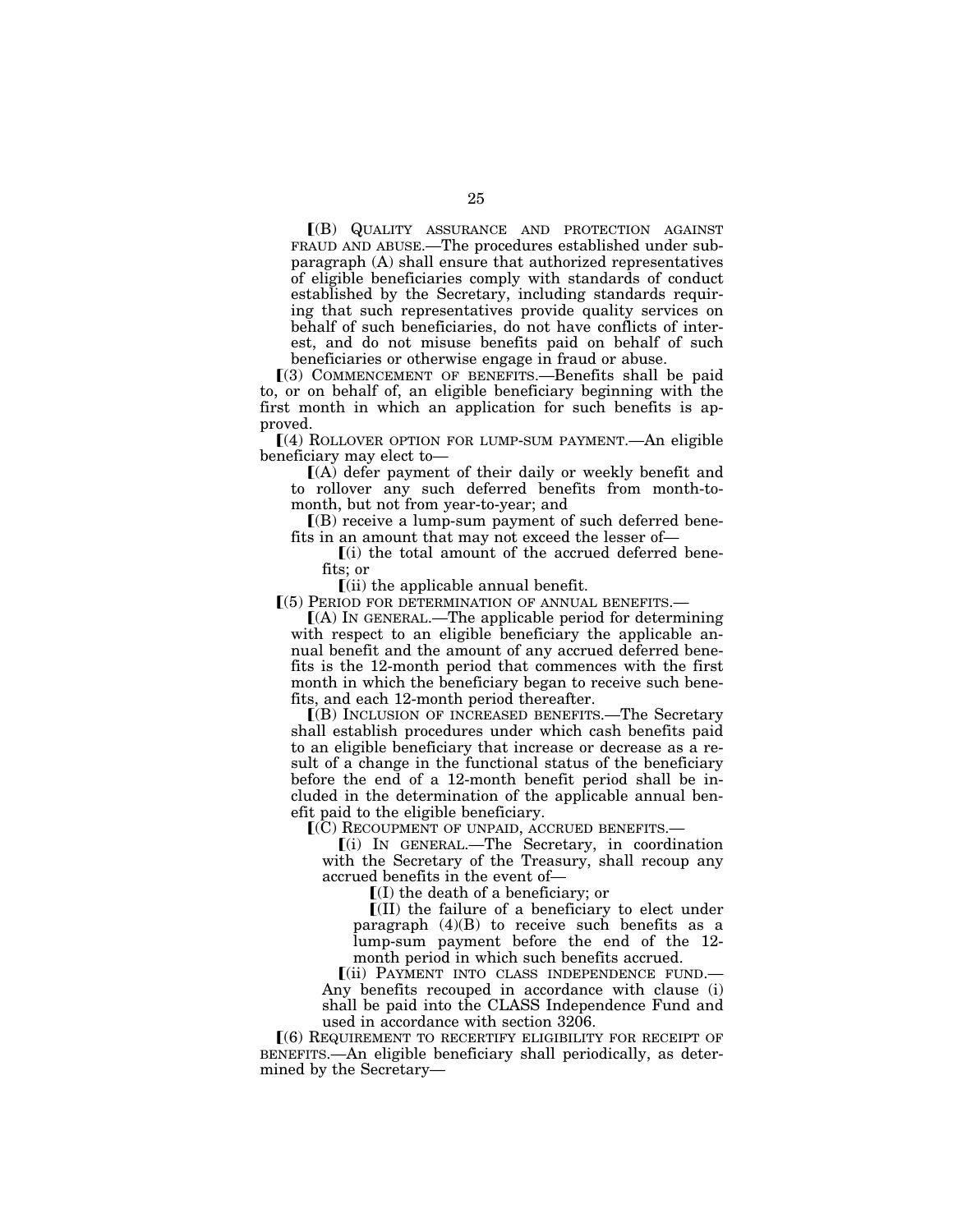$f(A)$  recertify by submission of medical evidence the beneficiary's continued eligibility for receipt of benefits; and

 $($ B) submit records of expenditures attributable to the aggregate cash benefit received by the beneficiary during the preceding year.

<sup>ø</sup>(7) SUPPLEMENT, NOT SUPPLANT OTHER HEALTH CARE BENE- FITS.—Subject to the Medicaid payment rules under paragraph (1)(D), benefits received by an eligible beneficiary shall supplement, but not supplant, other health care benefits for which the beneficiary is eligible under Medicaid or any other Federally funded program that provides health care benefits or assistance.

ø(d) ADVOCACY SERVICES.—An agreement entered into under subsection  $(a)(2)(A)(ii)$  shall require the Protection and Advocacy System for the State to—

 $(1)$  assign, as needed, an advocacy counselor to each eligible beneficiary that is covered by such agreement and who shall provide an eligible beneficiary with—

 $(A)$  information regarding how to access the appeals process established for the program;

 $($ B) assistance with respect to the annual recertification and notification required under subsection (c)(6); and

 $\mathcal{I}(C)$  such other assistance with obtaining services as the Secretary, by regulation, shall require; and

 $(2)$  ensure that the System and such counselors comply with the requirements of subsection (h).

ø(e) ADVICE AND ASSISTANCE COUNSELING.—An agreement entered into under subsection  $(a)(2)(A)(iii)$  shall require the entity to assign, as requested by an eligible beneficiary that is covered by such agreement, an advice and assistance counselor who shall provide an eligible beneficiary with information regarding—

 $(1)$  accessing and coordinating long-term services and supports in the most integrated setting;

 $(2)$  possible eligibility for other benefits and services;

 $(3)$  development of a service and support plan;

 $(4)$  information about programs established under the Assistive Technology Act of 1998 and the services offered under such programs;

 $(5)$  available assistance with decision making concerning medical care, including the right to accept or refuse medical or surgical treatment and the right to formulate advance directives or other written instructions recognized under State law, such as a living will or durable power of attorney for health care, in the case that an injury or illness causes the individual to be unable to make health care decisions; and

 $(6)$  such other services as the Secretary, by regulation, may require.

ø(f) NO EFFECT ON ELIGIBILITY FOR OTHER BENEFITS.—Benefits paid to an eligible beneficiary under the CLASS program shall be disregarded for purposes of determining or continuing the beneficiary's eligibility for receipt of benefits under any other Federal, State, or locally funded assistance program, including benefits paid under titles II, XVI, XVIII, XIX, or XXI of the Social Security Act (42 U.S.C. 401 et seq., 1381 et seq., 1395 et seq., 1396 et seq.,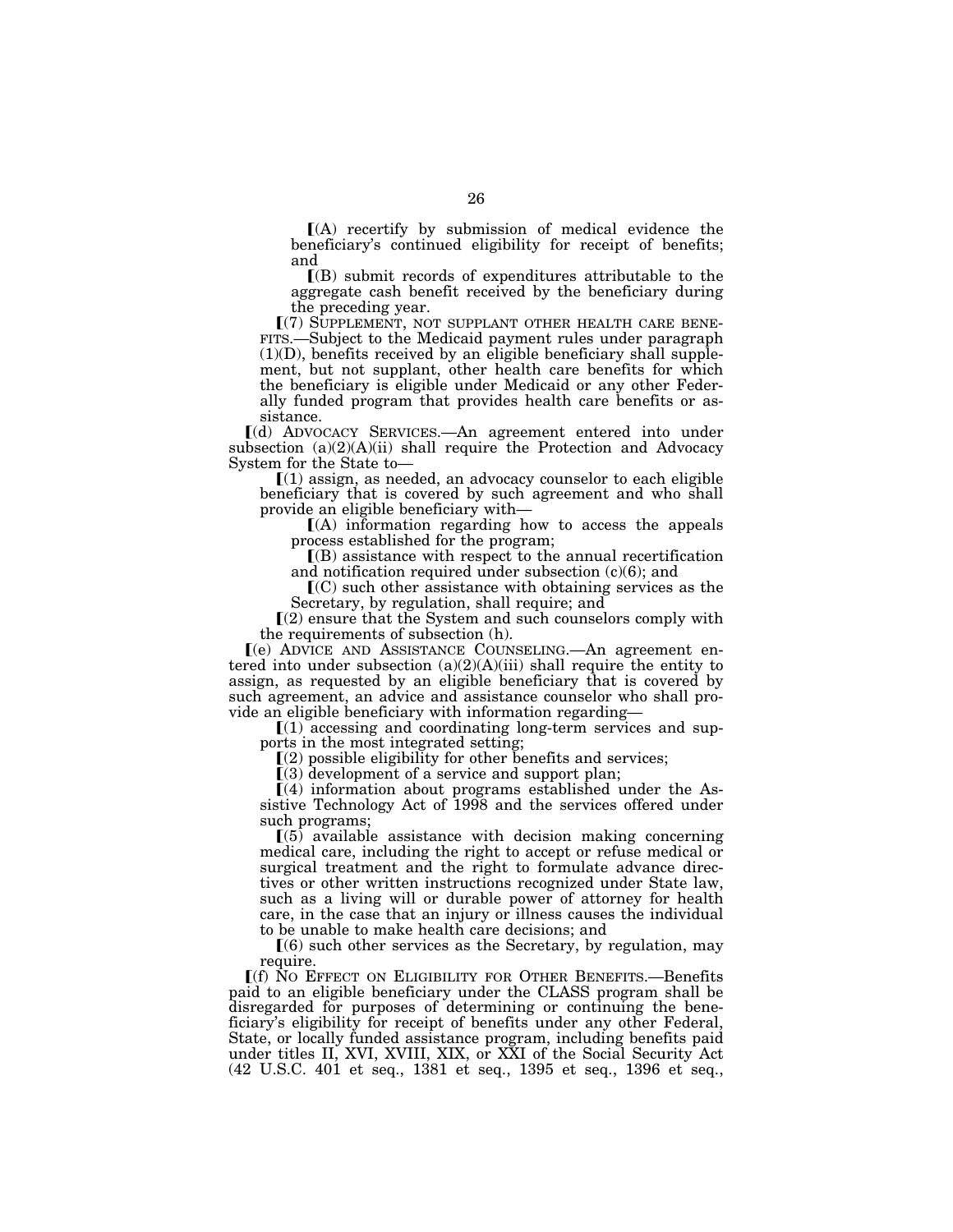1397aa et seq.), under the laws administered by the Secretary of Veterans Affairs, under low-income housing assistance programs, or under the supplemental nutrition assistance program established under the Food and Nutrition Act of 2008 (7 U.S.C. 2011 et seq.).

 $\overline{I}(g)$  RULE OF CONSTRUCTION.—Nothing in this title shall be construed as prohibiting benefits paid under the CLASS Independence Benefit Plan from being used to compensate a family caregiver for providing community living assistance services and supports to an eligible beneficiary.

ø(h) PROTECTION AGAINST CONFLICT OF INTERESTS.—The Secretary shall establish procedures to ensure that the Eligibility Assessment System, the Protection and Advocacy System for a State, advocacy counselors for eligible beneficiaries, and any other entities that provide services to active enrollees and eligible beneficiaries under the CLASS program comply with the following:

 $(1)$  If the entity provides counseling or planning services, such services are provided in a manner that fosters the best interests of the active enrollee or beneficiary.

 $(2)$  The entity has established operating procedures that are designed to avoid or minimize conflicts of interest between the entity and an active enrollee or beneficiary.

ø(3) The entity provides information about all services and options available to the active enrollee or beneficiary, to the best of its knowledge, including services available through other entities or providers.

 $(4)$  The entity assists the active enrollee or beneficiary to access desired services, regardless of the provider.

ø(5) The entity reports the number of active enrollees and beneficiaries provided with assistance by age, disability, and whether such enrollees and beneficiaries received services from the entity or another entity.

 $(6)$  If the entity provides counseling or planning services, the entity ensures that an active enrollee or beneficiary is informed of any financial interest that the entity has in a service provider.

 $(7)$  The entity provides an active enrollee or beneficiary with a list of available service providers that can meet the needs of the active enrollee or beneficiary.

## **[SEC. 3206. CLASS INDEPENDENCE FUND.**

ø(a) ESTABLISHMENT OF CLASS INDEPENDENCE FUND.—There is established in the Treasury of the United States a trust fund to be known as the "CLASS Independence Fund". The Secretary of the Treasury shall serve as Managing Trustee of such Fund. The Fund shall consist of all amounts derived from payments into the Fund under sections  $3204(f)$  and  $3205(c)(5)(C)(ii)$ , and remaining after investment of such amounts under subsection (b), including additional amounts derived as income from such investments. The amounts held in the Fund are appropriated and shall remain available without fiscal year limitation—

 $\Gamma(1)$  to be held for investment on behalf of individuals enrolled in the CLASS program;

 $\Gamma(2)$  to pay the administrative expenses related to the Fund and to investment under subsection (b); and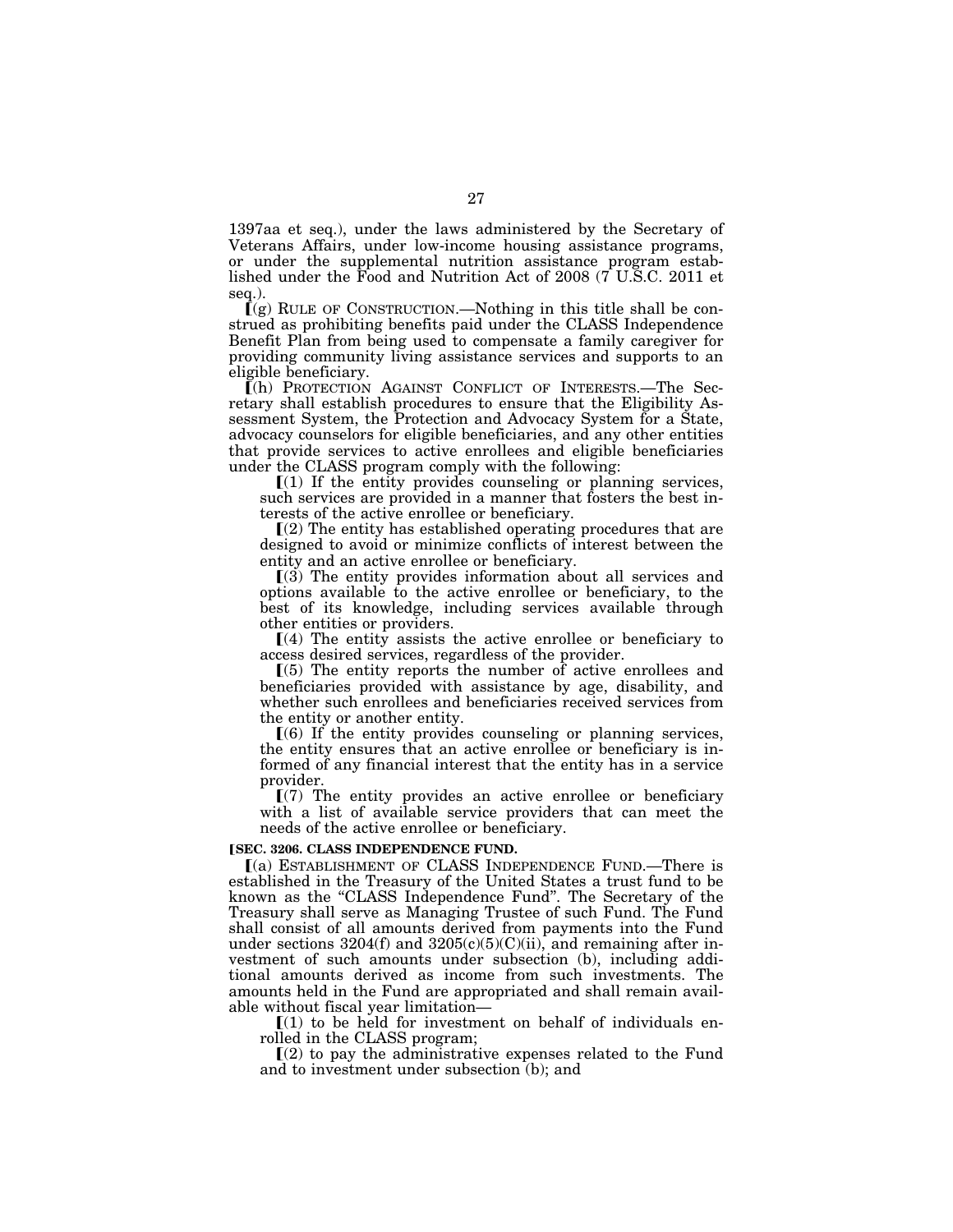$(3)$  to pay cash benefits to eligible beneficiaries under the CLASS Independence Benefit Plan.

ø(b) INVESTMENT OF FUND BALANCE.—The Secretary of the Treasury shall invest and manage the CLASS Independence Fund in the same manner, and to the same extent, as the Federal Supplementary Medical Insurance Trust Fund may be invested and managed under subsections (c), (d), and (e) of section 1841(d) of the Social Security Act (42 U.S.C. 1395t).<br>
[(c) BOARD OF TRUSTEES.—

 $(1)$  In GENERAL.—With respect to the CLASS Independence Fund, there is hereby created a body to be known as the Board of Trustees of the CLASS Independence Fund (hereinafter in this section referred to as the ''Board of Trustees'') composed of the Secretary of the Treasury, the Secretary of Labor, and the Secretary of Health and Human Services, all ex officio, and of two members of the public (both of whom may not be from the same political party), who shall be nominated by the President for a term of 4 years and subject to confirmation by the Senate. A member of the Board of Trustees serving as a member of the public and nominated and confirmed to fill a vacancy occurring during a term shall be nominated and confirmed only for the remainder of such term. An individual nominated and confirmed as a member of the public may serve in such position after the expiration of such member's term until the earlier of the time at which the member's successor takes office or the time at which a report of the Board is first issued under paragraph (2) after the expiration of the member's term. The Secretary of the Treasury shall be the Managing Trustee of the Board of Trustees. The Board of Trustees shall meet not less frequently than once each calendar year. A person serving on the Board of Trustees shall not be considered to be a fiduciary and shall not be personally liable for actions taken in such capacity with respect to the Trust Fund.

 $(2)$  DUTIES.-

 $(A)$  In GENERAL.—It shall be the duty of the Board of Trustees to do the following:

ø(i) Hold the CLASS Independence Fund.

 $(iii)$  Report to the Congress not later than the first day of April of each year on the operation and status of the CLASS Independence Fund during the preceding fiscal year and on its expected operation and status during the current fiscal year and the next 2 fiscal years.

ø(iii) Report immediately to the Congress whenever the Board is of the opinion that the amount of the CLASS Independence Fund is not actuarially sound in regards to the projection under section  $3203(b)(1)(B)(i)$ .

 $\tilde{I}$ (iv) Review the general policies followed in managing the CLASS Independence Fund, and recommend changes in such policies, including necessary changes in the provisions of law which govern the way in which the CLASS Independence Fund is to be managed.

 $\Gamma(B)$  REPORT.—The report provided for in subparagraph  $(A)(ii)$  shall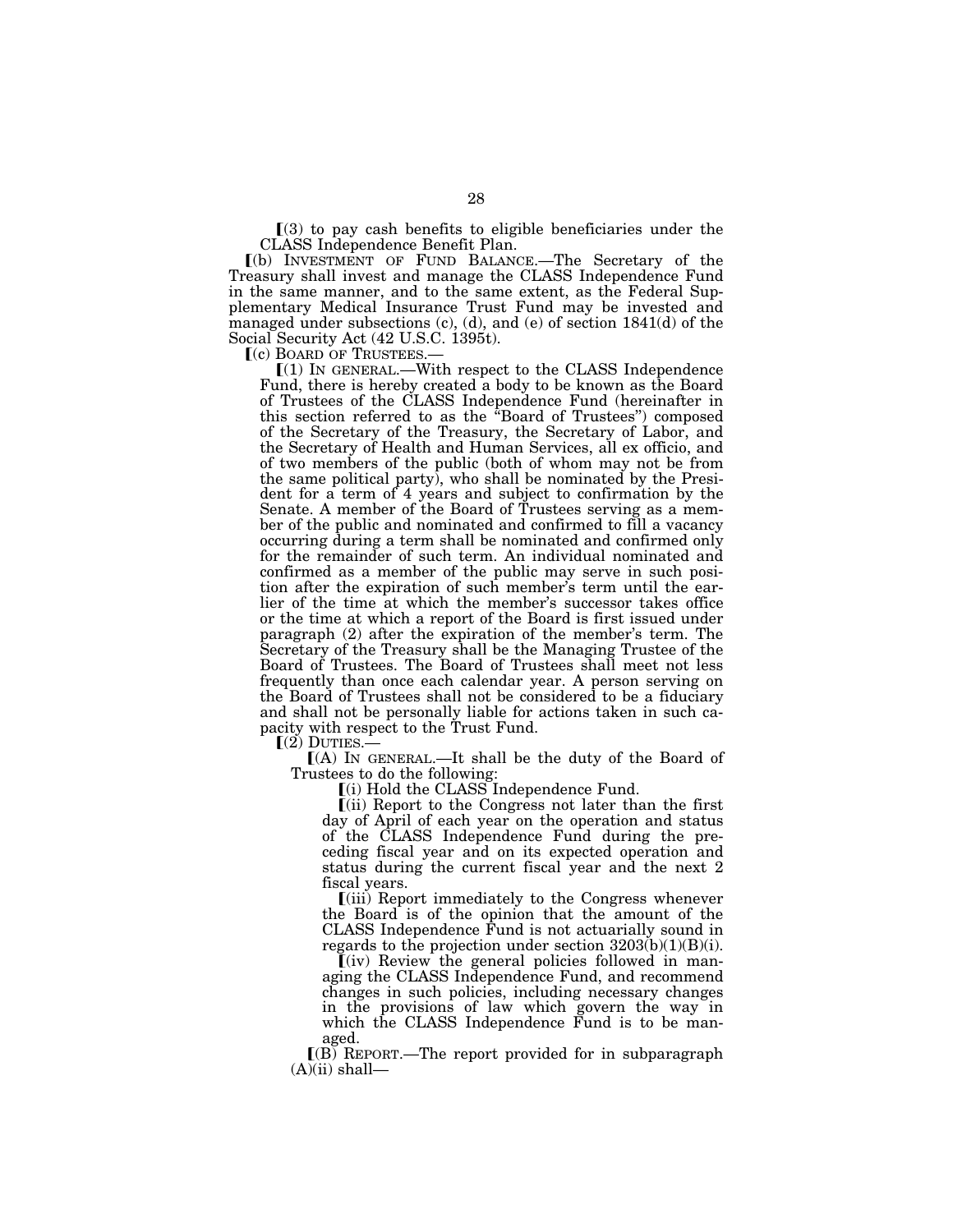$(i)$  include–

 $\left[$ (I) a statement of the assets of, and the disbursements made from, the CLASS Independence Fund during the preceding fiscal year;

ø(II) an estimate of the expected income to, and disbursements to be made from, the CLASS Independence Fund during the current fiscal year and each of the next 2 fiscal years;

 $\left[ \text{([III])}\right]$  a statement of the actuarial status of the CLASS Independence Fund for the current fiscal year, each of the next 2 fiscal years, and as projected over the 75-year period beginning with the current fiscal year; and

 $\Gamma(V)$  an actuarial opinion by the Chief Actuary of the Centers for Medicare & Medicaid Services certifying that the techniques and methodologies used are generally accepted within the actuarial profession and that the assumptions and cost estimates used are reasonable; and

 $(iii)$  be printed as a House document of the session of the Congress to which the report is made.

 $(C)$  RECOMMENDATIONS.—If the Board of Trustees determines that enrollment trends and expected future benefit claims on the CLASS Independence Fund are not actuarially sound in regards to the projection under section  $3203(b)(1)(B)(i)$  and are unlikely to be resolved with reasonable premium increases or through other means, the Board of Trustees shall include in the report provided for in subparagraph (A)(ii) recommendations for such legislative action as the Board of Trustees determine to be appropriate, including whether to adjust monthly premiums or impose a temporary moratorium on new enrollments.

#### **[SEC. 3207. CLASS INDEPENDENCE ADVISORY COUNCIL.**

ø(a) ESTABLISHMENT.—There is hereby created an Advisory Committee to be known as the "CLASS Independence Advisory Council''.

 $\lbrack$ (b) MEMBERSHIP.—<br> $\lbrack$ (1) IN GENERAL.—The CLASS Independence Advisory Council shall be composed of not more than 15 individuals, not otherwise in the employ of the United States—

 $[(A)$  who shall be appointed by the President without regard to the civil service laws and regulations; and

 $\Gamma(B)$  a majority of whom shall be representatives of individuals who participate or are likely to participate in the CLASS program, and shall include representatives of older and younger workers, individuals with disabilities, family caregivers of individuals who require services and supports to maintain their independence at home or in another residential setting of their choice in the community, individuals with expertise in long-term care or disability insurance, actuarial science, economics, and other relevant disciplines, as determined by the Secretary.

 $(2)$  TERMS.-

 $(A)$  In GENERAL.—The members of the CLASS Independence Advisory Council shall serve overlapping terms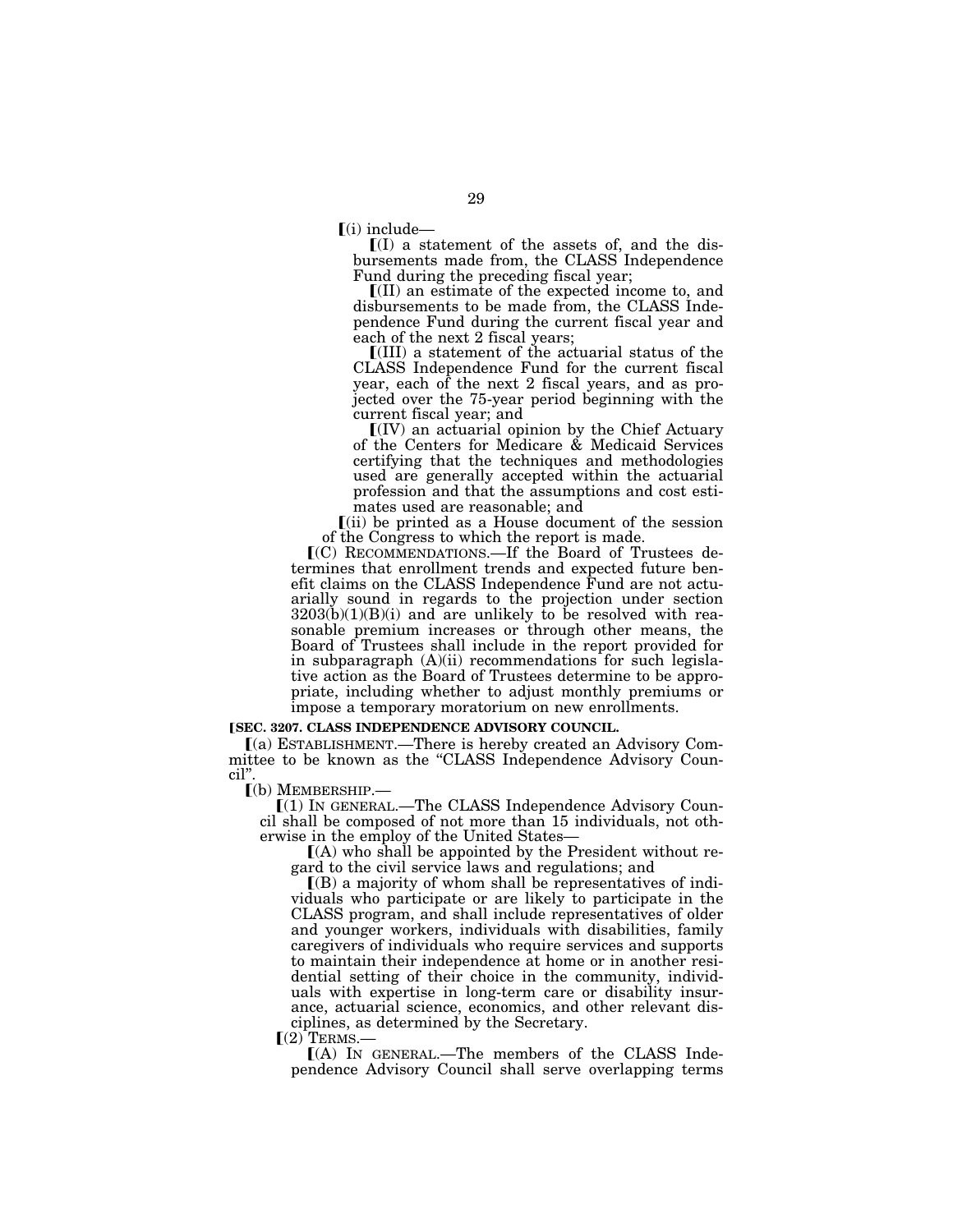of 3 years (unless appointed to fill a vacancy occurring prior to the expiration of a term, in which case the individual shall serve for the remainder of the term).

 $($ B) LIMITATION.—A member shall not be eligible to serve for more than 2 consecutive terms.

 $(3)$  CHAIR.—The President shall, from time to time, appoint one of the members of the CLASS Independence Advisory Council to serve as the Chair.

ø(c) DUTIES.—The CLASS Independence Advisory Council shall advise the Secretary on matters of general policy in the administration of the CLASS program established under this title and in the formulation of regulations under this title including with respect to—

 $(1)$  the development of the CLASS Independence Benefit Plan under section 3203;

 $(2)$  the determination of monthly premiums under such plan; and

 $(3)$  the financial solvency of the program.

ø(d) APPLICATION OF FACA.—The Federal Advisory Committee Act (5 U.S.C. App.), other than section 14 of that Act, shall apply to the CLASS Independence Advisory Council.

ø(e) AUTHORIZATION OF APPROPRIATIONS.—

 $(1)$  In GENERAL.—There are authorized to be appropriated to the CLASS Independence Advisory Council to carry out its duties under this section, such sums as may be necessary for fiscal year 2011 and for each fiscal year thereafter.

 $(2)$  AVAILABILITY.—Any sums appropriated under the authorization contained in this section shall remain available, without fiscal year limitation, until expended.

#### **[SEC. 3208. SOLVENCY AND FISCAL INDEPENDENCE; REGULATIONS; ANNUAL REPORT.**

ø(a) SOLVENCY.—The Secretary shall regularly consult with the Board of Trustees of the CLASS Independence Fund and the CLASS Independence Advisory Council, for purposes of ensuring that enrollees premiums are adequate to ensure the financial solvency of the CLASS program, both with respect to fiscal years occurring in the near-term and fiscal years occurring over 20- and 75 year periods, taking into account the projections required for such periods under subsections  $(a)(1)(A)(i)$  and  $(b)(1)(B)(i)$  of section 3202.

ø(b) NO TAXPAYER FUNDS USED TO PAY BENEFITS.—No taxpayer funds shall be used for payment of benefits under a CLASS Independent Benefit Plan. For purposes of this subsection, the term ''taxpayer funds'' means any Federal funds from a source other than premiums deposited by CLASS program participants in the

CLASS Independence Fund and any associated interest earnings. ø(c) REGULATIONS.—The Secretary shall promulgate such regulations as are necessary to carry out the CLASS program in accordance with this title. Such regulations shall include provisions to prevent fraud and abuse under the program.

ø(d) ANNUAL REPORT.—Beginning January 1, 2014, the Secretary shall submit an annual report to Congress on the CLASS program. Each report shall include the following:

 $\overline{[1]}$  The total number of enrollees in the program.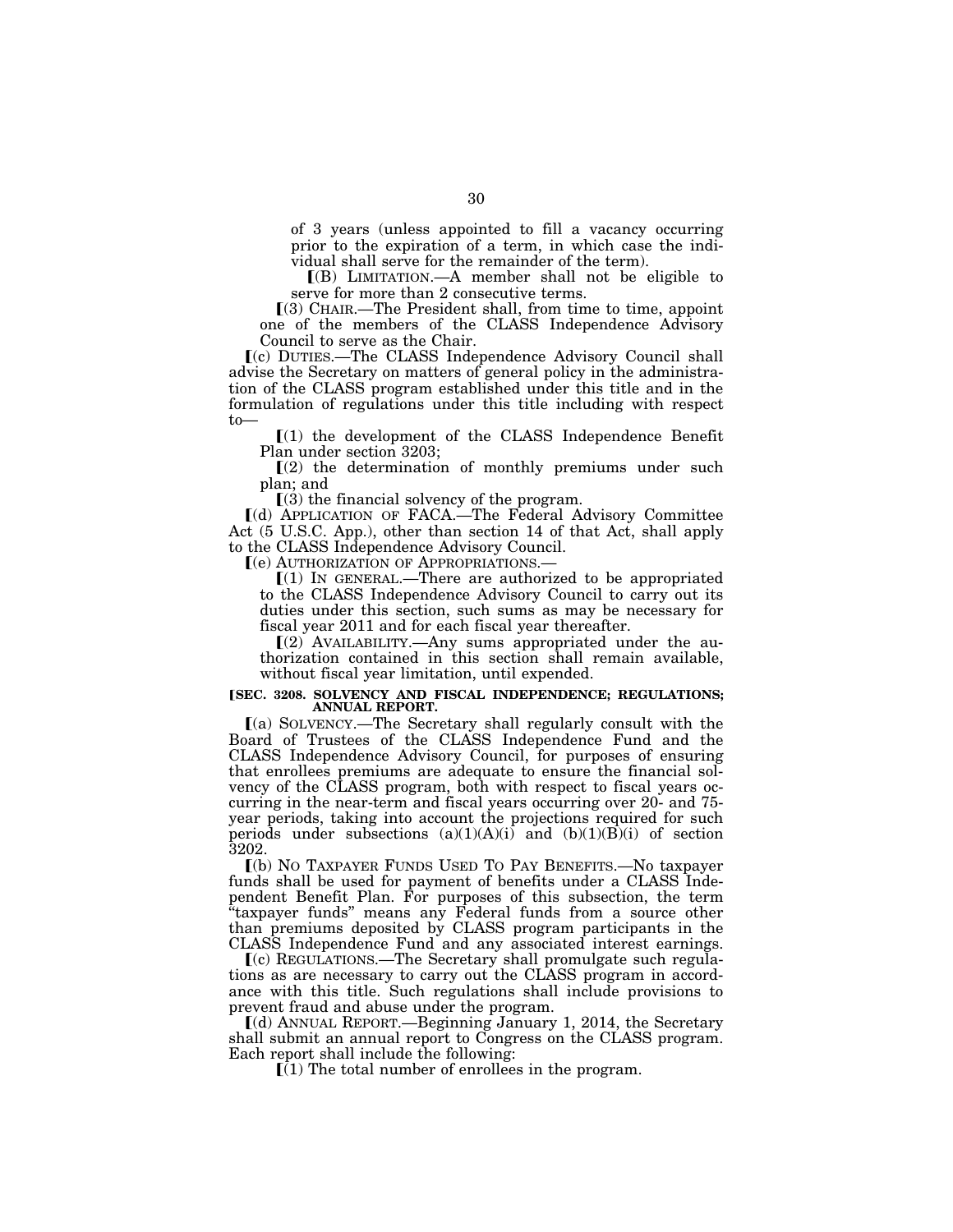$\Gamma(2)$  The total number of eligible beneficiaries during the fiscal year.

 $(3)$  The total amount of cash benefits provided during the fiscal year.

 $(4)$  A description of instances of fraud or abuse identified during the fiscal year.

 $(5)$  Recommendations for such administrative or legislative action as the Secretary determines is necessary to improve the program, ensure the solvency of the program, or to prevent the occurrence of fraud or abuse.

## **[SEC. 3209. INSPECTOR GENERAL'S REPORT.**

øThe Inspector General of the Department of Health and Human Services shall submit an annual report to the Secretary and Congress relating to the overall progress of the CLASS program and of the existence of waste, fraud, and abuse in the CLASS program. Each such report shall include findings in the following areas:

 $(1)$  The eligibility determination process.

 $(2)$  The provision of cash benefits.

 $(3)$  Quality assurance and protection against waste, fraud, and abuse.

 $(4)$  Recouping of unpaid and accrued benefits.

## **[SEC. 3210. TAX TREATMENT OF PROGRAM.**

øThe CLASS program shall be treated for purposes of the Internal Revenue Code of 1986 in the same manner as a qualified longterm care insurance contract for qualified long-term care services.

## **PATIENT PROTECTION AND AFFORDABLE CARE ACT**

#### **SECTION 1. SHORT TITLE; TABLE OF CONTENTS.**

(a) SHORT TITLE.—This Act may be cited as the ''Patient Protection and Affordable Care Act''.

(b) TABLE OF CONTENTS.—The table of contents of this Act is as follows:

Sec. 1. Short title; table of contents.

\* \* \* \* \* \* \* \*

#### øTITLE VIII—CLASS ACT

[Sec. 8001. Short title of title.

[Sec. 8002. Establishment of national voluntary insurance program for purchasing community living assistance services and support.]

\* \* \* \* \* \* \*

## ø**TITLE VIII—CLASS ACT**

## **[SEC. 8001. SHORT TITLE OF TITLE.**

øThis title may be cited as the ''Community Living Assistance Services and Supports Act" or the "CLASS Act".

## **[SEC. 8002. ESTABLISHMENT OF NATIONAL VOLUNTARY INSURANCE PROGRAM FOR PURCHASING COMMUNITY LIVING ASSIST-**

**ANCE SERVICES AND SUPPORT.** 

ø(a) ESTABLISHMENT OF CLASS PROGRAM.—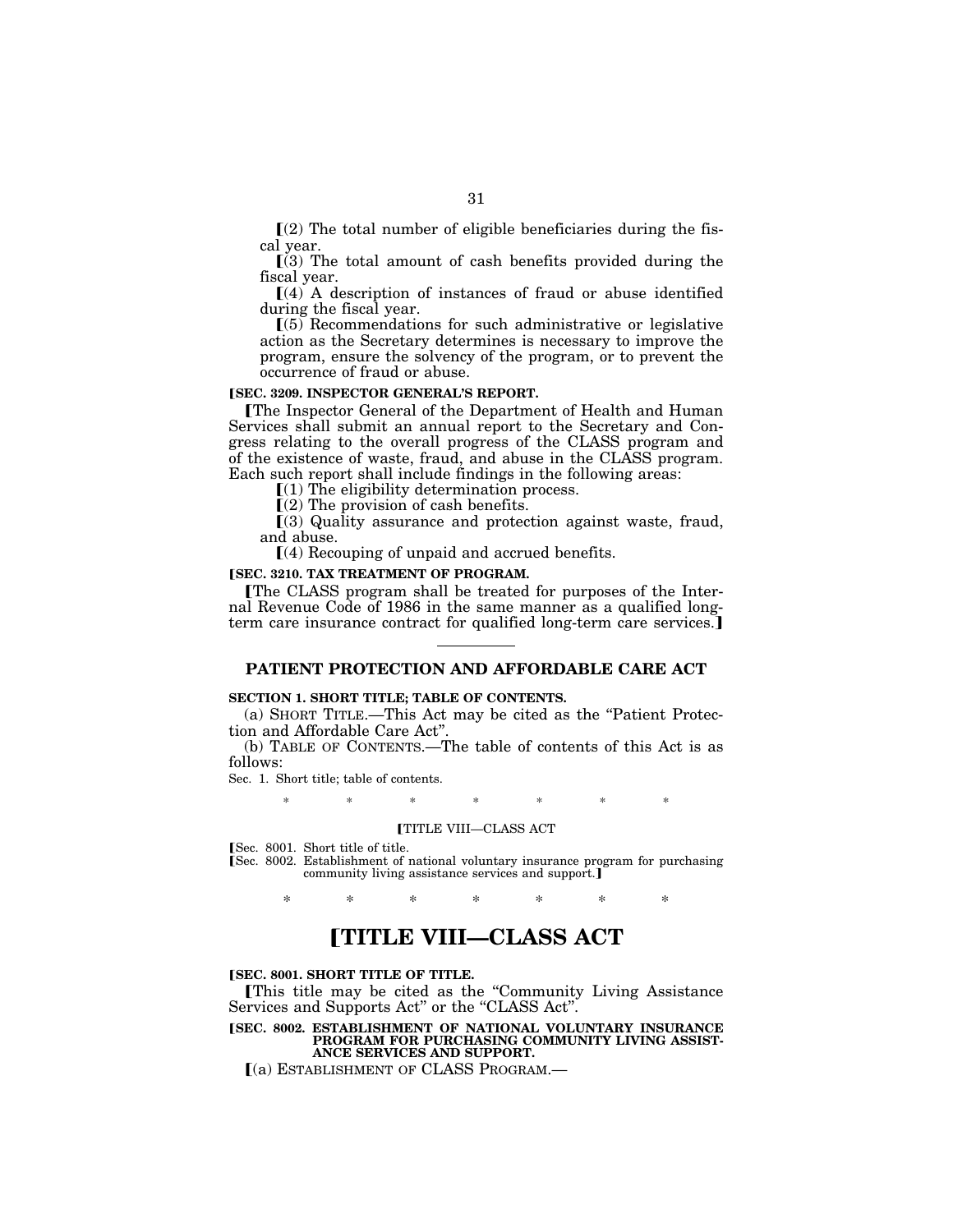$(1)$  In GENERAL.—The Public Health Service Act (42 U.S.C. 201 et seq.), as amended by section  $4302(a)$ , is amended by adding at the end the following:

## ø''TITLE XXXII—COMMUNITY LIVING ASSISTANCE SERVICES AND SUPPORTS

## ø**''SEC. 3201. PURPOSE.**

øThe purpose of this title is to establish a national voluntary insurance program for purchasing community living assistance services and supports in order to—

 $\lceil$  "(1) provide individuals with functional limitations with tools that will allow them to maintain their personal and financial independence and live in the community through a new financing strategy for community living assistance services and supports;

 $\llbracket$ <sup>"(2)</sup> establish an infrastructure that will help address the Nation's community living assistance services and supports needs;

 $\lbrack$  (43) alleviate burdens on family caregivers; and

 $\tilde{C}^{(4)}$  address institutional bias by providing a financing mechanism that supports personal choice and independence to live in the community.

## ø**''SEC. 3202. DEFINITIONS.**

In this title:

 $\lbrack$  (1) ACTIVE ENROLLEE.—The term 'active enrollee' means an individual who is enrolled in the CLASS program in accordance with section 3204 and who has paid any premiums due to maintain such enrollment.

 $\lbrack$  (2) ACTIVELY EMPLOYED.—The term 'actively employed' means an individual who—

 $\mathbb{I}^{\omega}(A)$  is reporting for work at the individual's usual place of employment or at another location to which the individual is required to travel because of the individual's employment (or in the case of an individual who is a member of the uniformed services, is on active duty and is physically able to perform the duties of the individual's position); and

 $\lceil$  "(B) is able to perform all the usual and customary duties of the individual's employment on the individual's regular work schedule.

ø''(3) ACTIVITIES OF DAILY LIVING.—The term 'activities of daily living' means each of the following activities specified in section  $7702B(c)(2)(B)$  of the Internal Revenue Code of 1986:

 $\mathbf{f}^{\prime\prime}(\mathbf{A})$  Eating.

["(B) Toileting

 $\tilde{C}$ "(C) Transferring.

 $\llbracket$ "(D) Bathing.

 $\mathbf{I}^{\prime\prime}(\mathbf{E})$  Dressing.

 $\mathbf{f}^{\prime\prime}(\mathbf{F})$  Continence.

 $\lbrack$  (4) CLASS PROGRAM.—The term 'CLASS program' means the program established under this title.

 $\lbrack$  (5) ELIGIBILITY ASSESSMENT SYSTEM.—The term 'Eligibility Assessment System' means the entity established by the Sec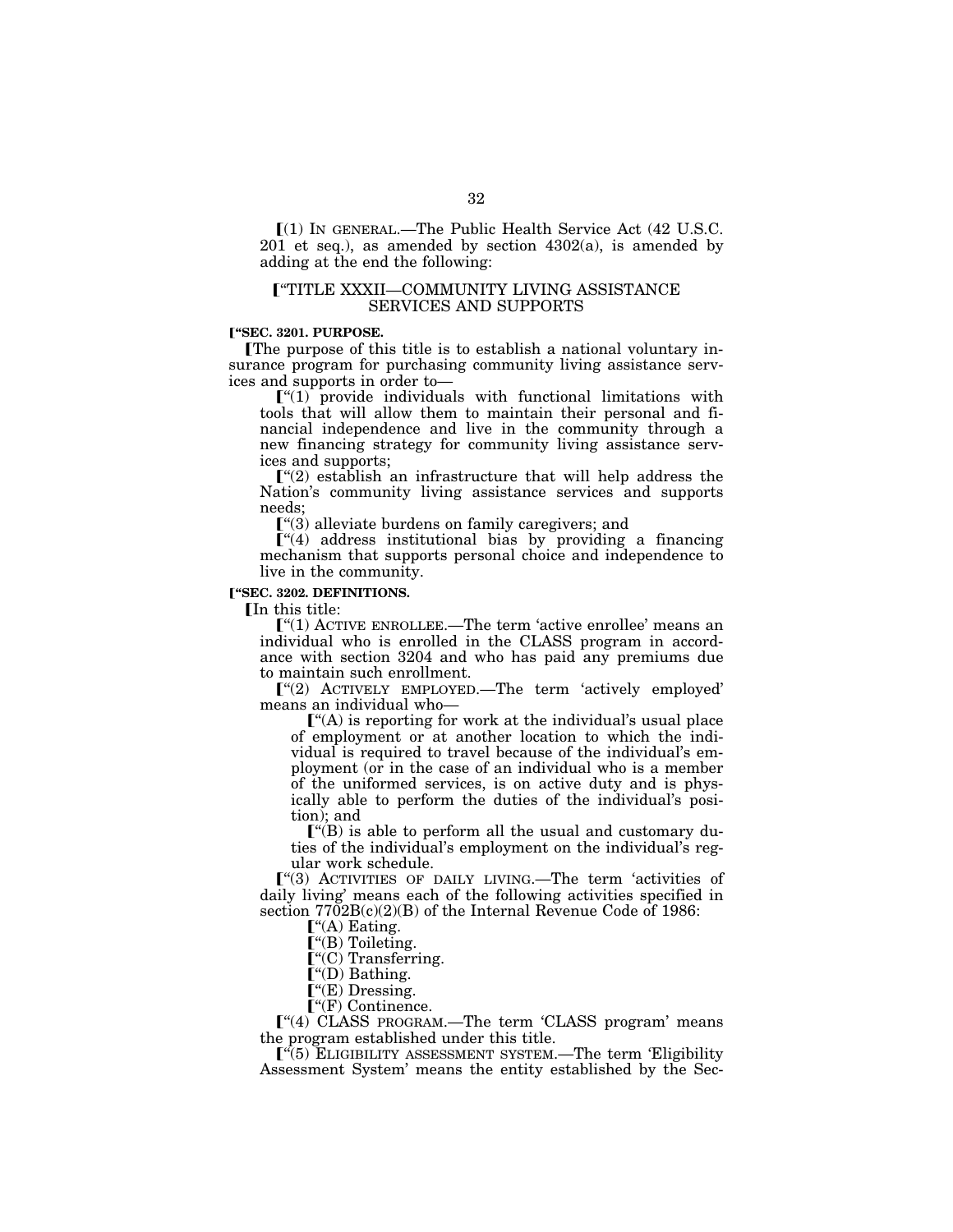retary under section  $3205(a)(2)$  to make functional eligibility determinations for the CLASS program.

 $\lceil$ "(6) ELIGIBLE BENEFICIARY.-

 $\lbrack$  "(A) In GENERAL.—The term 'eligible beneficiary' means any individual who is an active enrollee in the CLASS program and, as of the date described in subparagraph (B)—

 $\lbrack$ <sup>"(i)</sup> has paid premiums for enrollment in such program for at least 60 months;

 $\lbrack$ "(ii) has earned, with respect to at least 3 calendar years that occur during the first 60 months for which the individual has paid premiums for enrollment in the program, at least an amount equal to the amount of wages and self-employment income which an individual must have in order to be credited with a quarter of coverage under section 213(d) of the Social Security Act for the year; and

 $\int^{\alpha}$ (iii) has paid premiums for enrollment in such program for at least 24 consecutive months, if a lapse in premium payments of more than 3 months has occurred during the period that begins on the date of the individual's enrollment and ends on the date of such determination.

 $\lbrack$ <sup>"(B)</sup> DATE DESCRIBED.—For purposes of subparagraph (A), the date described in this subparagraph is the date on which the individual is determined to have a functional limitation described in section  $3203(a)(1)(C)$  that is expected to last for a continuous period of more than 90 days.

ø''(C) REGULATIONS.—The Secretary shall promulgate regulations specifying exceptions to the minimum earnings requirements under subparagraph (A)(ii) for purposes of being considered an eligible beneficiary for certain populations.

<sup>"</sup>(7) HOSPITAL; NURSING FACILITY; INTERMEDIATE CARE FA-CILITY FOR THE MENTALLY RETARDED; INSTITUTION FOR MENTAL DISEASES.—The terms 'hospital', 'nursing facility', 'intermediate care facility for the mentally retarded', and 'institution for mental diseases' have the meanings given such terms for purposes of Medicaid.

**[**"(8) CLASS INDEPENDENCE ADVISORY COUNCIL.—The term 'CLASS Independence Advisory Council' or 'Council' means the Advisory Council established under section 3207 to advise the Secretary.

ø''(9) CLASS INDEPENDENCE BENEFIT PLAN.—The term 'CLASS Independence Benefit Plan' means the benefit plan developed and designated by the Secretary in accordance with section 3203.

ø''(10) CLASS INDEPENDENCE FUND.—The term 'CLASS Independence Fund' or 'Fund' means the fund established under section 3206.

 $\lceil$  "(11) MEDICAID.—The term 'Medicaid' means the program established under title XIX of the Social Security Act (42 U.S.C. 1396 et seq.).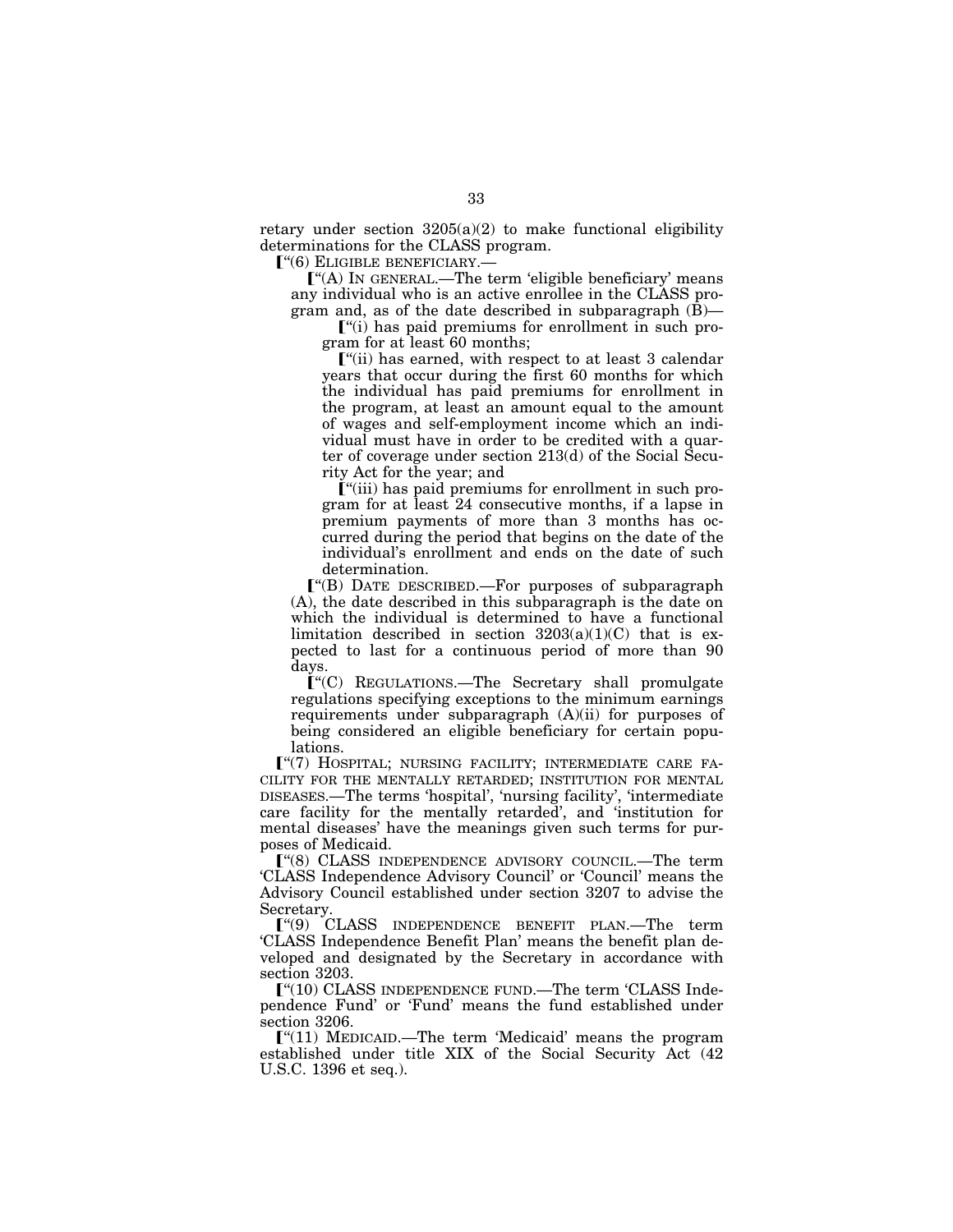$\llbracket$ "(12) POVERTY LINE.—The term 'poverty line' has the meaning given that term in section  $2110(c)(5)$  of the Social Security Act  $(42 \text{ U.S.C. } 1397 \text{jj}(c)(5))$ .

ø''(13) PROTECTION AND ADVOCACY SYSTEM.—The term 'Protection and Advocacy System' means the system for each State established under section 143 of the Developmental Disabilities Assistance and Bill of Rights Act of 2000 (42 U.S.C. 15043).

## ø**''SEC. 3203. CLASS INDEPENDENCE BENEFIT PLAN.**

**["(a) PROCESS FOR DEVELOPMENT.** 

 $\lbrack$  (1) In GENERAL.—The Secretary, in consultation with appropriate actuaries and other experts, shall develop at least 3 actuarially sound benefit plans as alternatives for consideration for designation by the Secretary as the CLASS Independence Benefit Plan under which eligible beneficiaries shall receive benefits under this title. Each of the plan alternatives developed shall be designed to provide eligible beneficiaries with the benefits described in section 3205 consistent with the following requirements:

 $\mathbb{I}^{\mathcal{A}}(A)$  Premiums.—

 $\lbrack$  (i) In GENERAL.—Beginning with the first year of the CLASS program, and for each year thereafter, subject to clauses (ii) and (iii), the Secretary shall establish all premiums to be paid by enrollees for the year based on an actuarial analysis of the 75-year costs of the program that ensures solvency throughout such 75-year period.

ø''(ii) NOMINAL PREMIUM FOR POOREST INDIVIDUALS AND FULL-TIME STUDENTS.—

ø''(I) IN GENERAL.—The monthly premium for enrollment in the CLASS program shall not exceed the applicable dollar amount per month determined under subclause (II) for—

ø''(aa) any individual whose income does not exceed the poverty line; and

 $\lbrack$  (bb) any individual who has not attained age 22, and is actively employed during any period in which the individual is a full-time student (as determined by the Secretary).

**F**"(II) APPLICABLE DOLLAR AMOUNT.—The applicable dollar amount described in this subclause is the amount equal to \$5, increased by the percentage increase in the consumer price index for all urban consumers (U.S. city average) for each year occurring after 2009 and before such year.

**I**"(iii) CLASS INDEPENDENCE FUND RESERVES.—At such time as the CLASS program has been in operation for 10 years, the Secretary shall establish all premiums to be paid by enrollees for the year based on an actuarial analysis that accumulated reserves in the CLASS Independence Fund would not decrease in that year. At such time as the Secretary determines the CLASS program demonstrates a sustained ability to finance expected yearly expenses with expected yearly premiums and interest credited to the CLASS Inde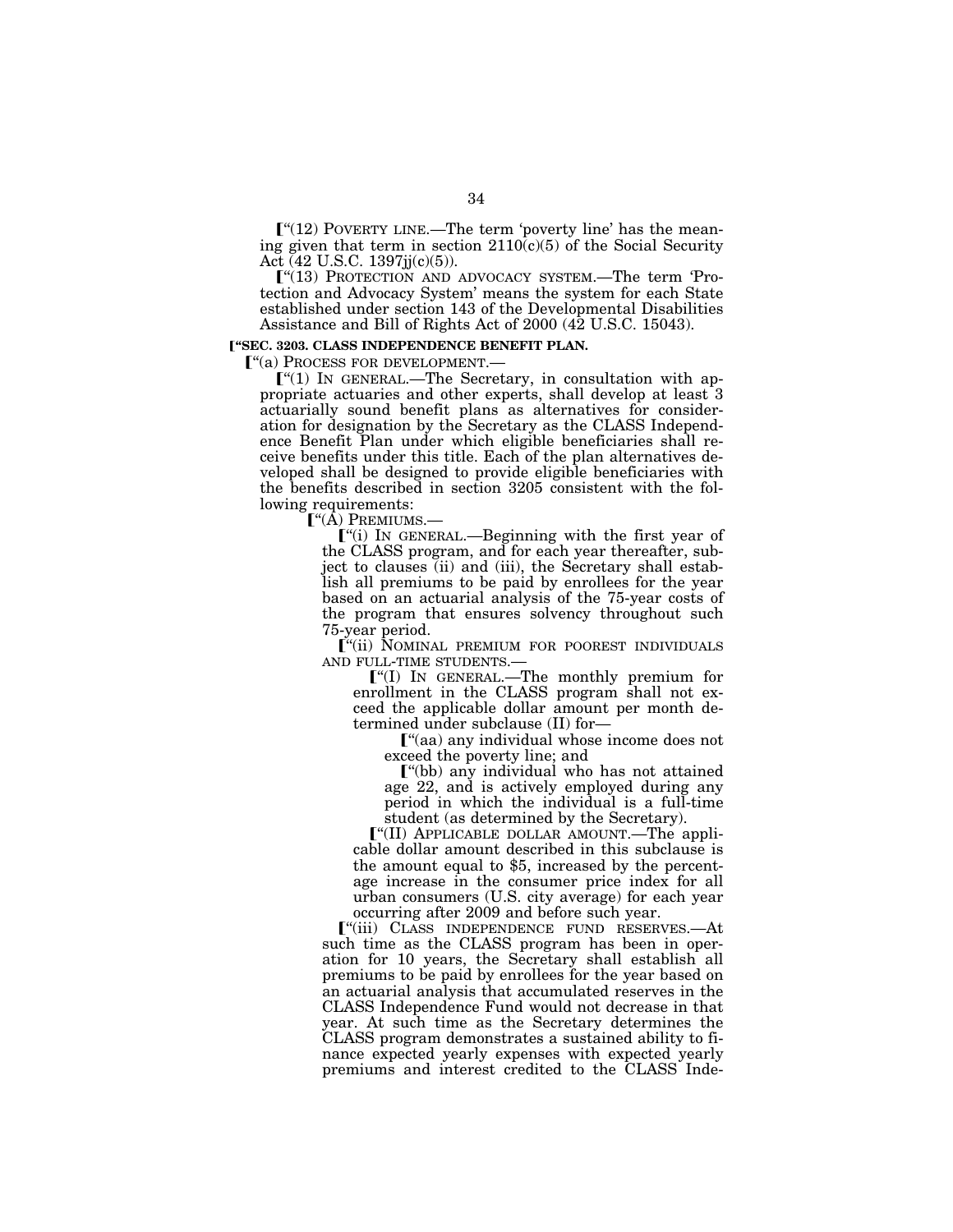pendence Fund, the Secretary may decrease the required amount of CLASS Independence Fund reserves.

 $\llbracket$ "(B) VESTING PERIOD.—A 5-year vesting period for eligibility for benefits.

 $\lbrack$ <sup>"</sup>(C) BENEFIT TRIGGERS.—A benefit trigger for provision of benefits that requires a determination that an individual has a functional limitation, as certified by a licensed health care practitioner, described in any of the following clauses that is expected to last for a continuous period of more than 90 days:

 $\lbrack$  ("(i) The individual is determined to be unable to perform at least the minimum number (which may be 2 or 3) of activities of daily living as are required under the plan for the provision of benefits without substantial assistance (as defined by the Secretary) from another individual.

 $\mathbf{I}^{\text{``}}$ (ii) The individual requires substantial supervision to protect the individual from threats to health and safety due to substantial cognitive impairment.

 $\lbrack$ <sup>"(iii)</sup> The individual has a level of functional limitation similar (as determined under regulations prescribed by the Secretary) to the level of functional limitation described in clause (i) or (ii).

 $\lceil$ "(D) CASH BENEFIT.—Payment of a cash benefit that satisfies the following requirements:

ø''(i) MINIMUM REQUIRED AMOUNT.—The benefit amount provides an eligible beneficiary with not less than an average of \$50 per day (as determined based on the reasonably expected distribution of beneficiaries receiving benefits at various benefit levels).

ø''(ii) AMOUNT SCALED TO FUNCTIONAL ABILITY.—The benefit amount is varied based on a scale of functional ability, with not less than 2, and not more than 6, benefit level amounts.

ø''(iii) DAILY OR WEEKLY.—The benefit is paid on a daily or weekly basis.

 $\left[$ <sup> $\alpha$ </sup>(iv) NO LIFETIME OR AGGREGATE LIMIT.—The benefit is not subject to any lifetime or aggregate limit.

<sup>ø</sup>''(2) REVIEW AND RECOMMENDATION BY THE CLASS INDE- PENDENCE ADVISORY COUNCIL.—The CLASS Independence Advisory Council shall—

 $\llbracket$ "(A) evaluate the alternative benefit plans developed under paragraph (1); and

 $\lbrack$ <sup>"(B)</sup> recommend for designation as the CLASS Independence Benefit Plan for offering to the public the plan that the Council determines best balances price and benefits to meet enrollees' needs in an actuarially sound manner, while optimizing the probability of the long-term sustainability of the CLASS program.

<sup>"(3)</sup> DESIGNATION BY THE SECRETARY.—Not later than October 1, 2012, the Secretary, taking into consideration the recommendation of the CLASS Independence Advisory Council under paragraph (2)(B), shall designate a benefit plan as the CLASS Independence Benefit Plan. The Secretary shall publish such designation, along with details of the plan and the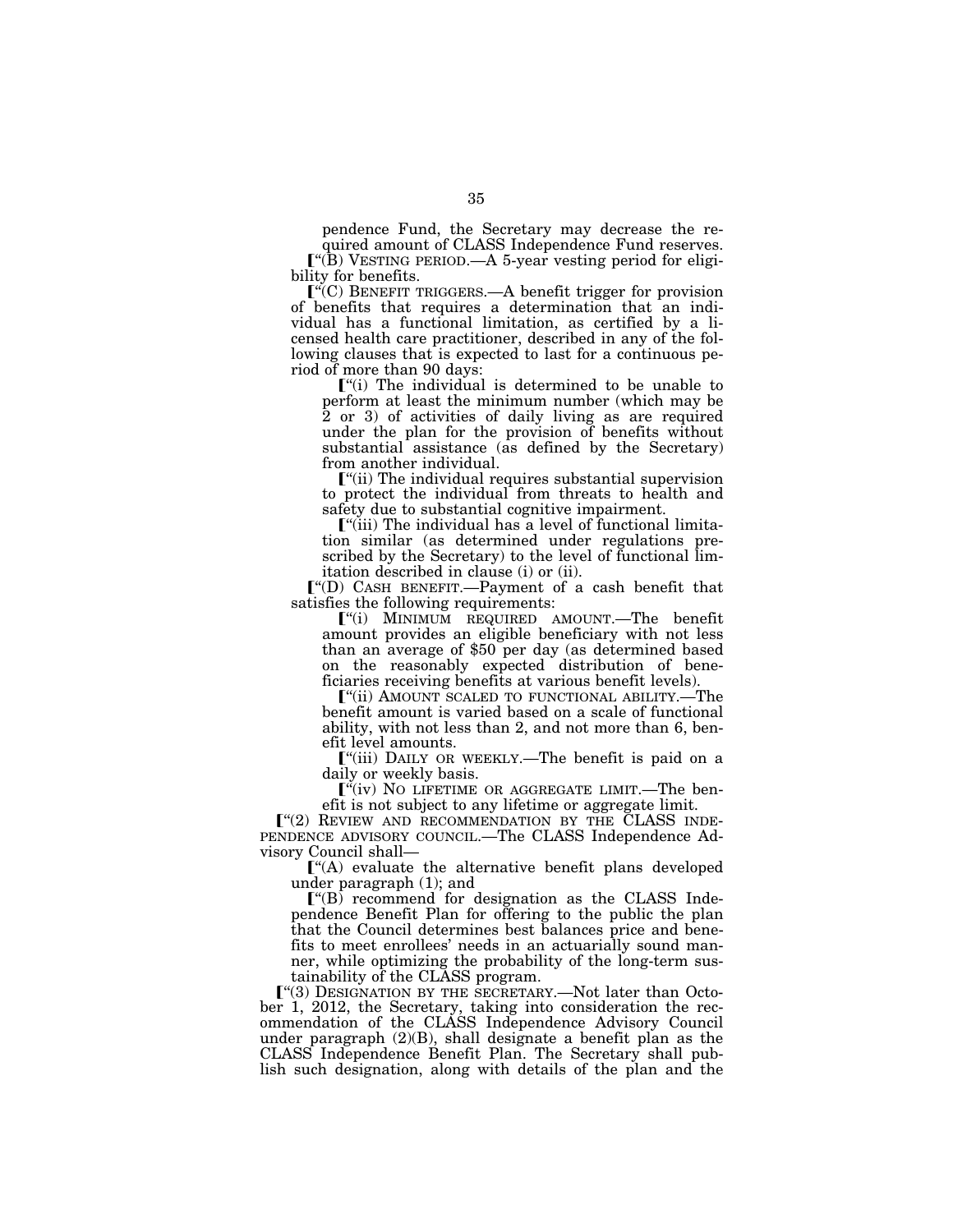reasons for the selection by the Secretary, in a final rule that allows for a period of public comment.

**["(b) ADDITIONAL PREMIUM REQUIREMENTS.—** 

 $\lceil$ "(1) ADJUSTMENT OF PREMIUMS.-

ø''(A) IN GENERAL.—Except as provided in subparagraphs  $(B)$ ,  $(C)$ ,  $(D)$ , and  $(E)$ , the amount of the monthly premium determined for an individual upon such individual's enrollment in the CLASS program shall remain the same for as long as the individual is an active enrollee in the program.

ø''(B) RECALCULATED PREMIUM IF REQUIRED FOR PRO-GRAM SOLVENCY.—

 $\lbrack$  ("(i) IN GENERAL.—Subject to clause (ii), if the Secretary determines, based on the most recent report of the Board of Trustees of the CLASS Independence Fund, the advice of the CLASS Independence Advisory Council, and the annual report of the Inspector General of the Department of Health and Human Services, and waste, fraud, and abuse, or such other information as the Secretary determines appropriate, that the monthly premiums and income to the CLASS Independence Fund for a year are projected to be insufficient with respect to the 20-year period that begins with that year, the Secretary shall adjust the monthly premiums for individuals enrolled in the CLASS program as necessary (but maintaining a nominal premium for enrollees whose income is below the poverty line or who are full-time students actively employed).

ø''(ii) EXEMPTION FROM INCREASE.—Any increase in a monthly premium imposed as result of a determination described in clause (i) shall not apply with respect to the monthly premium of any active enrollee who—

 $\lceil$  "(I) has attained age 65;

 $\lceil$  "(II) has paid premiums for enrollment in the program for at least 20 years; and

ø''(III) is not actively employed.

ø''(C) RECALCULATED PREMIUM IF REENROLLMENT AFTER MORE THAN A 3-MONTH LAPSE.—

 $\lceil$  "(i) IN GENERAL.—The reenrollment of an individual after a 90-day period during which the individual failed to pay the monthly premium required to maintain the individual's enrollment in the CLASS program shall be treated as an initial enrollment for purposes of age-adjusting the premium for reenrollment in the program.

**I**"(ii) CREDIT FOR PRIOR MONTHS IF REENROLLED WITHIN 5 YEARS.—An individual who reenrolls in the CLASS program after such a 90-day period and before the end of the 5-year period that begins with the first month for which the individual failed to pay the monthly premium required to maintain the individual's enrollment in the program shall be—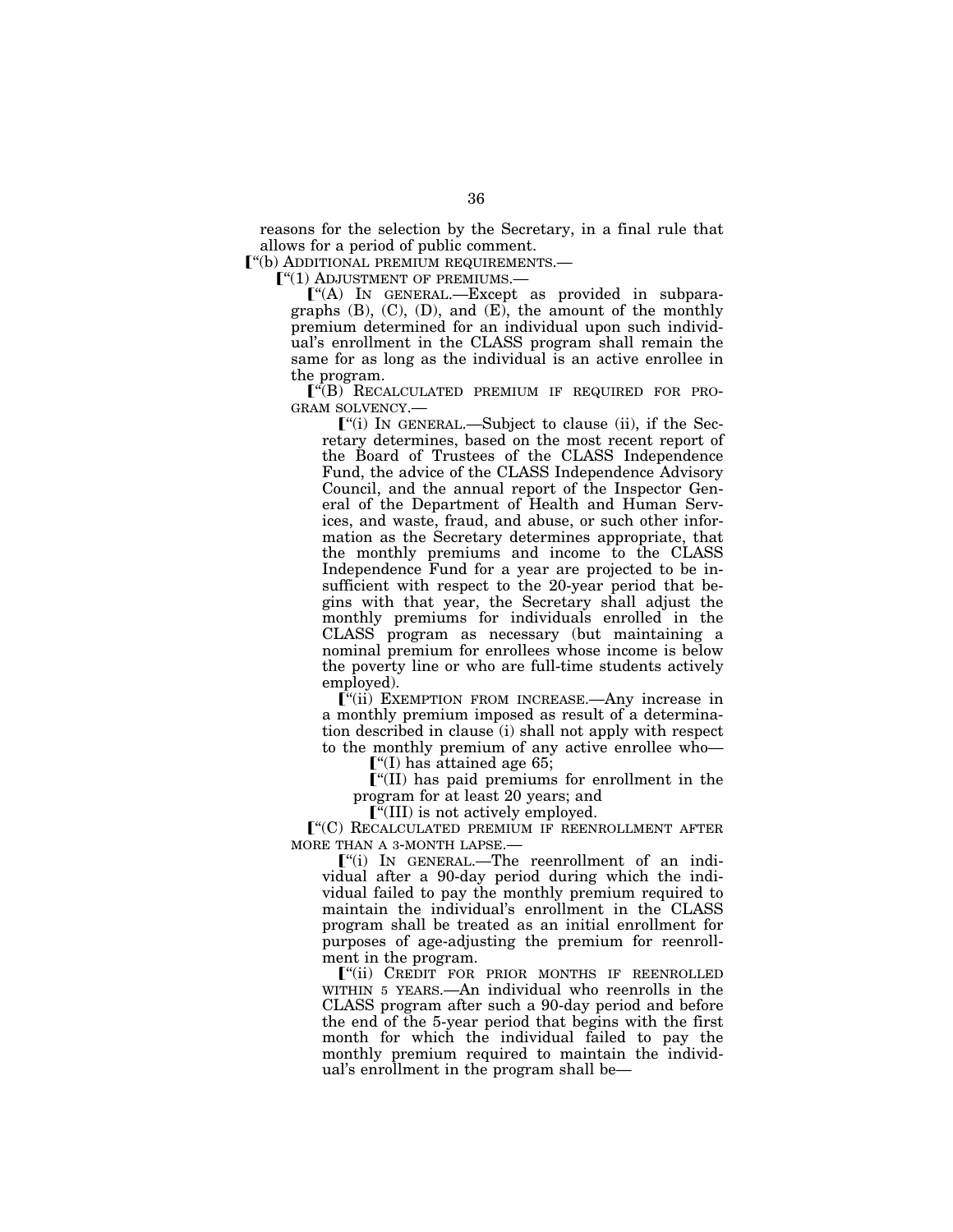$\llbracket$ "(I) credited with any months of paid premiums that accrued prior to the individual's lapse in enrollment; and

 $\lceil$  "(II) notwithstanding the total amount of any such credited months, required to satisfy section  $3202(6)(A)(ii)$  before being eligible to receive benefits.

 $\lbrack$ <sup>"(D)</sup> No longer status as a full-time student.—An individual subject to a nominal premium on the basis of being described in subsection  $(a)(1)(A)(ii)(I)(bb)$  who ceases to be described in that subsection, beginning with the first month following the month in which the individual ceases to be so described, shall be subject to the same monthly premium as the monthly premium that applies to an individual of the same age who first enrolls in the program under the most similar circumstances as the individual (such as the first year of eligibility for enrollment in the program or in a subsequent year).

 $\lbrack$ <sup> $\alpha$ </sup>(E) PENALTY FOR REENOLLMENT AFTER 5-YEAR LAPSE.— In the case of an individual who reenrolls in the CLASS program after the end of the 5-year period described in subparagraph (C)(ii), the monthly premium required for the individual shall be the age-adjusted premium that would be applicable to an initially enrolling individual who is the same age as the reenrolling individual, increased by the greater of—

 $\lbrack$ <sup>"(i)</sup> an amount that the Secretary determines is actuarially sound for each month that occurs during the period that begins with the first month for which the individual failed to pay the monthly premium required to maintain the individual's enrollment in the CLASS program and ends with the month preceding the month in which the reenollment is effective; or

 $\lbrack$ <sup>"(ii)</sup> 1 percent of the applicable age-adjusted premium for each such month occurring in such period.

 $\lceil$ "(2) ADMINISTRATIVE EXPENSES.—In determining the monthly premiums for the CLASS program the Secretary may factor in costs for administering the program, not to exceed for any year in which the program is in effect under this title, an amount equal to 3 percent of all premiums paid during the year.

ø''(3) NO UNDERWRITING REQUIREMENTS.—No underwriting (other than on the basis of age in accordance with subparagraphs  $(D)$  and  $(E)$  of paragraph  $(1)$ ) shall be used to-

ø''(A) determine the monthly premium for enrollment in the CLASS program; or

 $\lceil$  "(B) prevent an individual from enrolling in the program.

ø''(c) SELF-ATTESTATION AND VERIFICATION OF INCOME.—The Secretary shall establish procedures to—

 $\lceil$  "(1) permit an individual who is eligible for the nominal premium required under subsection  $(a)(1)(A)(ii)$  to self-attest that their income does not exceed the poverty line or that their status as a full-time student who is actively employed;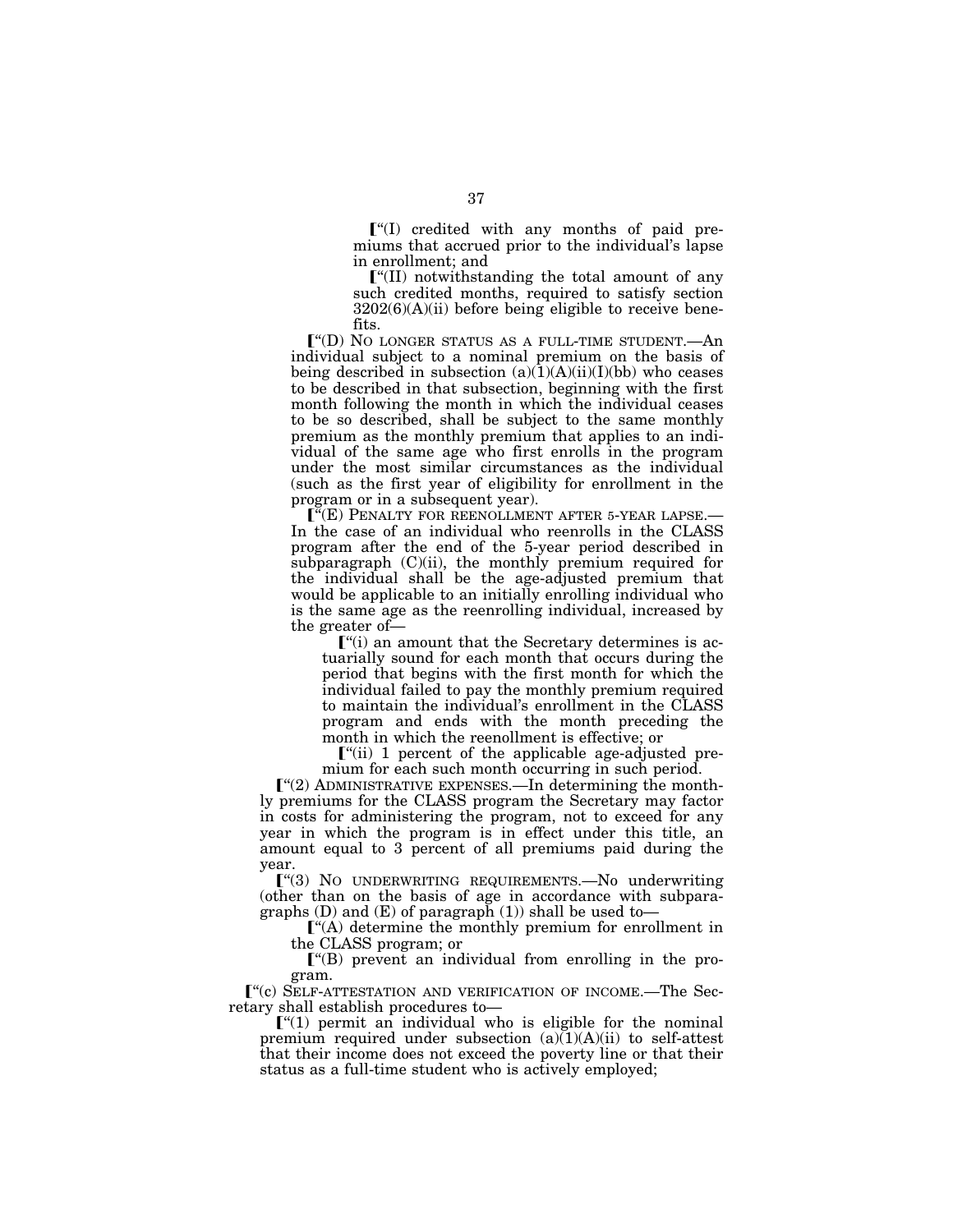$\lceil$  "(2) verify, using procedures similar to the procedures used by the Commissioner of Social Security under section  $1631(e)(1)(B)(ii)$  of the Social Security Act and consistent with the requirements applicable to the conveyance of data and information under section 1942 of such Act, the validity of such self-attestation; and

 $[$ "(3) require an individual to confirm, on at least an annual basis, that their income does not exceed the poverty line or that they continue to maintain such status.

## ø**''SEC. 3204. ENROLLMENT AND DISENROLLMENT REQUIREMENTS. ["(a) AUTOMATIC ENROLLMENT.**

 $\lbrack$  (1) In GENERAL.—Subject to paragraph (2), the Secretary,

in coordination with the Secretary of the Treasury, shall establish procedures under which each individual described in subsection (c) may be automatically enrolled in the CLASS program by an employer of such individual in the same manner as an employer may elect to automatically enroll employees in a plan under section 401(k), 403(b), or 457 of the Internal Revenue Code of 1986.

ø''(2) ALTERNATIVE ENROLLMENT PROCEDURES.—The procedures established under paragraph (1) shall provide for an alternative enrollment process for an individual described in subsection (c) in the case of such an individual—

 $\llbracket$ "(A) who is self-employed;

 $\llbracket$ "(B) who has more than 1 employer; or

 $\bar{C}$ "(C) whose employer does not elect to participate in the automatic enrollment process established by the Secretary. ø''(3) ADMINISTRATION.—

ø''(A) IN GENERAL.—The Secretary and the Secretary of the Treasury shall, by regulation, establish procedures to ensure that an individual is not automatically enrolled in the CLASS program by more than 1 employer.

ø''(B) FORM.—Enrollment in the CLASS program shall be made in such manner as the Secretary may prescribe in order to ensure ease of administration.

ø''(b) ELECTION TO OPT-OUT.—An individual described in subsection (c) may elect to waive enrollment in the CLASS program at any time in such form and manner as the Secretary and the Secretary of the Treasury shall prescribe.

 $\lceil$  (°(c) INDIVIDUAL DESCRIBED.—For purposes of enrolling in the CLASS program, an individual described in this paragraph is an individual—

 $\lbrack$  ('(1) who has attained age 18;

 $\llbracket$ "(2) who—

 $\mathbf{I}^{\mathcal{A}}$  receives wages or income on which there is imposed a tax under section 3101(a) or 3201(a) of the Internal Revenue Code of 1986; or

 $\mathbf{F}^{\mathcal{A}}(B)$  derives self-employment income on which there is imposed a tax under section 1401(a) of the Internal Revenue Code of 1986;

 $\lceil$  "(3) who is actively employed; and

 $\lceil$ "(4) who is not-

 $\lceil$  "(A) a patient in a hospital or nursing facility, an intermediate care facility for the mentally retarded, or an insti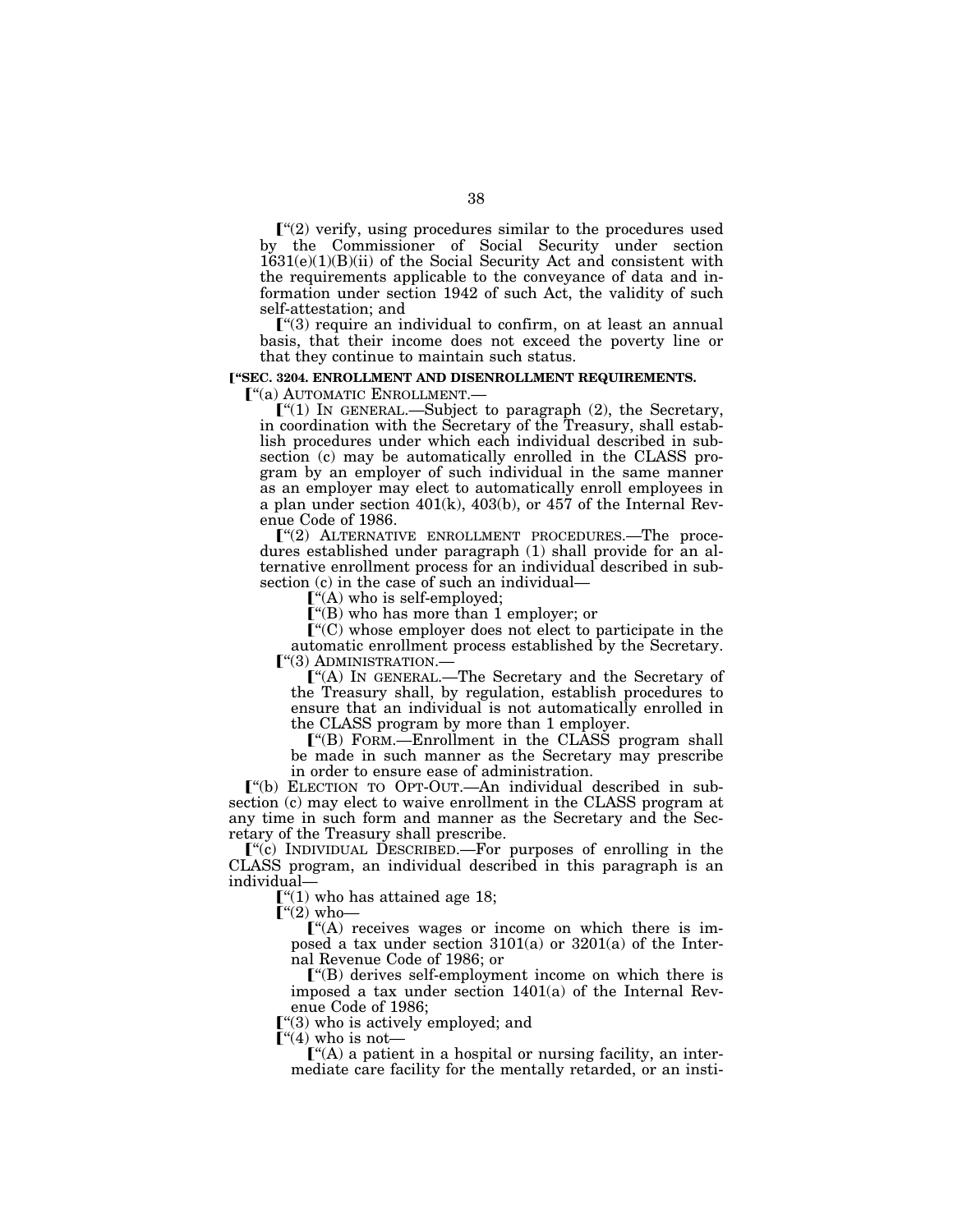tution for mental diseases and receiving medical assistance under Medicaid; or

 $\llbracket$ <sup>"(B)</sup> confined in a jail, prison, other penal institution or correctional facility, or by court order pursuant to conviction of a criminal offense or in connection with a verdict or finding described in section  $202(x)(1)(A)(ii)$  of the Social Security Act  $(42 \text{ U.S.C. } 402(\text{x})(1)(\text{A})(\text{ii})).$ 

ø''(d) RULE OF CONSTRUCTION.—Nothing in this title shall be construed as requiring an active enrollee to continue to satisfy subparagraph  $(A)$  or  $(\overline{B})$  of subsection  $(c)(2)$  in order to maintain enrollment in the CLASS program.

 $\lbrack$ "(e) PAYMENT.—<br> $\lbrack$ "(1) PAYROLL DEDUCTION.—An amount equal to the monthly premium for the enrollment in the CLASS program of an individual shall be deducted from the wages or self-employment income of such individual in accordance with such procedures as the Secretary, in coordination with the Secretary of the Treasury, shall establish for employers who elect to deduct and withhold such premiums on behalf of enrolled employees.

 $\int^{\alpha}(2)$  ALTERNATIVE PAYMENT MECHANISM.—The Secretary, in coordination with the Secretary of the Treasury, shall establish alternative procedures for the payment of monthly premiums by an individual enrolled in the CLASS program—

 $\lceil$  "(A) who does not have an employer who elects to deduct and withhold premiums in accordance with paragraph (1); or

 $\lbrack$  "(B) who does not earn wages or derive self-employment income.<br>
["(f) TRANSFER OF PREMIUMS COLLECTED.—

 $\mathcal{F}(1)$  IN GENERAL.—During each calendar year the Secretary of the Treasury shall deposit into the CLASS Independence Fund a total amount equal, in the aggregate, to 100 percent of the premiums collected during that year.

 $\lceil$ <sup>"(2)</sup> TRANSFERS BASED ON ESTIMATES.—The amount deposited pursuant to paragraph (1) shall be transferred in at least monthly payments to the CLASS Independence Fund on the basis of estimates by the Secretary and certified to the Secretary of the Treasury of the amounts collected in accordance with subparagraphs (A) and (B) of paragraph (5). Proper adjustments shall be made in amounts subsequently transferred to the Fund to the extent prior estimates were in excess of, or were less than, actual amounts collected.

 $\int^{\alpha} (g)$  Other ENROLLMENT AND DISENROLLMENT OPPORTUNI-TIES.—The Secretary, in coordination with the Secretary of the Treasury, shall establish procedures under which—

 $\mathbf{r}^{\alpha}(1)$  an individual who, in the year of the individual's initial eligibility to enroll in the CLASS program, has not enrolled in the program, is eligible to elect to enroll in the program, in such form and manner as the Secretaries shall establish, only during an open enrollment period established by the Secretaries that is specific to the individual and that may not occur more frequently than biennially after the date on which the individual first elected to waive enrollment in the program; and

 $\lceil$  "(2) an individual shall only be permitted to disenroll from the program (other than for nonpayment of premiums) during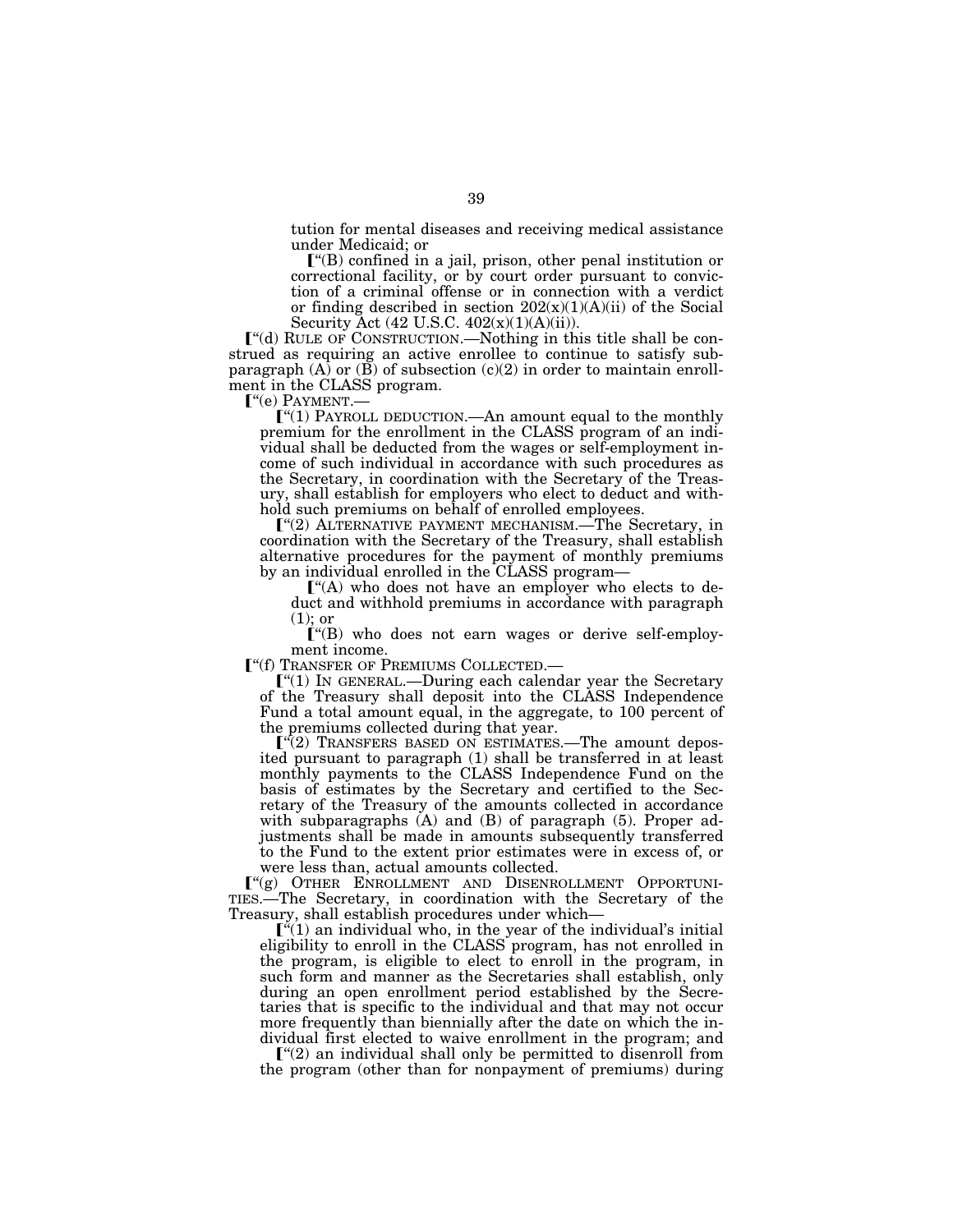an annual disenrollment period established by the Secretaries and in such form and manner as the Secretaries shall establish.

#### ø**''SEC. 3205. BENEFITS.**

**["(a) DETERMINATION OF ELIGIBILITY.—** 

**["(1) APPLICATION FOR RECEIPT OF BENEFITS.—The Secretary** shall establish procedures under which an active enrollee shall apply for receipt of benefits under the CLASS Independence Benefit Plan.

 $\lceil$ "(2) ELIGIBILITY ASSESSMENTS.—

 $\llbracket$ <sup>"(A)</sup> IN GENERAL.—Not later than January 1, 2012, the Secretary shall—

 $\lbrack$ <sup>"(i)</sup> establish an Eligibility Assessment System (other than a service with which the Commissioner of Social Security has entered into an agreement, with respect to any State, to make disability determinations for purposes of title II or XVI of the Social Security Act) to provide for eligibility assessments of active enrollees who apply for receipt of benefits;

 $\lbrack$ <sup>"(ii)</sup> enter into an agreement with the Protection and Advocacy System for each State to provide advocacy services in accordance with subsection (d); and

 $\mathbf{f}^*(iii)$  enter into an agreement with public and private entities to provide advice and assistance counseling in accordance with subsection (e).

ø''(B) REGULATIONS.—The Secretary shall promulgate regulations to develop an expedited nationally equitable eligibility determination process, as certified by a licensed health care practitioner, an appeals process, and a redetermination process, as certified by a licensed health care practitioner, including whether an active enrollee is eligible for a cash benefit under the program and if so, the amount of the cash benefit (in accordance the sliding scale established under the plan).

ø''(C) PRESUMPTIVE ELIGIBILITY FOR CERTAIN INSTITU-TIONALIZED ENROLLEES PLANNING TO DISCHARGE.—An active enrollee shall be deemed presumptively eligible if the enrollee—

 $\lceil$  "(i) has applied for, and attests is eligible for, the maximum cash benefit available under the sliding scale established under the CLASS Independence Benefit Plan;

 $\lbrack$ "(ii) is a patient in a hospital (but only if the hospitalization is for long-term care), nursing facility, intermediate care facility for the mentally retarded, or an institution for mental diseases; and

 $\lceil$  "(iii) is in the process of, or about to begin the process of, planning to discharge from the hospital, facility, or institution, or within 60 days from the date of discharge from the hospital, facility, or institution.

ø''(D) APPEALS.—The Secretary shall establish procedures under which an applicant for benefits under the CLASS Independence Benefit Plan shall be guaranteed the right to appeal an adverse determination.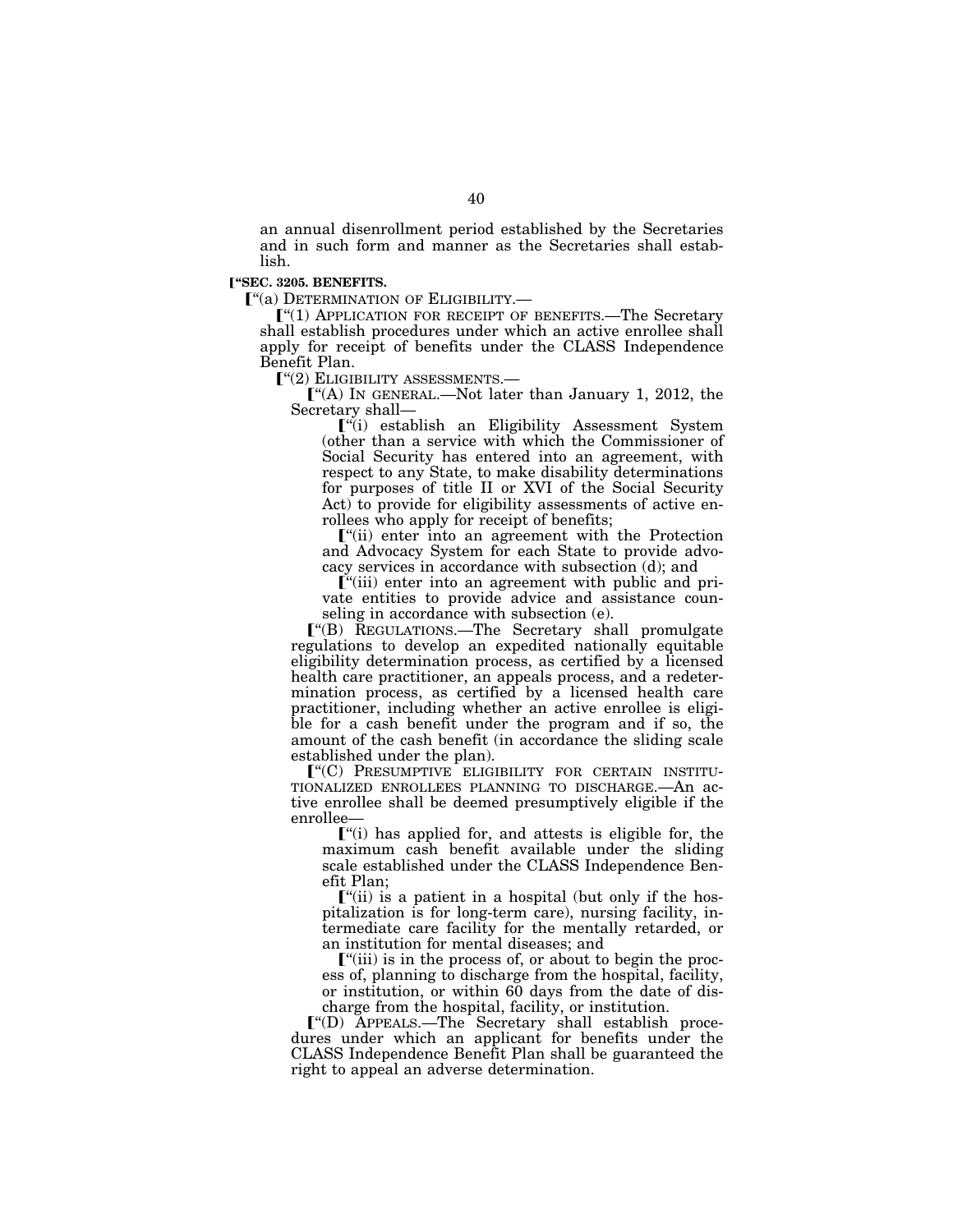$\lceil$  "(b) BENEFITS.—An eligible beneficiary shall receive the following benefits under the CLASS Independence Benefit Plan:

 $\lbrack$  (1) CASH BENEFIT.—A cash benefit established by the Secretary in accordance with the requirements of section  $3203(a)(1)(D)$  that-

 $\mathbb{I}^{\omega}(A)$  the first year in which beneficiaries receive the benefits under the plan, is not less than the average dollar amount specified in clause (i) of such section; and

 $\lbrack$  ("(B) for any subsequent year, is not less than the average per day dollar limit applicable under this subparagraph for the preceding year, increased by the percentage increase in the consumer price index for all urban consumers (U.S. city average) over the previous year.

ø''(2) ADVOCACY SERVICES.—Advocacy services in accordance with subsection (d).

**[**"(3) ADVICE AND ASSISTANCE COUNSELING.—Advice and assistance counseling in accordance with subsection (e).

ø''(4) ADMINISTRATIVE EXPENSES.—Advocacy services and advise and assistance counseling services under paragraphs (2) and (3) of this subsection shall be included as administrative expenses under section 3203(b)(3).

**F**"(c) PAYMENT OF BENEFITS.

 $\llbracket$ <sup>"(1)</sup> LIFE INDEPENDENCE ACCOUNT.—

 $\lceil$  "(A) In GENERAL.—The Secretary shall establish procedures for administering the provision of benefits to eligible beneficiaries under the CLASS Independence Benefit Plan, including the payment of the cash benefit for the beneficiary into a Life Independence Account established by the Secretary on behalf of each eligible beneficiary.

 $\llbracket$ <sup>"(B)</sup> USE OF CASH BENEFITS.—Cash benefits paid into a Life Independence Account of an eligible beneficiary shall be used to purchase nonmedical services and supports that the beneficiary needs to maintain his or her independence at home or in another residential setting of their choice in the community, including (but not limited to) home modifications, assistive technology, accessible transportation, homemaker services, respite care, personal assistance services, home care aides, and nursing support. Nothing in the preceding sentence shall prevent an eligible beneficiary from using cash benefits paid into a Life Independence Account for obtaining assistance with decision making concerning medical care, including the right to accept or refuse medical or surgical treatment and the right to formulate advance directives or other written instructions recognized under State law, such as a living will or durable power of attorney for health care, in the case that an injury or illness causes the individual to be unable to make health care decisions.

ø''(C) ELECTRONIC MANAGEMENT OF FUNDS.—The Secretary shall establish procedures for—

 $\lceil$ "(i) crediting an account established on behalf of a beneficiary with the beneficiary's cash daily benefit;

 $\lceil$  "(ii) allowing the beneficiary to access such account through debit cards; and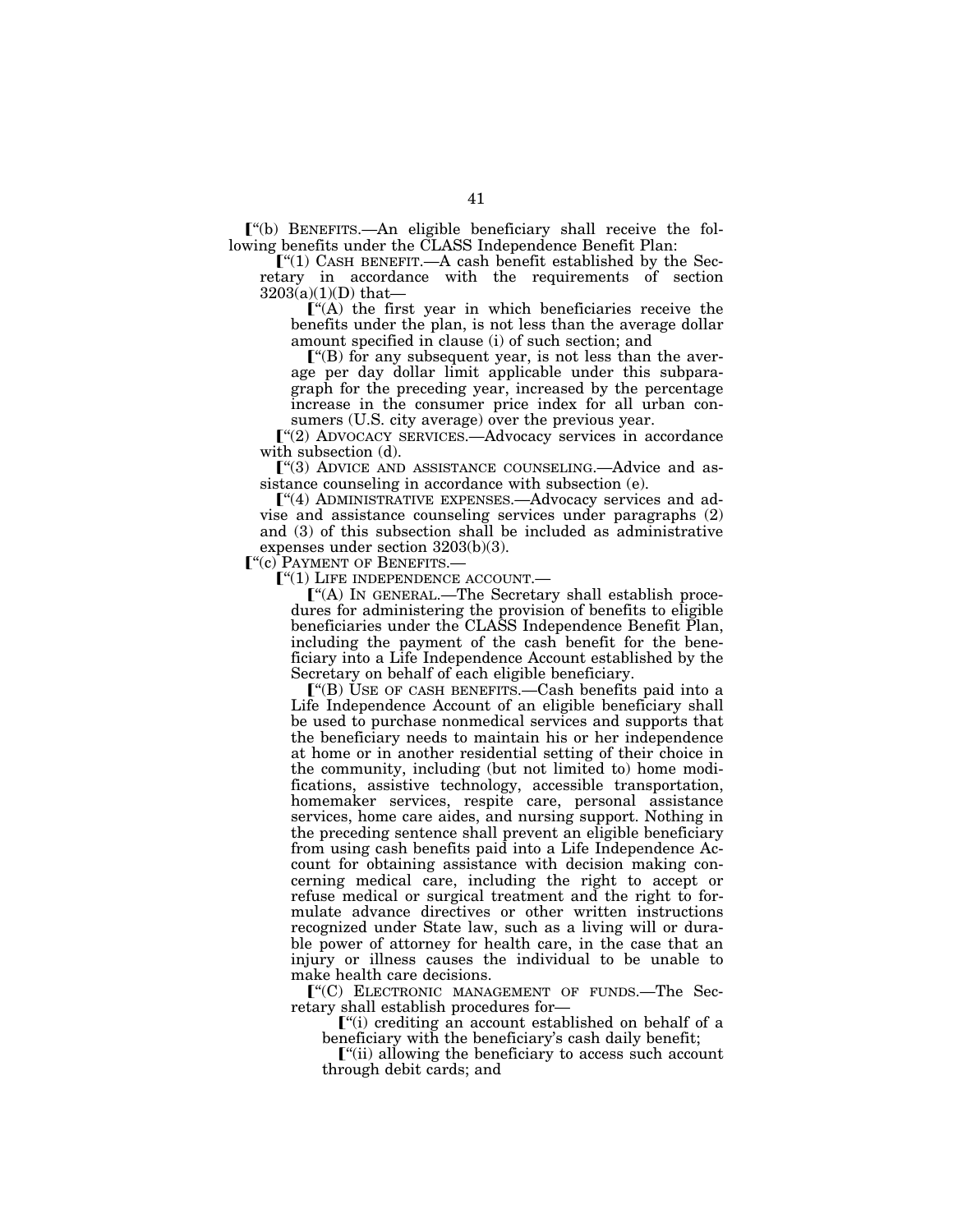$\lceil$ "(iii) accounting for withdrawals by the beneficiary from such account.

ø''(D) PRIMARY PAYOR RULES FOR BENEFICIARIES WHO ARE ENROLLED IN MEDICAID.—In the case of an eligible beneficiary who is enrolled in Medicaid, the following payment rules shall apply:

 $\lceil$ "(i) INSTITUTIONALIZED BENEFICIARY.—If the beneficiary is a patient in a hospital, nursing facility, intermediate care facility for the mentally retarded, or an institution for mental diseases, the beneficiary shall retain an amount equal to 5 percent of the beneficiary's daily or weekly cash benefit (as applicable) (which shall be in addition to the amount of the beneficiary's personal needs allowance provided under Medicaid), and the remainder of such benefit shall be applied toward the facility's cost of providing the beneficiary's care, and Medicaid shall provide secondary coverage for such care.

 $\begin{bmatrix}$ "(ii) BENEFICIARIES RECEIVING HOME AND COMMUNITY-BASED SERVICES.—<br> $\begin{bmatrix}$ "(I) 50 PERCENT OF BENEFIT RETAINED BY BENE-<br>FICIARY.—Subject to subclause (II), if a beneficiary

is receiving medical assistance under Medicaid for home and community based services, the beneficiary shall retain an amount equal to 50 percent of the beneficiary's daily or weekly cash benefit (as applicable), and the remainder of the daily or weekly cash benefit shall be applied toward the cost to the State of providing such assistance (and shall not be used to claim Federal matching funds under Medicaid), and Medicaid shall provide secondary coverage for the remainder of any costs incurred in providing such assistance.

**I**"(II) REQUIREMENT FOR STATE OFFSET. - A State shall be paid the remainder of a beneficiary's daily or weekly cash benefit under subclause (I) only if the State home and communitybased waiver under section 1115 of the Social Security Act (42 U.S.C. 1315) or subsection (c) or (d) of section 1915 of such Act (42 U.S.C. 1396n), or the State plan amendment under subsection (i) of such section does not include a waiver of the requirements of section  $1902(a)(1)$  of the Social Security Act (relating to statewideness) or of section  $1902(a)(10)(B)$  of such Act (relating to comparability) and the State offers at a minimum case management services, personal care services, habilitation services, and respite care under such a

waiver or State plan amendment.<br>
["(III) DEFINITION OF HOME AND COMMUNITY-BASED SERVICES.—In this clause, the term 'home and community-based services' means any services which may be offered under a home and community-based waiver authorized for a State under section 1115 of the Social Security Act (42 U.S.C.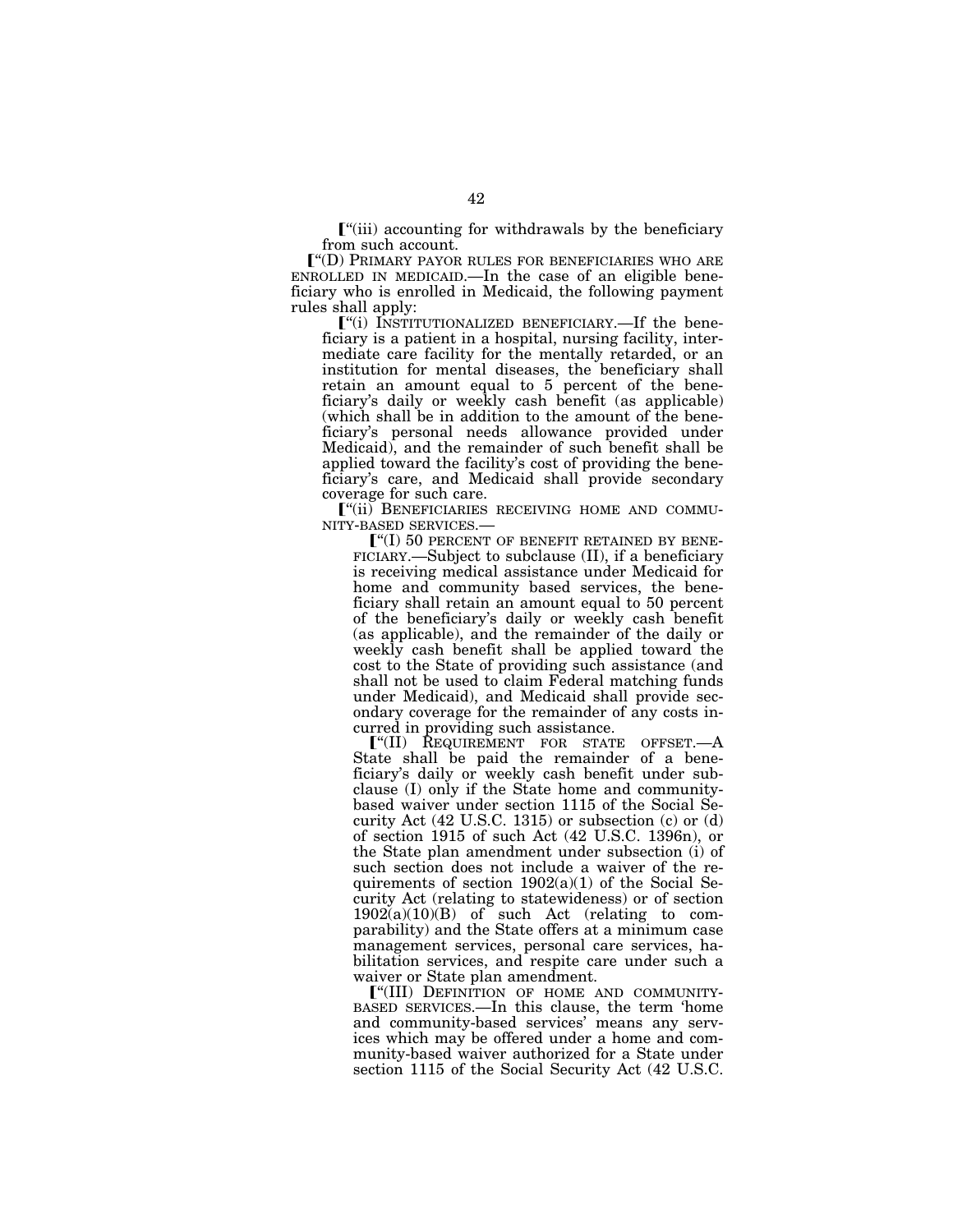1315) or subsection (c) or (d) of section 1915 of such Act (42 U.S.C. 1396n) or under a State plan amendment under subsection (i) of such section.

**I**"(iii) BENEFICIARIES ENROLLED IN PROGRAMS OF ALL-INCLUSIVE CARE FOR THE ELDERLY (PACE).-

 $\lceil$  (I) In GENERAL.—Subject to subclause (II), if a beneficiary is receiving medical assistance under Medicaid for PACE program services under section 1934 of the Social Security Act (42 U.S.C. 1396u–4), the beneficiary shall retain an amount equal to 50 percent of the beneficiary's daily or weekly cash benefit (as applicable), and the remainder of the daily or weekly cash benefit shall be applied toward the cost to the State of providing such assistance (and shall not be used to claim Federal matching funds under Medicaid), and Medicaid shall provide secondary coverage for the remainder of any costs incurred in providing such assistance.

ø''(II) INSTITUTIONALIZED RECIPIENTS OF PACE PROGRAM SERVICES.—If a beneficiary receiving assistance under Medicaid for PACE program services is a patient in a hospital, nursing facility, intermediate care facility for the mentally retarded, or an institution for mental diseases, the beneficiary shall be treated as in institutionalized ben-

eficiary under clause (i).<br>
["(2) AUTHORIZED REPRESENTATIVES.

 $\llbracket$ "(A) In GENERAL.—The Secretary shall establish procedures to allow access to a beneficiary's cash benefits by an authorized representative of the eligible beneficiary on whose behalf such benefits are paid.

ø''(B) QUALITY ASSURANCE AND PROTECTION AGAINST FRAUD AND ABUSE.—The procedures established under subparagraph (A) shall ensure that authorized representatives of eligible beneficiaries comply with standards of conduct established by the Secretary, including standards requiring that such representatives provide quality services on behalf of such beneficiaries, do not have conflicts of interest, and do not misuse benefits paid on behalf of such beneficiaries or otherwise engage in fraud or abuse.

<sup>"(3)</sup> COMMENCEMENT OF BENEFITS.—Benefits shall be paid to, or on behalf of, an eligible beneficiary beginning with the first month in which an application for such benefits is approved.

<sup>"(4)</sup> ROLLOVER OPTION FOR LUMP-SUM PAYMENT.—An eligible beneficiary may elect to—

ø''(A) defer payment of their daily or weekly benefit and to rollover any such deferred benefits from month-tomonth, but not from year-to-year; and

["(B) receive a lump-sum payment of such deferred benefits in an amount that may not exceed the lesser of—

 $\lbrack$  "(i) the total amount of the accrued deferred benefits; or

 $\int^{\alpha}$ (ii) the applicable annual benefit.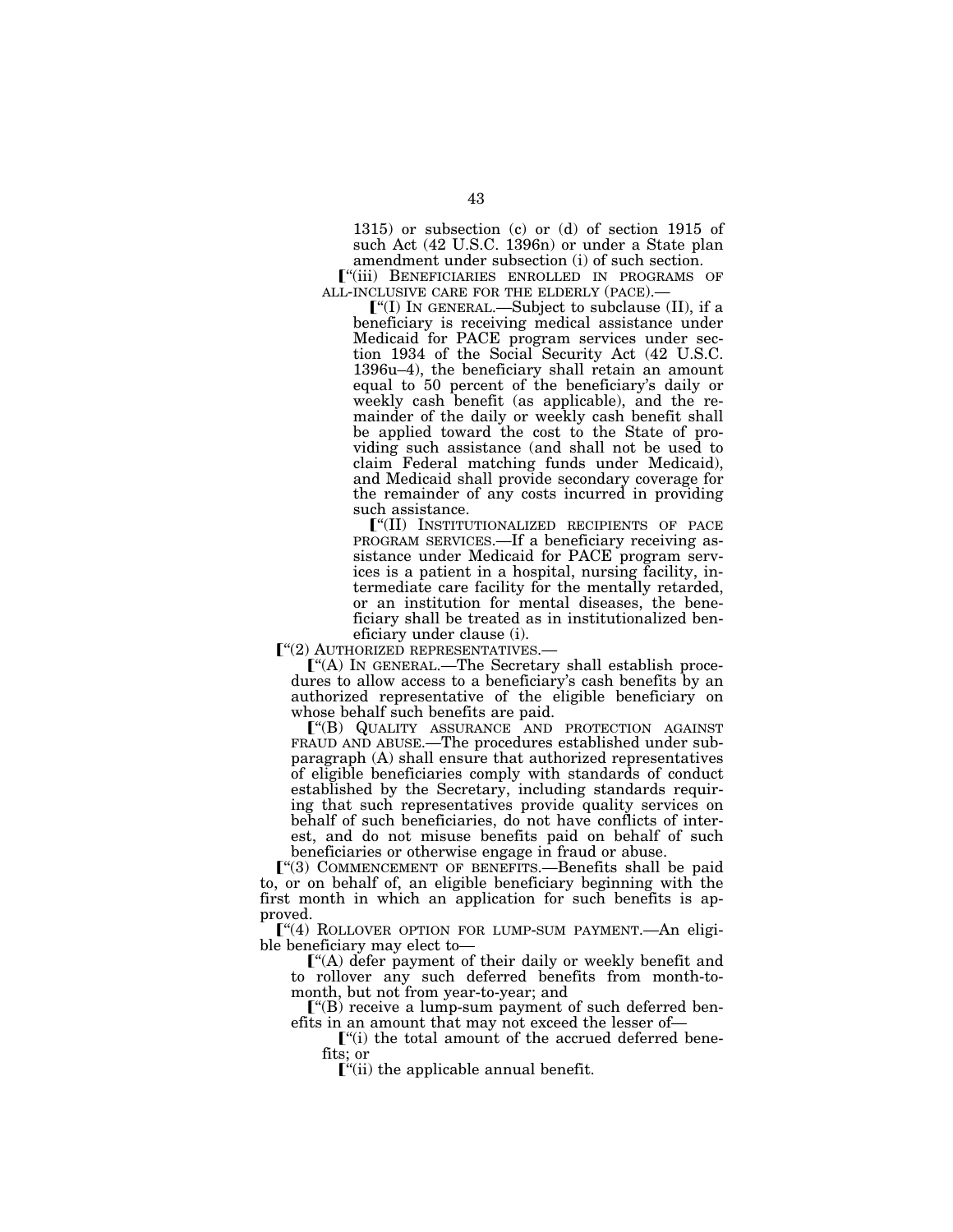**[**"(5) PERIOD FOR DETERMINATION OF ANNUAL BENEFITS.-

 $\llbracket$ "(A) In GENERAL.—The applicable period for determining with respect to an eligible beneficiary the applicable annual benefit and the amount of any accrued deferred benefits is the 12-month period that commences with the first month in which the beneficiary began to receive such benefits, and each 12-month period thereafter.

ø''(B) INCLUSION OF INCREASED BENEFITS.—The Secretary shall establish procedures under which cash benefits paid to an eligible beneficiary that increase or decrease as a result of a change in the functional status of the beneficiary before the end of a 12-month benefit period shall be included in the determination of the applicable annual benefit paid to the eligible beneficiary.

ø''(C) RECOUPMENT OF UNPAID, ACCRUED BENEFITS.—

ø''(i) IN GENERAL.—The Secretary, in coordination with the Secretary of the Treasury, shall recoup any accrued benefits in the event of—

 $\lceil$  "(I) the death of a beneficiary; or

 $\llbracket$ <sup>"(II)</sup> the failure of a beneficiary to elect under paragraph (4)(B) to receive such benefits as a lump-sum payment before the end of the 12 month period in which such benefits accrued.

<sup>"</sup>(ii) PAYMENT INTO CLASS INDEPENDENCE FUND. Any benefits recouped in accordance with clause (i) shall be paid into the CLASS Independence Fund and used in accordance with section 3206.

ø''(6) REQUIREMENT TO RECERTIFY ELIGIBILITY FOR RECEIPT OF BENEFITS.—An eligible beneficiary shall periodically, as determined by the Secretary—

 $\lceil$  "(A) recertify by submission of medical evidence the beneficiary's continued eligibility for receipt of benefits; and

 $\lbrack$ <sup>"(B)</sup> submit records of expenditures attributable to the aggregate cash benefit received by the beneficiary during the preceding year.

<sup>"</sup>(7) SUPPLEMENT, NOT SUPPLANT OTHER HEALTH CARE BENE-FITS.—Subject to the Medicaid payment rules under paragraph  $(1)(D)$ , benefits received by an eligible beneficiary shall supplement, but not supplant, other health care benefits for which the beneficiary is eligible under Medicaid or any other Federally funded program that provides health care benefits or assistance.

ø''(d) ADVOCACY SERVICES.—An agreement entered into under subsection  $(a)(2)(A)(ii)$  shall require the Protection and Advocacy System for the State to—

 $(1)$  assign, as needed, an advocacy counselor to each eligible beneficiary that is covered by such agreement and who shall provide an eligible beneficiary with—

 $\mathbf{C}^{\mu}(A)$  information regarding how to access the appeals process established for the program;

 $\lceil$  "(B) assistance with respect to the annual recertification and notification required under subsection  $(c)(6)$ ; and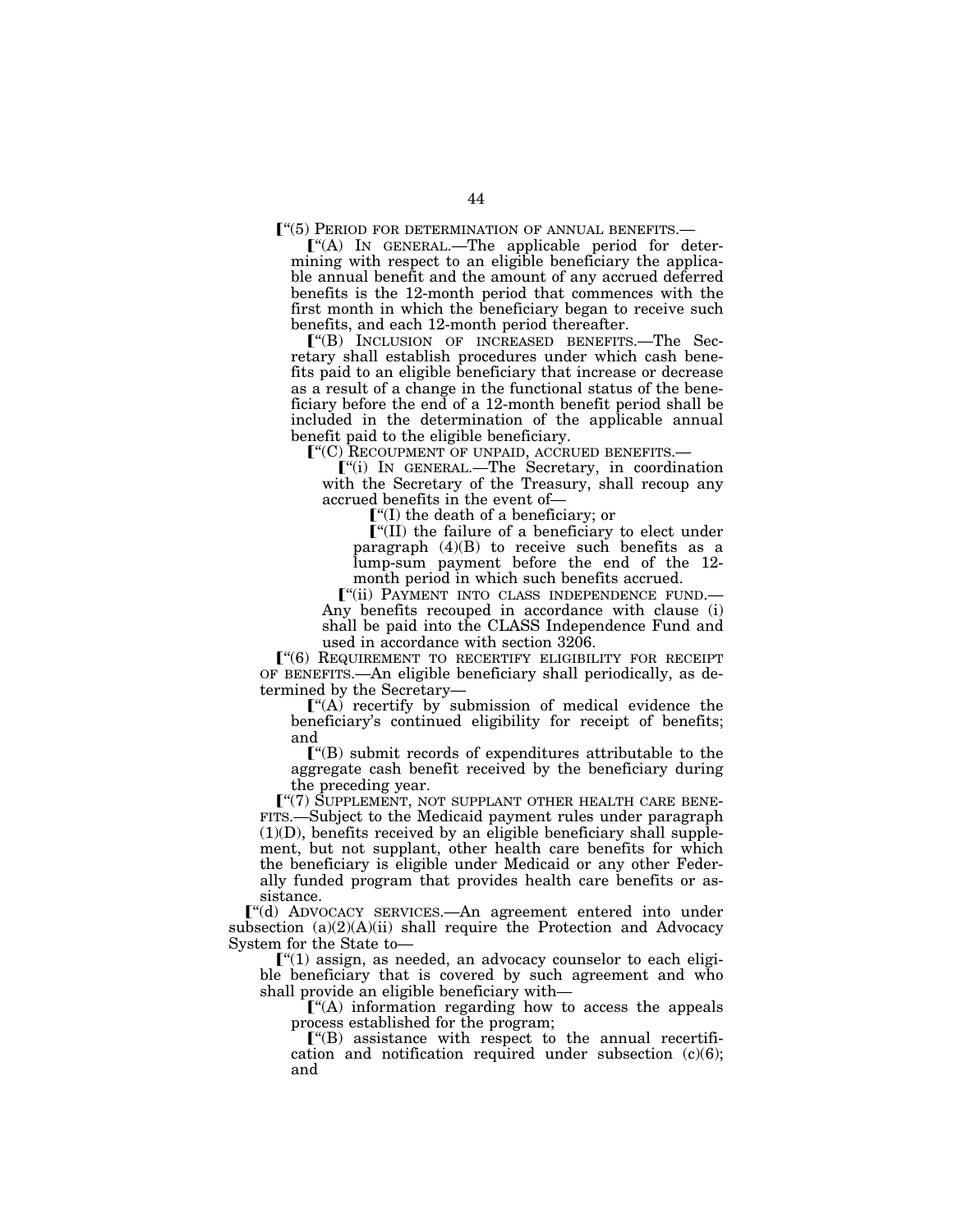$\lceil$  "(C) such other assistance with obtaining services as the Secretary, by regulation, shall require; and

 $\llbracket$  "(2) ensure that the System and such counselors comply with the requirements of subsection (h).

ø''(e) ADVICE AND ASSISTANCE COUNSELING.—An agreement entered into under subsection  $(a)(2)(A)(iii)$  shall require the entity to assign, as requested by an eligible beneficiary that is covered by such agreement, an advice and assistance counselor who shall provide an eligible beneficiary with information regarding—

 $\llbracket$ <sup>"(1)</sup> accessing and coordinating long-term services and supports in the most integrated setting;

 $\lceil$  (2) possible eligibility for other benefits and services;

 $\llbracket$ <sup>"(3)</sup> development of a service and support plan;

 $\llbracket$ "(4) information about programs established under the Assistive Technology Act of 1998 and the services offered under such programs;

 $\lceil$  (5) available assistance with decision making concerning medical care, including the right to accept or refuse medical or surgical treatment and the right to formulate advance directives or other written instructions recognized under State law, such as a living will or durable power of attorney for health care, in the case that an injury or illness causes the individual to be unable to make health care decisions; and

 $\lbrack$ <sup>"(6)</sup> such other services as the Secretary, by regulation, may require.

ø''(f) NO EFFECT ON ELIGIBILITY FOR OTHER BENEFITS.—Benefits paid to an eligible beneficiary under the CLASS program shall be disregarded for purposes of determining or continuing the beneficiary's eligibility for receipt of benefits under any other Federal, State, or locally funded assistance program, including benefits paid under titles II, XVI, XVIII, XIX, or XXI of the Social Security Act (42 U.S.C. 401 et seq., 1381 et seq., 1395 et seq., 1396 et seq., 1397aa et seq.), under the laws administered by the Secretary of Veterans Affairs, under low-income housing assistance programs, or under the supplemental nutrition assistance program established under the Food and Nutrition Act of 2008 (7 U.S.C. 2011 et seq.).

 $\lbrack$ "(g) RULE OF CONSTRUCTION.—Nothing in this title shall be construed as prohibiting benefits paid under the CLASS Independence Benefit Plan from being used to compensate a family caregiver for providing community living assistance services and supports to an eligible beneficiary.

<sup>"</sup>(h) PROTECTION AGAINST CONFLICT OF INTERESTS.—The Secretary shall establish procedures to ensure that the Eligibility Assessment System, the Protection and Advocacy System for a State, advocacy counselors for eligible beneficiaries, and any other entities that provide services to active enrollees and eligible beneficiaries under the CLASS program comply with the following:

 $\llbracket$ "(1) If the entity provides counseling or planning services, such services are provided in a manner that fosters the best interests of the active enrollee or beneficiary.

 $\lceil$  "(2) The entity has established operating procedures that are designed to avoid or minimize conflicts of interest between the entity and an active enrollee or beneficiary.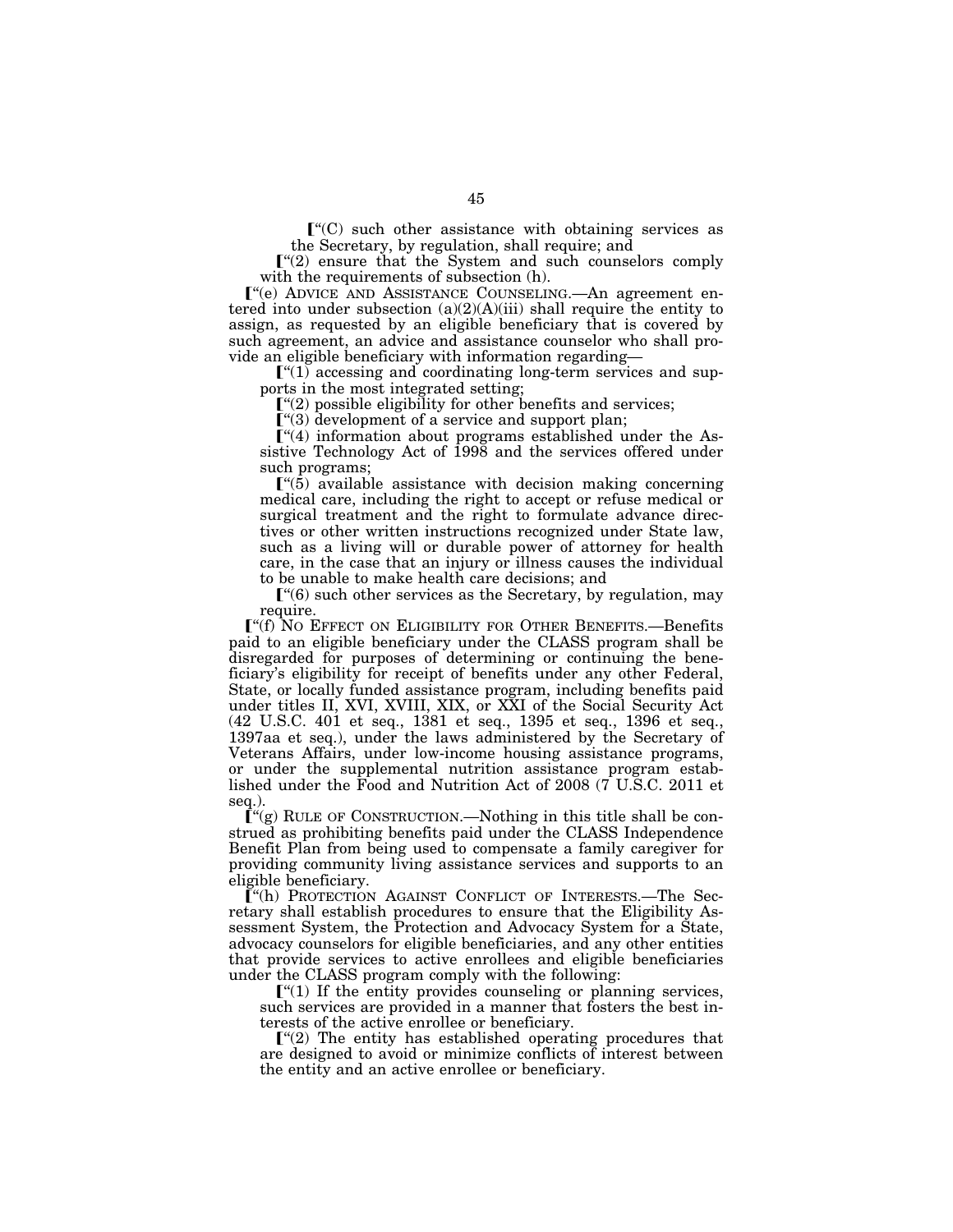$\lceil$  "(3) The entity provides information about all services and options available to the active enrollee or beneficiary, to the best of its knowledge, including services available through other entities or providers.

 $\llbracket$  "(4) The entity assists the active enrollee or beneficiary to access desired services, regardless of the provider.

 $\lbrack$  ( $(5)$ ) The entity reports the number of active enrollees and beneficiaries provided with assistance by age, disability, and whether such enrollees and beneficiaries received services from the entity or another entity.

 $\mathbf{I}^*(6)$  If the entity provides counseling or planning services, the entity ensures that an active enrollee or beneficiary is informed of any financial interest that the entity has in a service provider.

 $\llbracket$ <sup>"(7)</sup> The entity provides an active enrollee or beneficiary with a list of available service providers that can meet the needs of the active enrollee or beneficiary.

### ø**''SEC. 3206. CLASS INDEPENDENCE FUND.**

**[**"(a) ESTABLISHMENT OF CLASS INDEPENDENCE FUND.—There is established in the Treasury of the United States a trust fund to be known as the 'CLASS Independence Fund'. The Secretary of the Treasury shall serve as Managing Trustee of such Fund. The Fund shall consist of all amounts derived from payments into the Fund under sections  $3204(f)$  and  $3205(c)(5)(C)(ii)$ , and remaining after investment of such amounts under subsection (b), including additional amounts derived as income from such investments. The amounts held in the Fund are appropriated and shall remain available without fiscal year limitation—

 $\llbracket$ "(1) to be held for investment on behalf of individuals enrolled in the CLASS program;

 $\llbracket$ "(2) to pay the administrative expenses related to the Fund and to investment under subsection (b); and

 $\lceil$  (3) to pay cash benefits to eligible beneficiaries under the CLASS Independence Benefit Plan.

ø''(b) INVESTMENT OF FUND BALANCE.—The Secretary of the Treasury shall invest and manage the CLASS Independence Fund in the same manner, and to the same extent, as the Federal Supplementary Medical Insurance Trust Fund may be invested and managed under subsections (c), (d), and (e) of section 1841(d) of the Social Security Act (42 U.S.C. 1395t).

 $"$ (c) BOARD OF TRUSTEES.

 $\lbrack$  (1) In GENERAL.—With respect to the CLASS Independence Fund, there is hereby created a body to be known as the Board of Trustees of the CLASS Independence Fund (hereinafter in this section referred to as the 'Board of Trustees') composed of the Secretary of the Treasury, the Secretary of Labor, and the Secretary of Health and Human Services, all ex officio, and of two members of the public (both of whom may not be from the same political party), who shall be nominated by the President for a term of 4 years and subject to confirmation by the Senate. A member of the Board of Trustees serving as a member of the public and nominated and confirmed to fill a vacancy occurring during a term shall be nominated and confirmed only for the remainder of such term. An individual nominated and confirmed as a member of the public may serve in such position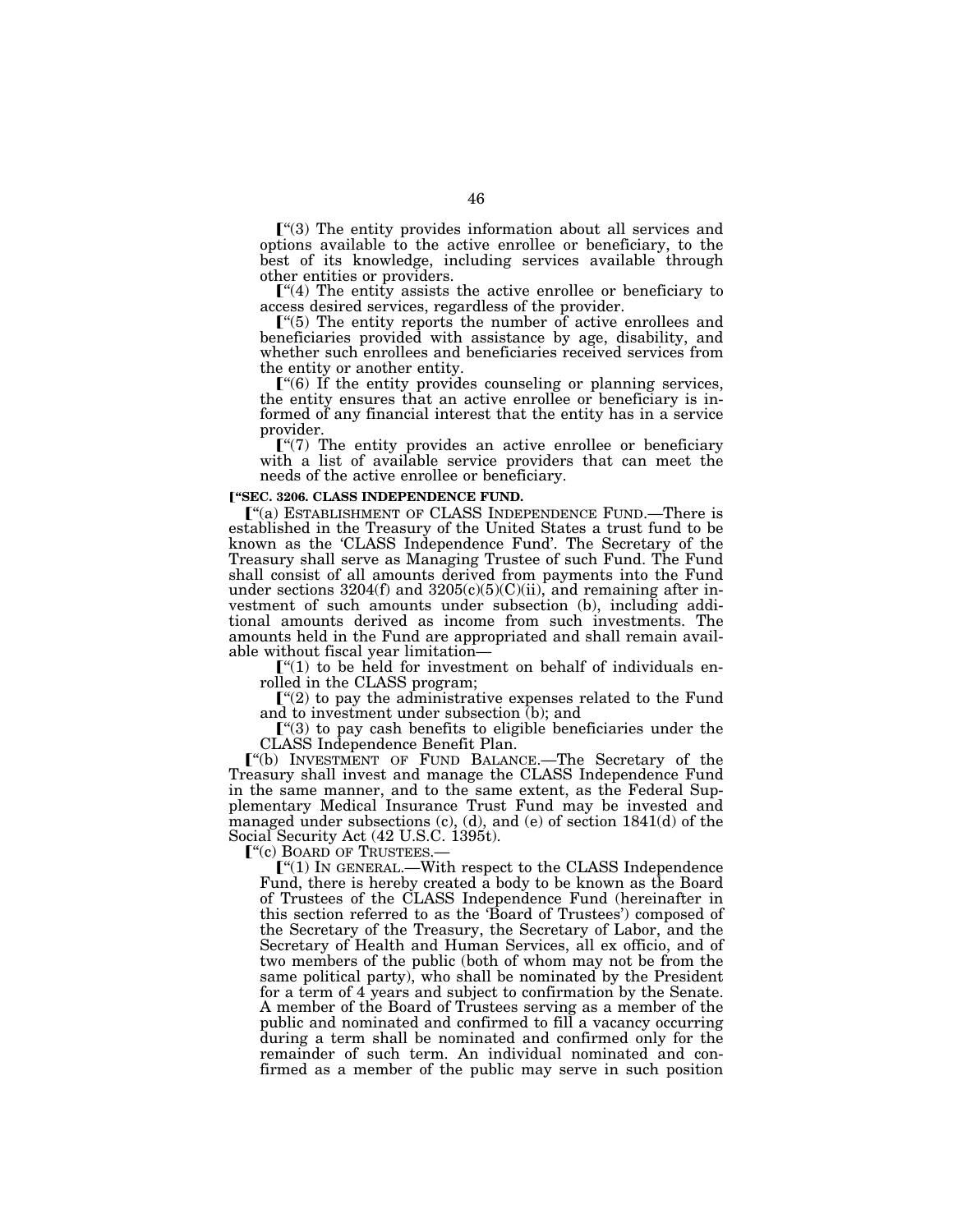after the expiration of such member's term until the earlier of the time at which the member's successor takes office or the time at which a report of the Board is first issued under paragraph (2) after the expiration of the member's term. The Secretary of the Treasury shall be the Managing Trustee of the Board of Trustees. The Board of Trustees shall meet not less frequently than once each calendar year. A person serving on the Board of Trustees shall not be considered to be a fiduciary and shall not be personally liable for actions taken in such capacity with respect to the Trust Fund.<br> $\int_{0}^{\infty}$  ( $\int_{0}^{\infty}$ ) DUTIES.

 $\llbracket$ "(A) In GENERAL.—It shall be the duty of the Board of Trustees to do the following:

ø''(i) Hold the CLASS Independence Fund.

ø''(ii) Report to the Congress not later than the first day of April of each year on the operation and status of the CLASS Independence Fund during the preceding fiscal year and on its expected operation and status during the current fiscal year and the next 2 fiscal years.

 $\lceil$ "(iii) Report immediately to the Congress whenever the Board is of the opinion that the amount of the CLASS Independence Fund is not actuarially sound in regards to the projection under section  $3203(b)(1)(B)(i)$ .

 $\lceil$  "(iv) Review the general policies followed in managing the CLASS Independence Fund, and recommend changes in such policies, including necessary changes in the provisions of law which govern the way in which the CLASS Independence Fund is to be managed.

 $\mathbf{F}^{\prime}(\widetilde{\mathbf{B}})$  REPORT.—The report provided for in subparagraph  $(A)(ii)$  shall—

 $\lbrack$ "(i) include—

 $\lceil$  (I) a statement of the assets of, and the disbursements made from, the CLASS Independence Fund during the preceding fiscal year;

ø''(II) an estimate of the expected income to, and disbursements to be made from, the CLASS Independence Fund during the current fiscal year and each of the next 2 fiscal years;

ø''(III) a statement of the actuarial status of the CLASS Independence Fund for the current fiscal year, each of the next 2 fiscal years, and as projected over the 75-year period beginning with the current fiscal year; and

 $\llbracket$ "(IV) an actuarial opinion by the Chief Actuary of the Centers for Medicare & Medicaid Services certifying that the techniques and methodologies used are generally accepted within the actuarial profession and that the assumptions and cost estimates used are reasonable; and

 $\lbrack$ "(ii) be printed as a House document of the session of the Congress to which the report is made.

ø''(C) RECOMMENDATIONS.—If the Board of Trustees determines that enrollment trends and expected future ben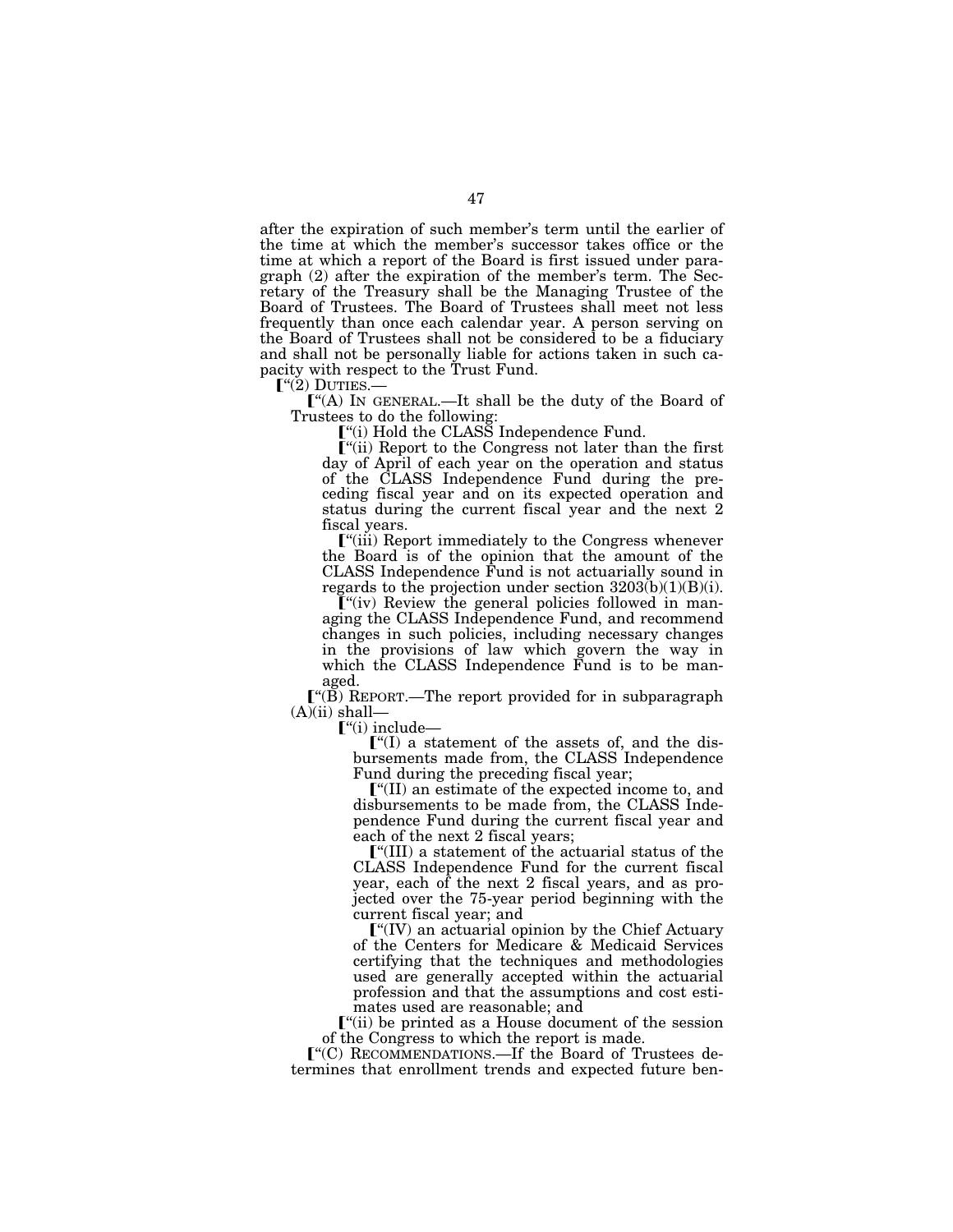efit claims on the CLASS Independence Fund are not actuarially sound in regards to the projection under section  $3203(b)(1)(B)(i)$  and are unlikely to be resolved with reasonable premium increases or through other means, the Board of Trustees shall include in the report provided for in subparagraph (A)(ii) recommendations for such legislative action as the Board of Trustees determine to be appropriate, including whether to adjust monthly premiums or impose a temporary moratorium on new enrollments.

### ø**''SEC. 3207. CLASS INDEPENDENCE ADVISORY COUNCIL.**

ø''(a) ESTABLISHMENT.—There is hereby created an Advisory Committee to be known as the 'CLASS Independence Advisory Council'.

ø''(b) MEMBERSHIP.—

 $\lceil$ "(1) IN GENERAL.—The CLASS Independence Advisory Council shall be composed of not more than 15 individuals, not otherwise in the employ of the United States—

 $\llbracket$ "(A) who shall be appointed by the President without regard to the civil service laws and regulations; and

 $\tilde{\mathbf{I}}^{\text{w}}(\text{B})$  a majority of whom shall be representatives of individuals who participate or are likely to participate in the CLASS program, and shall include representatives of older and younger workers, individuals with disabilities, family caregivers of individuals who require services and supports to maintain their independence at home or in another residential setting of their choice in the community, individuals with expertise in long-term care or disability insurance, actuarial science, economics, and other relevant disciplines, as determined by the Secretary.

 $\lceil$ "(2) TERMS.-

 $\lbrack$  ("(A) In GENERAL.—The members of the CLASS Independence Advisory Council shall serve overlapping terms of 3 years (unless appointed to fill a vacancy occurring prior to the expiration of a term, in which case the individual shall serve for the remainder of the term).

 $\llbracket$ <sup>"(B)</sup> LIMITATION.—A member shall not be eligible to serve for more than 2 consecutive terms.

ø''(3) CHAIR.—The President shall, from time to time, appoint one of the members of the CLASS Independence Advisory Council to serve as the Chair.

ø''(c) DUTIES.—The CLASS Independence Advisory Council shall advise the Secretary on matters of general policy in the administration of the CLASS program established under this title and in the formulation of regulations under this title including with respect to—

 $\lbrack$  ( $\lbrack$ ) the development of the CLASS Independence Benefit Plan under section 3203;

 $\llbracket$ "(2) the determination of monthly premiums under such plan; and

 $\lbrack$ <sup>"(3)</sup> the financial solvency of the program.

**[**"(d) APPLICATION OF FACA.—The Federal Advisory Committee Act (5 U.S.C. App.), other than section 14 of that Act, shall apply to the CLASS Independence Advisory Council.

ø''(e) AUTHORIZATION OF APPROPRIATIONS.—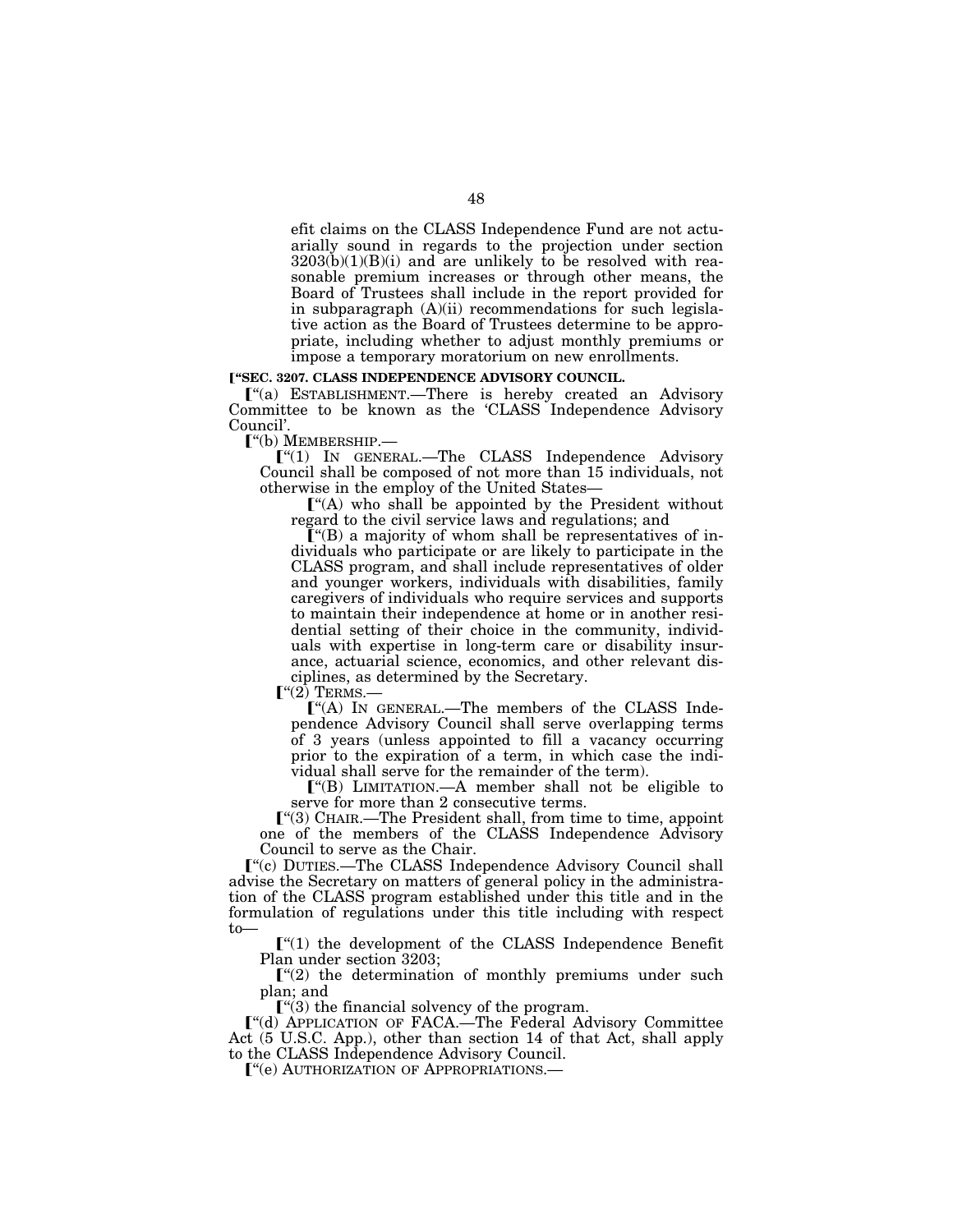$\lceil$  (1) In GENERAL.—There are authorized to be appropriated to the CLASS Independence Advisory Council to carry out its duties under this section, such sums as may be necessary for fiscal year 2011 and for each fiscal year thereafter.

 $\lbrack$  "(2) AVAILABILITY.—Any sums appropriated under the authorization contained in this section shall remain available, without fiscal year limitation, until expended.

### ø**''SEC. 3208. SOLVENCY AND FISCAL INDEPENDENCE; REGULATIONS; ANNUAL REPORT.**

ø''(a) SOLVENCY.—The Secretary shall regularly consult with the Board of Trustees of the CLASS Independence Fund and the CLASS Independence Advisory Council, for purposes of ensuring that enrollees premiums are adequate to ensure the financial solvency of the CLASS program, both with respect to fiscal years occurring in the near-term and fiscal years occurring over 20- and 75 year periods, taking into account the projections required for such periods under subsections  $(a)(1)(A)(i)$  and  $(b)(1)(B)(i)$  of section 3202.

ø''(b) NO TAXPAYER FUNDS USED TO PAY BENEFITS.—No taxpayer funds shall be used for payment of benefits under a CLASS Independent Benefit Plan. For purposes of this subsection, the term 'taxpayer funds' means any Federal funds from a source other than premiums deposited by CLASS program participants in the CLASS Independence Fund and any associated interest earnings.

 $\int^{\alpha}(c)$  REGULATIONS.—The Secretary shall promulgate such regulations as are necessary to carry out the CLASS program in accordance with this title. Such regulations shall include provisions to prevent fraud and abuse under the program.

ø''(d) ANNUAL REPORT.—Beginning January 1, 2014, the Secretary shall submit an annual report to Congress on the CLASS program. Each report shall include the following:

 $\lbrack$  (1) The total number of enrollees in the program.

 $\Gamma$ "(2) The total number of eligible beneficiaries during the fiscal year.

 $\llbracket$  "(3) The total amount of cash benefits provided during the fiscal year.

 $\lbrack$  (4) A description of instances of fraud or abuse identified during the fiscal year.

 $\lceil$  "(5) Recommendations for such administrative or legislative action as the Secretary determines is necessary to improve the program, ensure the solvency of the program, or to prevent the occurrence of fraud or abuse.

#### ø**''SEC. 3209. INSPECTOR GENERAL'S REPORT.**

øThe Inspector General of the Department of Health and Human Services shall submit an annual report to the Secretary and Congress relating to the overall progress of the CLASS program and of the existence of waste, fraud, and abuse in the CLASS program. Each such report shall include findings in the following areas:

 $\lceil$  "(1) The eligibility determination process.

 $\lceil$  "(2) The provision of cash benefits.

 $\lceil$  (3) Quality assurance and protection against waste, fraud, and abuse.

 $\llbracket$ <sup>"(4)</sup> Recouping of unpaid and accrued benefits.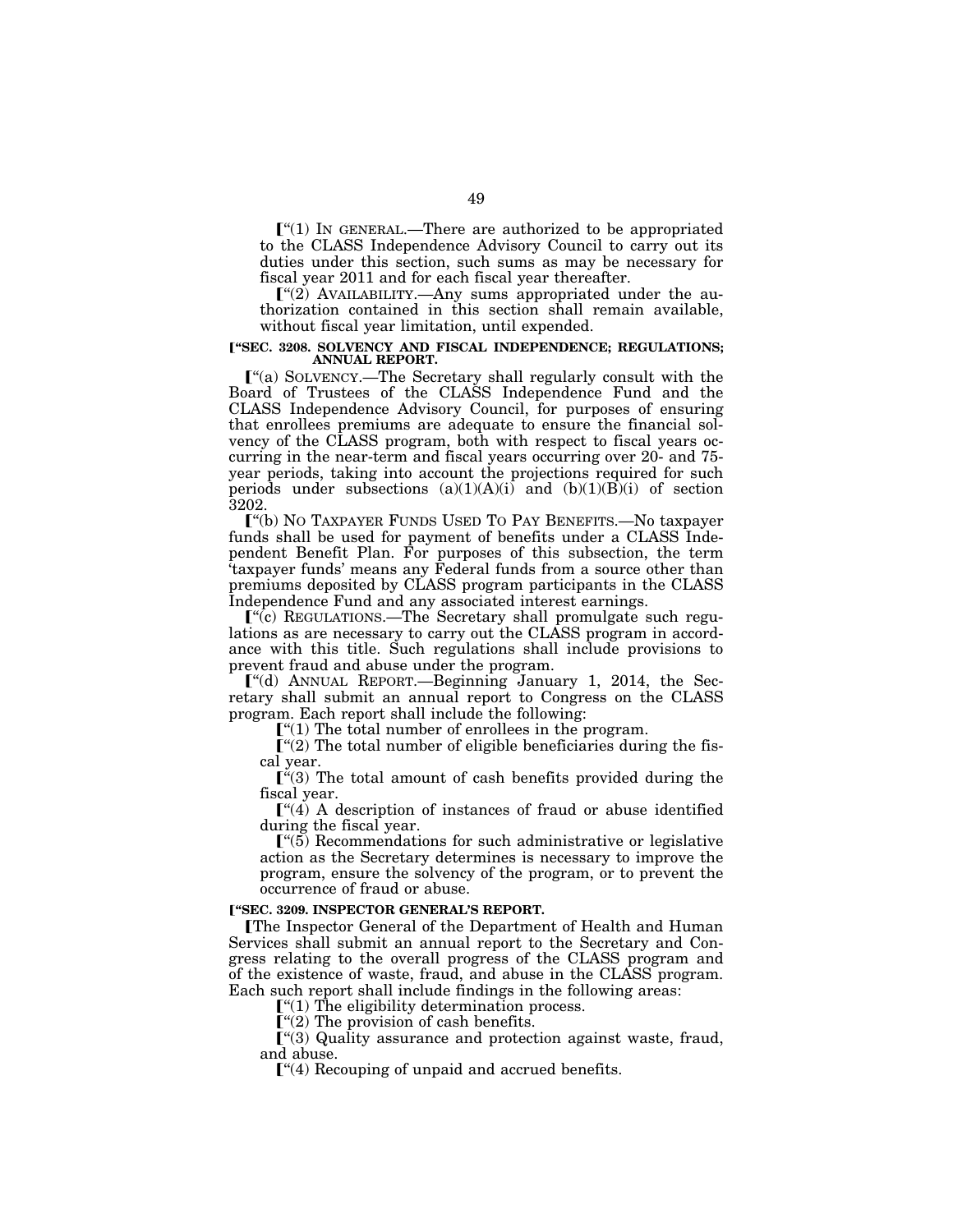#### ø**''SEC. 3210. TAX TREATMENT OF PROGRAM.**

ø''The CLASS program shall be treated for purposes of the Internal Revenue Code of 1986 in the same manner as a qualified longterm care insurance contract for qualified long-term care services.''.

ø(2) CONFORMING AMENDMENTS TO MEDICAID.—Section  $1902(a)$  of the Social Security Act (42 U.S.C. 1396a(a)), as amended by section 6505, is amended by inserting after paragraph (80) the following:

 $\mathbf{C}^{\alpha}(81)$  provide that the State will comply with such regulations regarding the application of primary and secondary payor rules with respect to individuals who are eligible for medical assistance under this title and are eligible beneficiaries under the CLASS program established under title XXXII of the Public Health Service Act as the Secretary shall establish; and''.

ø(b) ASSURANCE OF ADEQUATE INFRASTRUCTURE FOR THE PROVI-SION OF PERSONAL CARE ATTENDANT WORKERS.—Section 1902(a) of the Social Security Act (42 U.S.C. 1396a(a)), as amended by subsection  $(a)(2)$ , is amended by inserting after paragraph  $(81)$  the following:

 $\llbracket$ <sup>"(82)</sup> provide that, not later than 2 years after the date of enactment of the Community Living Assistance Services and Supports Act, each State shall—

 $\mathbb{I}^{\alpha}(A)$  assess the extent to which entities such as providers of home care, home health services, home and community service providers, public authorities created to provide personal care services to individuals eligible for medical assistance under the State plan, and nonprofit organizations, are serving or have the capacity to serve as fiscal agents for, employers of, and providers of employment-related benefits for, personal care attendant workers who provide personal care services to individuals receiving benefits under the CLASS program established under title XXXII of the Public Health Service Act, including in rural and underserved areas;

 $\lbrack$ <sup>"(B)</sup> designate or create such entities to serve as fiscal agents for, employers of, and providers of employment-related benefits for, such workers to ensure an adequate supply of the workers for individuals receiving benefits under the CLASS program, including in rural and underserved areas; and

 $\mathbf{I}^{\omega}(C)$  ensure that the designation or creation of such entities will not negatively alter or impede existing programs, models, methods, or administration of service delivery that provide for consumer controlled or self-directed home and community services and further ensure that such entities will not impede the ability of individuals to direct and control their home and community services, including the ability to select, manage, dismiss, co-employ, or employ such workers or inhibit such individuals from relying on family members for the provision of personal care services.''.

ø(c) PERSONAL CARE ATTENDANTS WORKFORCE ADVISORY PANEL.

 $(1)$  ESTABLISHMENT.—Not later than 90 days after the date of enactment of this Act, the Secretary of Health and Human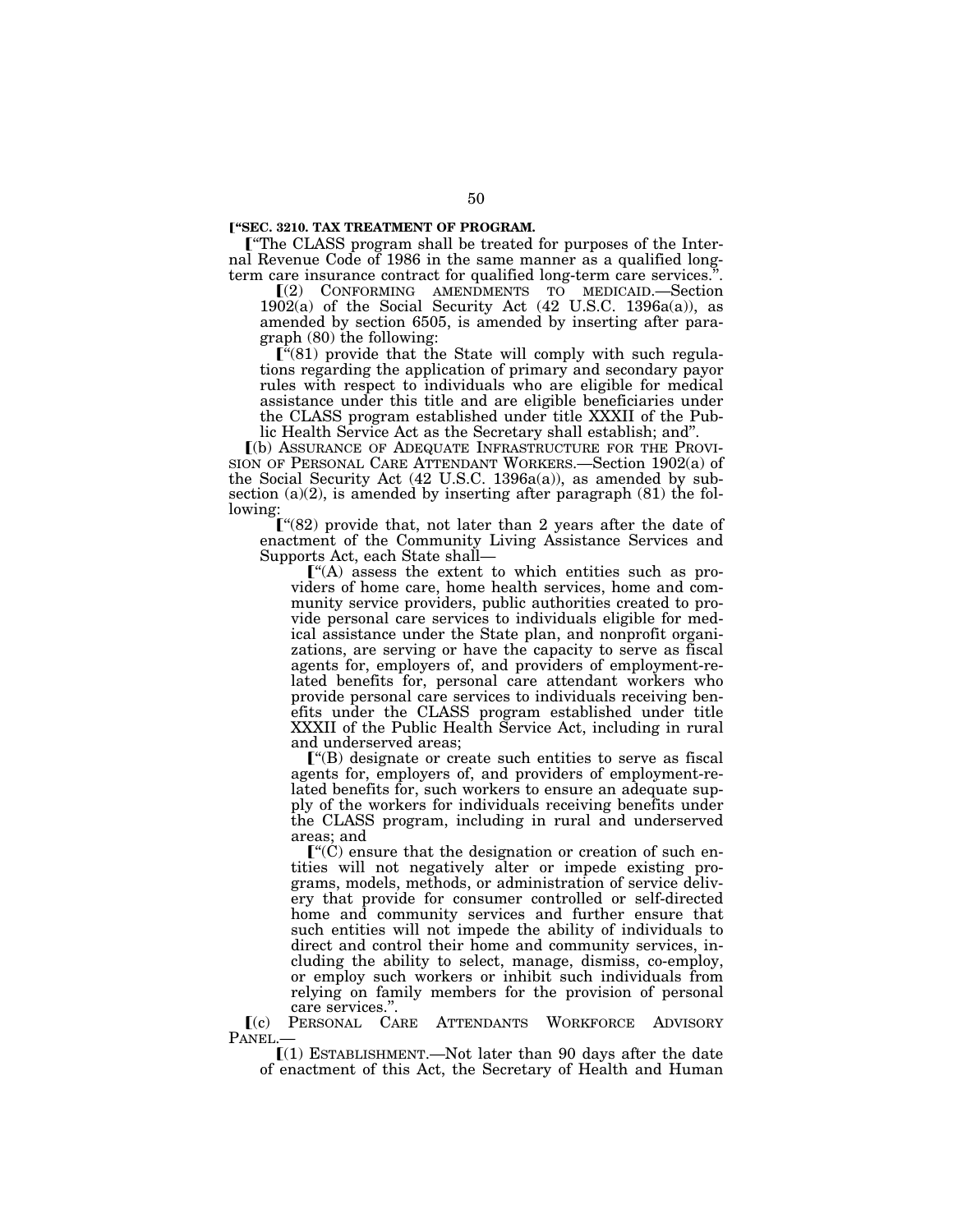Services shall establish a Personal Care Attendants Workforce Advisory Panel for the purpose of examining and advising the Secretary and Congress on workforce issues related to personal care attendant workers, including with respect to the adequacy of the number of such workers, the salaries, wages, and benefits of such workers, and access to the services provided by such workers.

 $(2)$  MEMBERSHIP.—In appointing members to the Personal Care Attendants Workforce Advisory Panel, the Secretary shall ensure that such members include the following:

 $(A)$  Individuals with disabilities of all ages.

 $\Gamma$ (B) Senior individuals.

 $\mathbf{C}(\mathbf{C})$  Representatives of individuals with disabilities.

 $\mathbf{I}(\mathbf{D})$  Representatives of senior individuals.

 $I(E)$  Representatives of workforce and labor organizations.

ø(F) Representatives of home and community-based service providers.

 $[(G)$  Representatives of assisted living providers.

 $\lceil$ (d) INCLUSION OF CLASS PROGRAM INFORMATION IN THE NA-TIONAL CLEARINGHOUSE FOR LONG-TERM CARE INFORMATION; EX-TENSION OF FUNDING.—Section 6021(d) of the Deficit Reduction Act of 2005 (42 U.S.C. 1396p note) is amended—

 $(1)$  in paragraph  $(2)(A)$ —

 $[(A)$  in clause (ii), by striking "and" at the end;

 $(6)$  in clause (iii), by striking the period at the end and inserting "; and"; and

 $\mathbf{C}(C)$  by adding at the end the following:

 $\lceil$ "(iv) include information regarding the CLASS program established under title XXXII of the Public Health Service Act and information regarding how benefits provided under a CLASS Independence Benefit Plan differ from disability insurance benefits.''; and

 $(2)$  in paragraph (3), by striking "2010" and inserting  $"2015"$ .

ø(e) EFFECTIVE DATE.—The amendments made by subsections (a), (b), and (d) take effect on January 1, 2011.

 $[(f)$  RULE OF CONSTRUCTION.—Nothing in this title or the amendments made by this title are intended to replace or displace public or private disability insurance benefits, including such benefits that are for income replacement.]

\* \* \* \* \* \* \*

## **SOCIAL SECURITY ACT**

\* \* \* \* \* \* \*

## TITLE XIX—GRANTS TO STATES FOR MEDICAL ASSISTANCE PROGRAMS

\* \* \* \* \* \* \*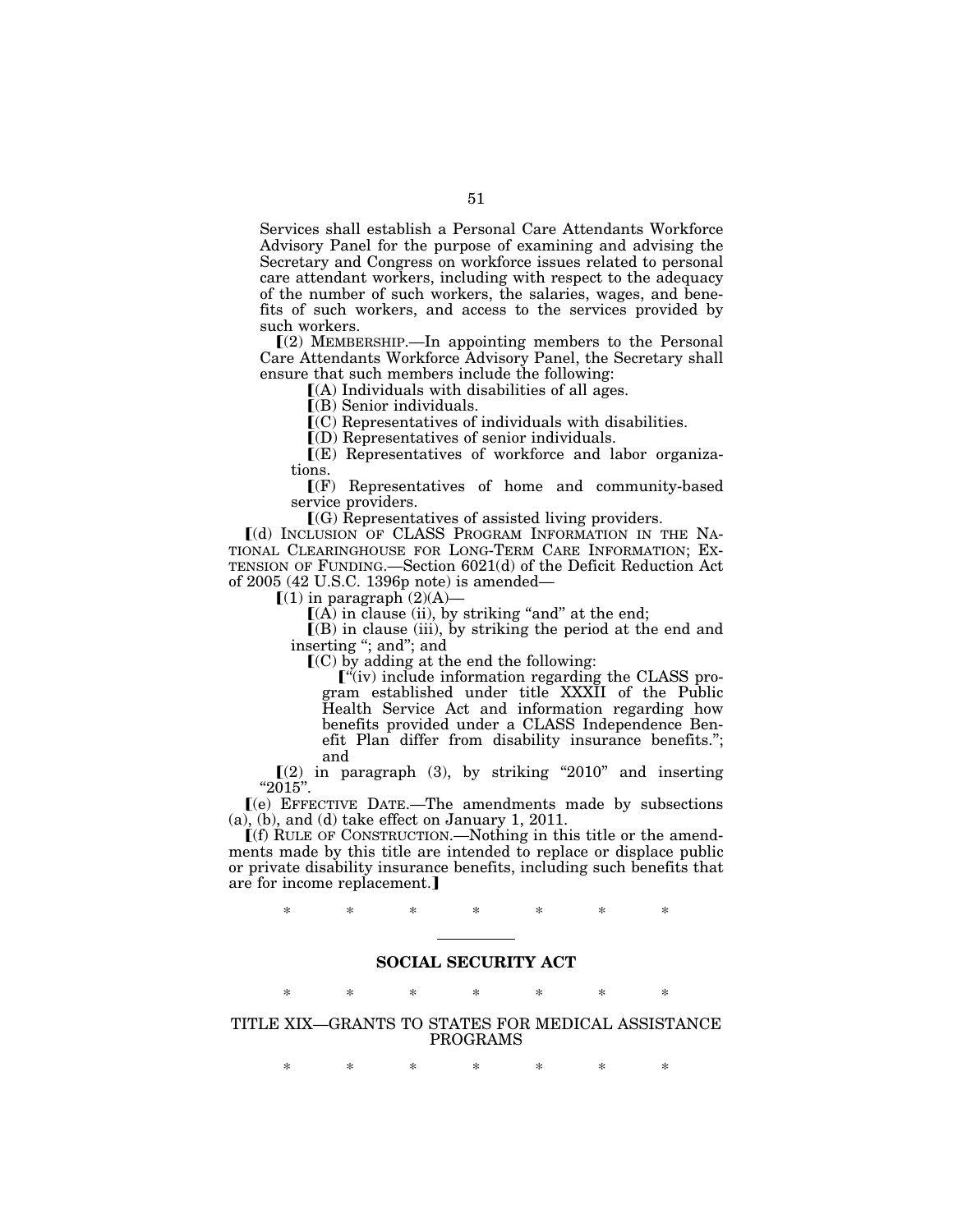#### STATE PLANS FOR MEDICAL ASSISTANCE

SEC. 1902. (a) A State plan for medical assistance must—  $(1)$  \* \*

\* \* \* \* \* \* \* (80) provide that the State shall not provide any payments for items or services provided under the State plan or under a waiver to any financial institution or entity located outside of the United States; *and* 

 $(81)$  provide that the State will comply with such regulations regarding the application of primary and secondary payor rules with respect to individuals who are eligible for medical assistance under this title and are eligible beneficiaries under the CLASS program established under title XXXII of the Public Health Service Act as the Secretary shall establish;

 $(82)$  provide that, not later than 2 years after the date of enactment of the Community Living Assistance Services and Supports Act, each State shall—

 $(A)$  assess the extent to which entities such as providers of home care, home health services, home and community service providers, public authorities created to provide personal care services to individuals eligible for medical assistance under the State plan, and nonprofit organizations, are serving or have the capacity to serve as fiscal agents for, employers of, and providers of employment-related benefits for, personal care attendant workers who provide personal care services to individuals receiving benefits under the CLASS program established under title XXXII of the Public Health Service Act, including in rural and underserved areas;

 $\Gamma(B)$  designate or create such entities to serve as fiscal agents for, employers of, and providers of employment-related benefits for, such workers to ensure an adequate supply of the workers for individuals receiving benefits under the CLASS program, including in rural and underserved areas; and

 $\mathbf{C}(C)$  ensure that the designation or creation of such entities will not negatively alter or impede existing programs, models, methods, or administration of service delivery that provide for consumer controlled or self-directed home and community services and further ensure that such entities will not impede the ability of individuals to direct and control their home and community services, including the ability to select, manage, dismiss, co-employ, or employ such workers or inhibit such individuals from relying on family members for the provision of personal care services; and<sup>1</sup>

 $(83)$  (81) provide for implementation of the payment models specified by the Secretary under section 1115A(c) for implementation on a nationwide basis unless the State demonstrates to the satisfaction of the Secretary that implementation would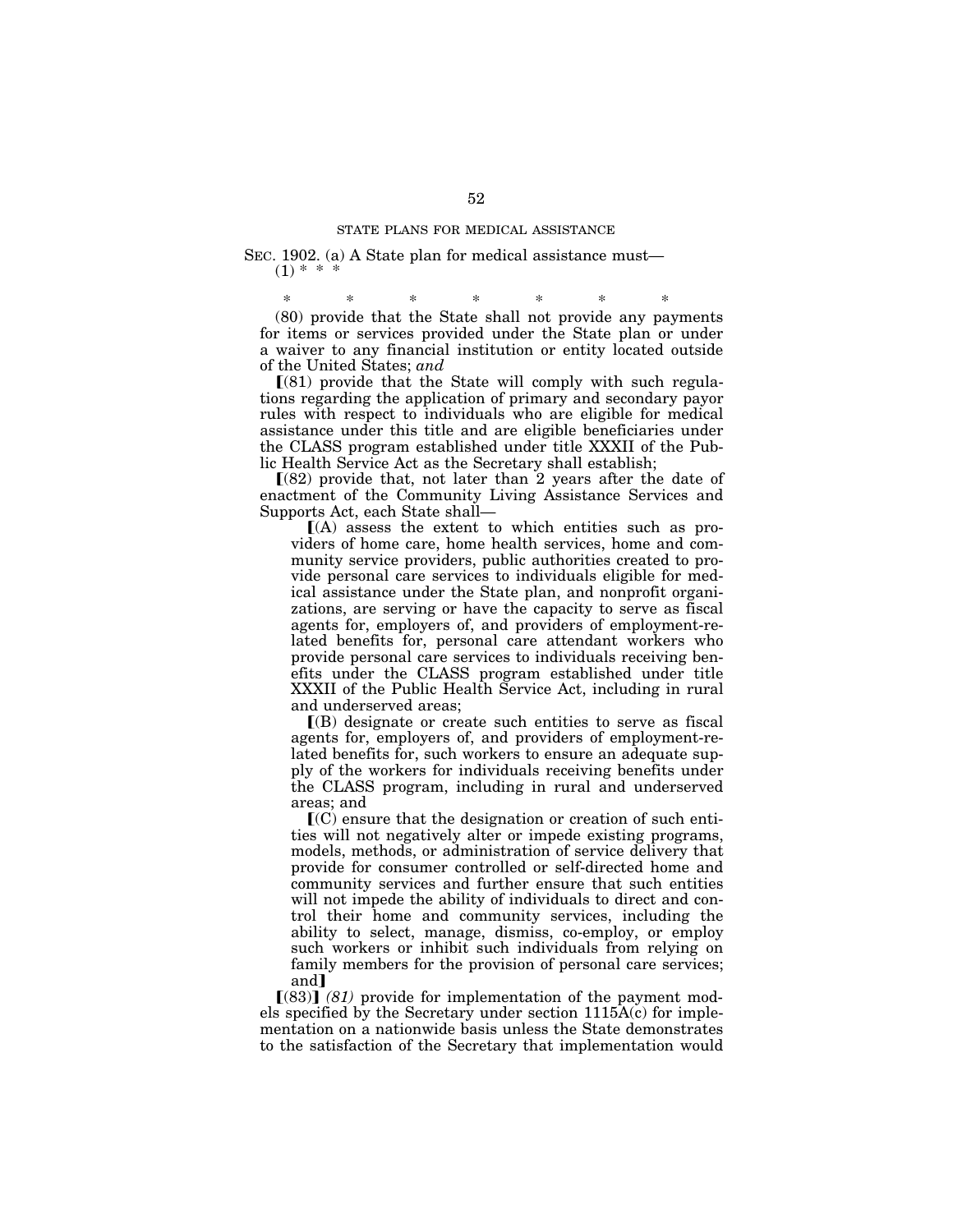not be administratively feasible or appropriate to the health care delivery system of the State.

**DEFICIT REDUCTION ACT OF 2005** 

\* \* \* \* \* \* \*

\* \* \* \* \* \* \*

# **TITLE VI—MEDICAID AND SCHIP**

## **Subtitle A—Medicaid**

\* \* \* \* \* \* \*

**CHAPTER 2—LONG-TERM CARE UNDER MEDICAID**  \* \* \* \* \* \* \*

## **Subchapter B—Expanded Access to Certain Benefits**

**SEC. 6021. EXPANSION OF STATE LONG-TERM CARE PARTNERSHIP PROGRAM.** 

 $(a) * * *$ 

\* \* \* \* \* \* \* (d) NATIONAL CLEARINGHOUSE FOR LONG-TERM CARE INFORMA-TION.—

 $(1) * * *$ 

(2) DUTIES.—

(A) IN GENERAL.—The National Clearinghouse for Long-Term Care Information shall—

 $(i) * * * *$ 

\* \* \* \* \* \* \* (iv) *not* include information regarding the CLASS program established under title XXXII of the Public Health Service Act [and] or information regarding how benefits provided under a CLASS Independence Benefit Plan differ from disability insurance benefits.

\* \* \* \* \* \* \*

(3) [APPROPRIATION] *FUNDING*.—Out of any funds in the Treasury not otherwise appropriated, there is appropriated to carry out this subsection, \$3,000,000 for each of fiscal years 2006 through [2015] 2012. *There is authorized to be appropriated to carry out this subsection \$3,000,000 for each of fiscal years 2013 through 2015.* 

\* \* \* \* \* \* \*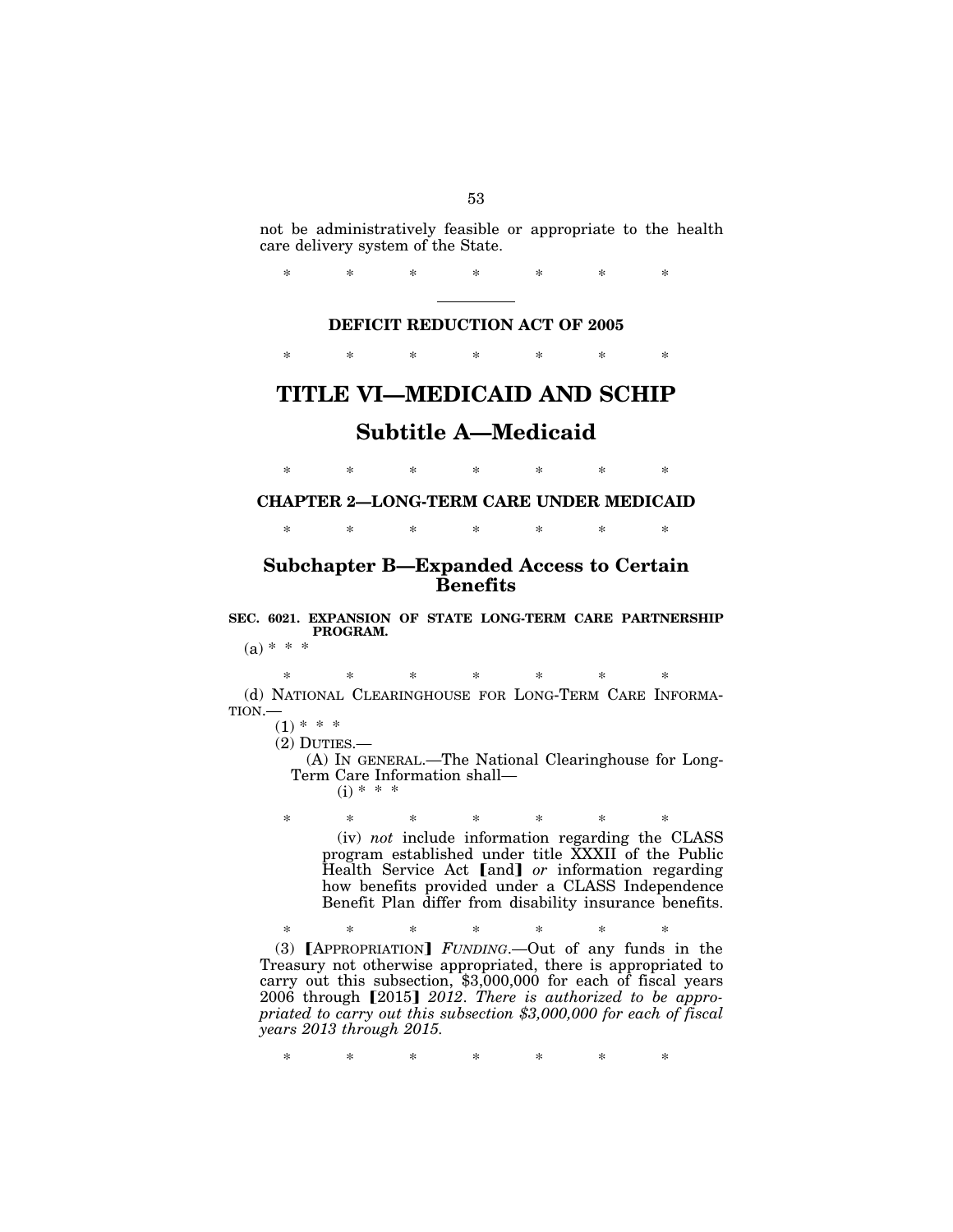## DISSENTING VIEWS

We, the undersigned members of the Committee on Energy and Commerce, oppose the passage of H.R. 1173, the *Fiscal Responsibility and Retirement Security Act of 2011*, a bill to repeal Title XXXII of the Public Health Service Act (relating to the Community Living Assistance Services and Supports Program, generally known as the CLASS Program) as well as other provisions included in Title VIII of the *Affordable Care Act* (relating to the National Clearinghouse for Long-Term Care Information and the Personal Care Attendants Workforce Advisory Panel). Accordingly, we submit the following comments to express our concerns about this illconceived and ill-advised legislation.

#### **INTRODUCTION**

Committee Democrats and Republicans alike agree: The United States is facing a long-term care crisis that demands our immediate and full attention 1—a crisis that will only grow worse as the nation's baby boomers begin to age.2

From the November 2011 full Committee markup on H.R. 1173 (House Committee on Energy and Commerce, *Markup on H.R. 1173, the Fiscal Responsibility and Retirement Security Act of*  $2011$ , 112th Cong. (Nov. 30, 2011) (trans

<sup>1</sup>See the comments of various Committee members during the hearings and markups on CLASS and H.R. 1173 in which they recognize the enormity of the U.S. long-term care problem: From the July 2009 full Committee markup on H.R. 3200, *America's Affordable Health* 

Choices Act of 2009 (the House of Representatives' precursor legislation to the Affordable Care<br>Act) (House Committee on Energy and Commerce, Markup on H.R. 3200, America's Affordable<br>Health Choices Act of 2009, 111th Cong "[T]his is [a] major issue.  $\ldots$  " (Rep. Frank Pallone, p. 17) (July 17, 2009)

<sup>•</sup> It [long-term care] is definitely something we need to do.'' (Rep. Joe Barton, p. 269) (July 20, 2009)

From the March 2011 Health Subcommittee hearing on the implementation of CLASS (Subcommittee on Health, House Committee on Energy and Commerce, *Hearing on the Implementation and Sustainability of the New Government-Administered Community Living Assistance Services and Supports (CLASS) Program*, 112th Cong. (Mar. 17, 2011) (transcript of the proceeding)):

<sup>• &</sup>quot;[W]e can all agree that do have a serious long-term care problem in this country. . . ." (Rep. Joe Pitts, p. 4) • ''We all know the problem exists.'' (Rep. Michael Burgess, p. 6)

<sup>• &</sup>quot;The [long-term care] problem has been with us for a long time, and it is growing." (Rep. Henry Waxman, p. 20)

<sup>•</sup> ''[W]hat is the best thing for us . . . to serve a terrifying unmet need for all of our people.'' (Rep. John Dingell, p. 23) From the October 2011 joint Oversight and Investigations Subcommittee and Health Sub-

committee hearing on the financial sustainability of CLASS (Subcommittee on Oversight and Investigations and Subcommittee on Health, House Committee on Energy and Commerce, *Joint Hearing on Class Cancelled: An Unsustainable Program and Its Consequences for the Nation's Deficit*, 112th Cong. (Oct. 26, 2011) (transcript of the proceeding)):

<sup>•</sup> ''[W]e have got to keep looking for solutions to the long-term problem, and we have got to do it in a bi-partisan way.'' (Rep. Diana DeGette, p. 15)

<sup>•</sup> ''Really the question . . . everybody agrees we need to come up with a solution for the prob-lem of long-term care. I don't think any of us argue that.'' (Rep. Bill Cassidy, p. 122)

From the November 2011 Health Subcommittee markup on H.R. 1173 (Subcommittee on Health, House Committee on Energy and Commerce, *Markup on H.R. 1173, the Fiscal Responsibility and Retirement Security Act of 2011,* 112th Cong. (Nov. 15, 2011) (transcript of the proceeding):

<sup>•</sup> ''[L]ong-term care reform, [is] an issue that is important to all of us as we hear from con-stituents regularly about the growing cost of long-term care services.'' (Rep. Fred Upton, pp. 19–20)

<sup>•</sup> ''[T]he issue of long-term care as a critical hole in our health care system is agreed upon by both sides of this committee. (Rep. Lois Capps, p. 26)

solution to this [long-term care] problem.'' (Rep. Ed Towns, p. 223) • ''[Y]ou [Committee Democrats] are right. There is a huge need to address long-term care.''

<sup>(</sup>Rep. John Shimkus, p. 226) 2 United States Census Bureau, *The Older Population in the United States: 2010 to 2050* (May

<sup>2010) (</sup>online at http://www.census.gov/prod/2010pubs/p25-1138.pdf).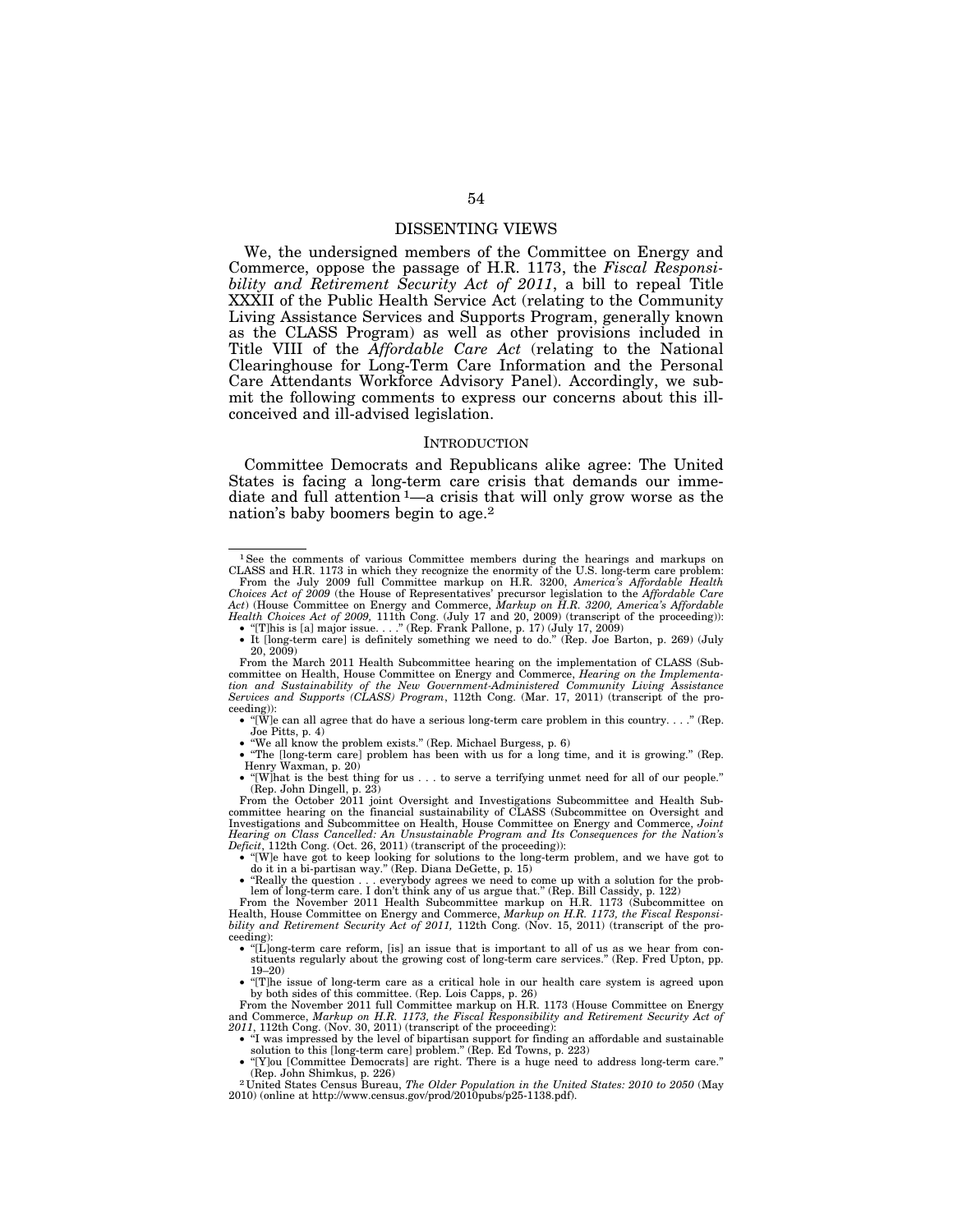In response to this concern, Congress established the Community Living Assistance Services and Supports Program—or CLASS—as part of the *Affordable Care Act* (ACA)<sup>3</sup> in 2010. CLASS represents the federal government's first and to date, only major—albeit limited—attempt to begin to address our pressing long-term care problem. Its purpose is clear: To provide a national, voluntary, and selfsustaining insurance program for the purchase of assistance services and supports to aid functionally impaired elderly and disabled people. Its goal—to allow these individuals to live independently at home and in the community for as long as possible without impoverishing themselves—is warmly embraced by both parties.<sup>4</sup> Nonetheless, the Program's implementation has been anything but straightforward or uniformly supported; indeed, we readily acknowledge that CLASS has not yet been formerly launched and is now wholly opposed by our Republicans colleagues.5

In its October 2011 report, *A Report on the Actuarial, Marketing, and Legal Analyses of the CLASS Program,* the Department of Health and Human Services (HHS) lays out the various reasons behind its decision not to move forward with the implementation of CLASS at this time.6 While disappointing, in light of the issues raised, we believe the Department has acted responsibly. But neither HHS 7 nor we believe that the appropriate response to the Report is a wholesale dismantling of CLASS. Most importantly, despite the setbacks, the people for whom CLASS was enacted do not think this is the right approach either.8 Yet, this is precisely what H.R. 1173 sets out to do—rather than take on the Program's flaws identified in the Report, the bill would repeal CLASS altogether. At the same time and consistent with the Republican mantra ''just say no'' to all ACA-related programs, the legislation fails to put forward

<sup>&</sup>lt;sup>3</sup>The ACA is comprised of two public laws, P.L. 111–148 and P.L. 111–152.<br>
<sup>4</sup>The ACA is comprised of Rep. Joe Pitts (House Committee on Energy and Commerce, *Markup* on H.R. 1773, the Fiscal Responsibility and Retiremen

Cong., pp. 259–266 (Nov. 30, 2011) (transcript of the proceeding)).<br>Cong., pp. 259–266 (Nov. 30, 2011) (transcript of the proceeding)).<br><sup>6</sup>Department of Health and Human Services, *A Report on the Actuarial, Marketing, and* 

*Analyses of the CLASS Program* (Oct. 2011) (online at http://aspe.hhs.gov/daltcp/reports/2011/ class/index.shtml). 7 ''We [HHS] feel that repealing CLASS would serve no useful purpose at this point.'' (Testi-

mony of Kathy Greenlee, HHS Assistant Secretary for Aging, Subcommittee on Oversight and<br>Investigations and Subcommittee on Health, House Committee on Energy and Commerce, Joint<br>Hearing on Class Cancelled: An Unsustainable

*Deficit,* 112th Cong., p. 102 (Oct. 26, 2011) (transcript of the proceeding)).<br><sup>8</sup> Letter from 56 organizations in opposition to H.R. 1173 to Reps. Fred Upton, Chair, Com-<br>mittee on Energy and Commerce; Rep. Henry Waxman, and Commerce; Rep. Joe Pitts, Chair, Subcommittee on Health, Committee on Energy and Com-merce; and Rep. Frank Pallone, Ranking Member, Subcommittee on Health, Committee on En-ergy and Commerce (Nov. 14, 2011).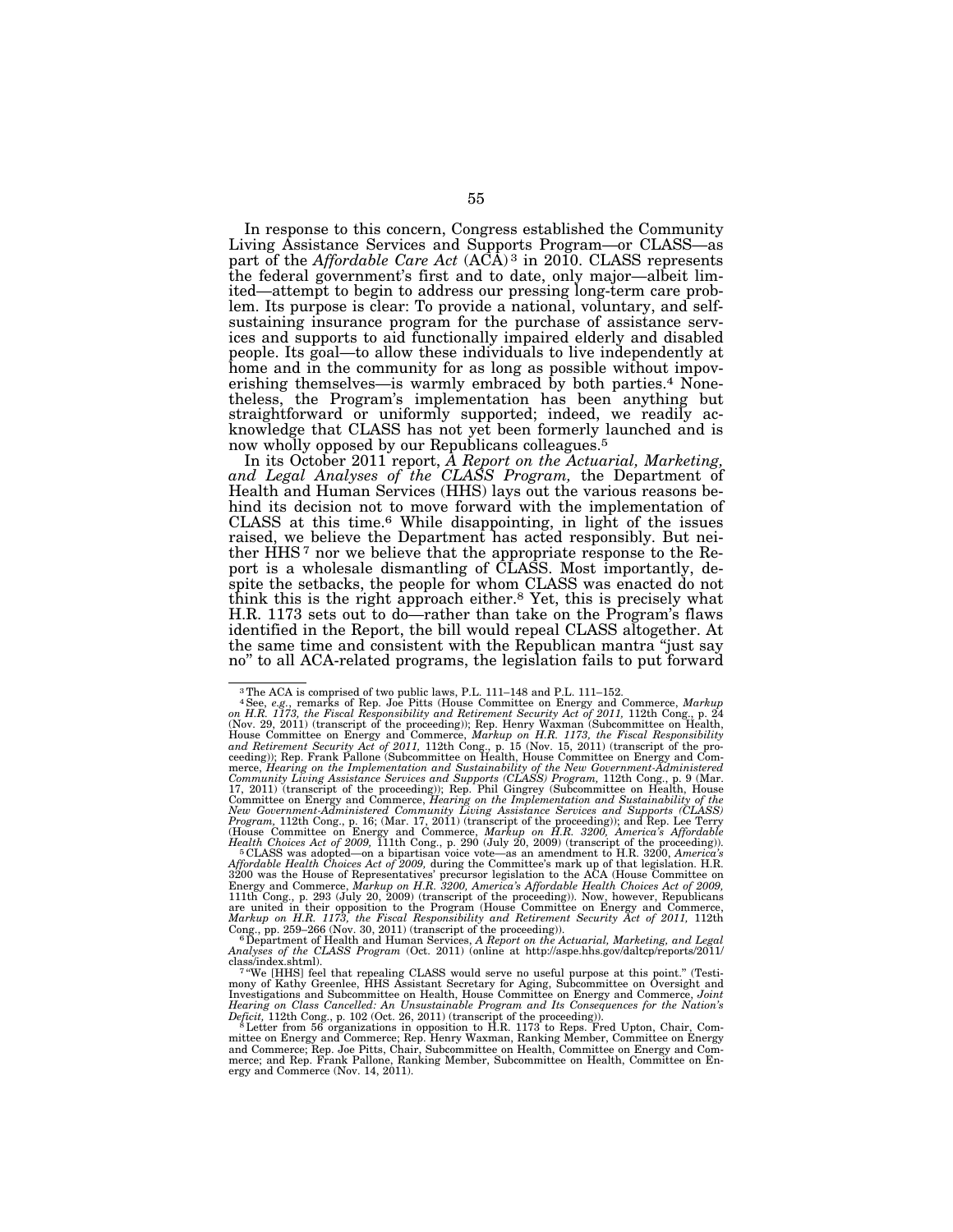an alternative solution to the very problem its supporters claim they want to fix.

In our view, H.R. 1173 is precisely the wrong way to go. While a "timeout" for CLASS may be fitting at this juncture in the Program's brief history, ''throwing in the towel'' completely simply is not the answer. HHS and Congress should instead learn from experts about how best to make CLASS work and then take the necessary steps to ensure that happens. And until then, CLASS should remain on the law books. For these reasons and more, we join in opposing H.R. 1173.

#### BACKGROUND AND ORIGINS OF CLASS

The nation's long-term care crisis has been present and fully recognized for some time now. Numerous blue ribbon panels have been assembled and dozens of reports have been written—all calling for a national response to the problem.9

Until the enactment of CLASS, Congress failed to meet this challenge. Without it—or some other similar program in place—our long-term crisis will only be exacerbated. The numbers and statistics speak for themselves:

• Currently, there are over 10 million Americans who need longterm care, and this number is expected to grow to 15 million by 2020.10 Sixty percent of these individuals are aged 65 or older, and 40% are aged 18–64.11

• People who reach age 65 have a 40% chance of entering a nursing home.12

• Today, some 1.7 million people reside in nursing homes; another  $520,000$  live in assisted living facilities or institutions.<sup>13</sup>

• More than two-thirds of individuals who reach the age of 65 will require long-term services and supports at some point before they die.<sup>14</sup>

• The vast majority of Americans in need of long-term care remain at home. An estimated 52 million unpaid caregivers bear the burden of providing this care. Their role is crucial in keeping their loved ones out of nursing homes and hospitals and at home with their families and friends.15

But population data alone do not make the case for the need to address the country's long-term care concerns. The costs associated with long-term care services are exorbitantly high and also continue to grow. For example, in 2011, the annual cost of a nursing

<sup>9</sup>See, *e.g.,* National Council on Disability, *The State of 21st Century Long-Term Services and Supports: Financing and Systems Reform for Americans with Disabilities* (Dec. 2005) (online at www.ncd.gov); and The Pepper Commission, U.S. Commission on Comprehensive Health Care,<br>A Call for Action: Final Report (U.S. Government Printing Office (Sep. 1990).<br><sup>10</sup>U.S. Department of Health and Human Services, *Remark* 

retary Kathleen Sebelius at the Kaiser Family Foundation (Feb. 7, 2011) (online at http://<br>www.hhs.gov/secretary/about/speeches/sp20110207.html).<br><sup>11</sup>National Clearinghouse for Long-Term Care, What is Long-Term Care? (onli

www.longtermcare.gov/LTC/MainlSite/index.aspx) (accessed Oct. 24, 2011). 12 *Ibid.* <sup>13</sup> Alliance for Health Reform, *Covering Health Issues, 5th Edition* (online at http://

www.allhealth.org/sourcebookcontent.asp?CHID=72) (accessed Oct. 24, 2011).<br><sup>14</sup> Congressional Research Service, *Community Living Assistance Services and Supports*<br>(CLASS) Provisions in the Patient Protection and Affordabl

<sup>(</sup>R40842). 15 AARP Public Policy Institute, *Valuing the Invaluable: The Economic Value of Family Caregiving* (2008) (online at http://assets.aarp.org/rgcenter/il/i13\_caregiving.pdf).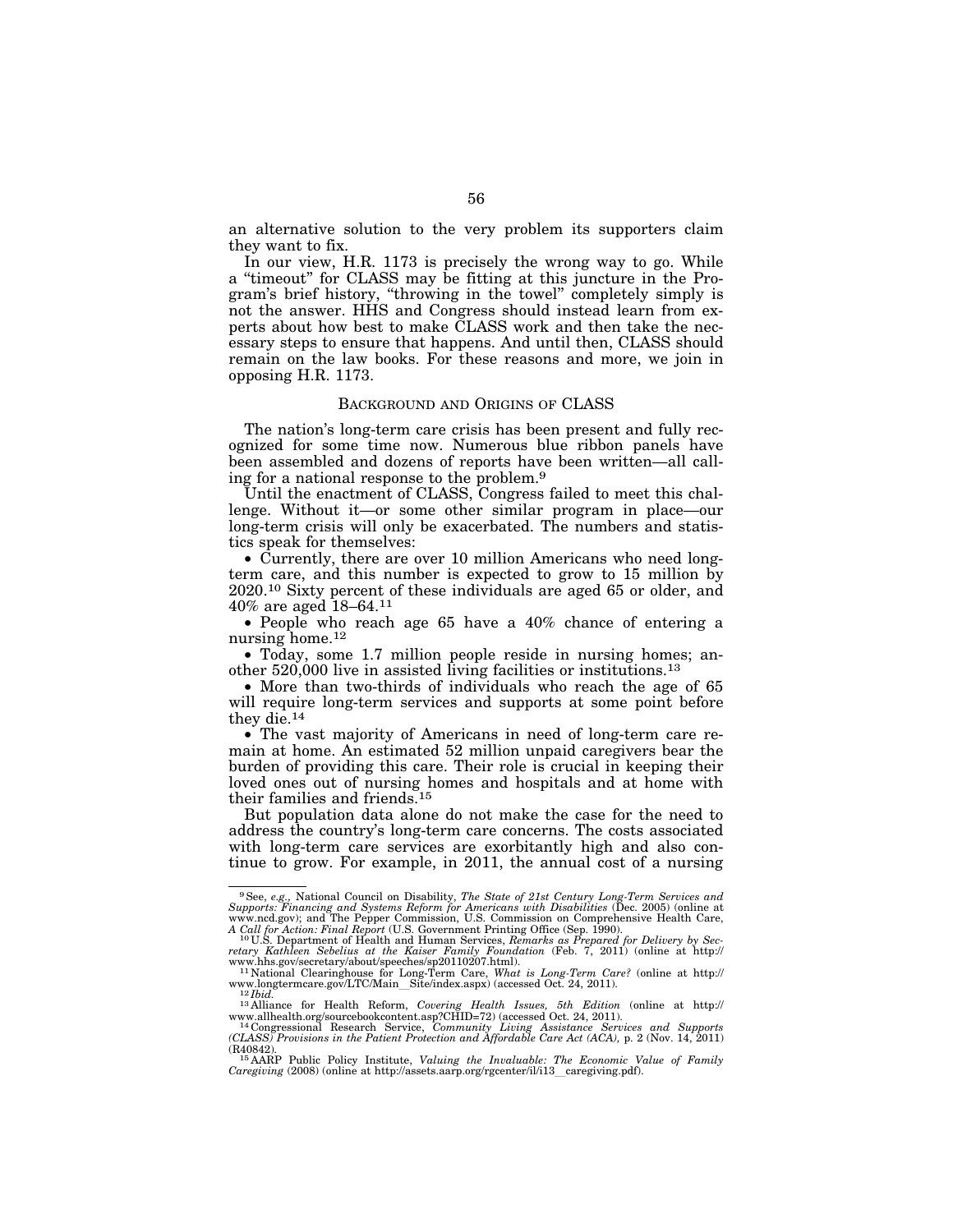home stay was some \$70,000, and the average cost of personal unskilled home health services was \$19 an hour.16

Although much of the public believes otherwise,17 Medicaid is the primary payer for long-term care in the United States.18 Nationwide, Medicaid accounts for at least 40% of all long-term care spending.<sup>19</sup> In FY 2010, state and federal dollars for long-term care services within Medicaid totaled approximately \$120 billion.<sup>20</sup> And by 2027, when the baby boomers have aged into retirement, state Medicaid long-term care expenditures alone are projected to reach \$115 billion annually.<sup>21</sup> Clearly, as many members commented during the hearings and mark-ups on H.R. 1173, we cannot continue to rely on Medicaid as the primary source for financing these services.<sup>22</sup>

Beyond these figures is the emotional and financial toll that Medicaid long-term care coverage entails. Medicaid eligibility for such care depends upon an individual's meeting limited income and asset tests.23 Thus, for too many seniors and disabled people in need of long-term care, Medicaid only becomes an option after they have suffered devastating financial losses, and have been forced to spend-down their income and assets into poverty.24 As a matter of personal dignity and basic fairness, members also agree that Medicaid should not be the national answer to our long-term crisis.25

*(CLASS) Act* (Oct. 2009) (online at http://www.kff.org/healthreform/upload/7996.pdf). 19Kaiser Family Foundation, *Medicaid and Long-Term Care Services and Supports* (Mar.

2011) (online at http://www.kff.org/medicaid/upload/2186-08.pdf). 20The Congressional Budget Office, *March 2011 Baseline: Medicaid* (online at http://

www.cbo.gov/budget/factsheets/2011b/medicaid.pdf). 21 America's Health Insurance Plans, *State Medicaid Expenditures for Long-Term Care 2008–* 

<sup>16</sup> Congressional Research Service, *Community Living Assistance Services and Supports (CLASS) Provisions in the Patient Protection and Affordable Care Act (ACA),* pp. 2–3 (Nov. 14, 2011) (R40842). 17Most Americans—especially middle-aged and senior individuals—believe that Medicare pro-

vides extensive coverage for long-term care services. (AARP, *Planning for Long-Term Care: A Survey of Midlife and Older Women* (Oct. 2010) (online at http://assets.aarp.org/rgcenter/general/ ltc-planning-women.pdf); and *AARP*, *The Costs of Long-Term Care: Public Perceptions Versus*<br>Reality in 2006 (Dec. 2006) (online at http://assets.aarp.org/rgcenter/health/ltc<br>costs \_2006,pdf). This is not correct: Medicar ance Services and Supports (CLASS) Provisions in the Patient Protection and Affordable Care<br>Act (ACA), p. 3, (Nov. 14, 2011) (R40842)).<br><sup>18</sup>Kaiser Family Foundation, *The Community Living Assistance Services and Supports* 

<sup>2027 (</sup>Sept. 2008) (online at http://www.ahip.org/content/default.aspx?docid=24597).<br>
<sup>22</sup>26e, *e.g.*, remarks of Rep. Frank Pallone (House Committee on Energy and Commerce,<br> *Markup on H.R. 1173, the Fiscal Responsibility* (Nov. 15, 2011) (transcript of the proceeding)); Rep. Michael Burgess (Subcommittee on Health,<br>House Committee on Energy and Commerce, Markup on H.R. 1173, the Fiscal Responsibility<br>and Retirement Security Act of 2011, 112 ceeding)); Rep. Joe Pitts (Subcommittee on Health, House Committee on Energy and Commerce, Hearing on the Implementation and Sustainability of the New Government-Administered Committy Living Assistance Services and Suppor

medicaid/upload/7334-04.pdf).<br><sup>241</sup>Judith Feder, Harriet L. Komisar, and Paul Van de Water, *The Opportunities of CLASS*,<br>The American Prospect (Sept. 22, 2010) (online at http://prospect.org/cs/articles?<br>article=the oppor

Continued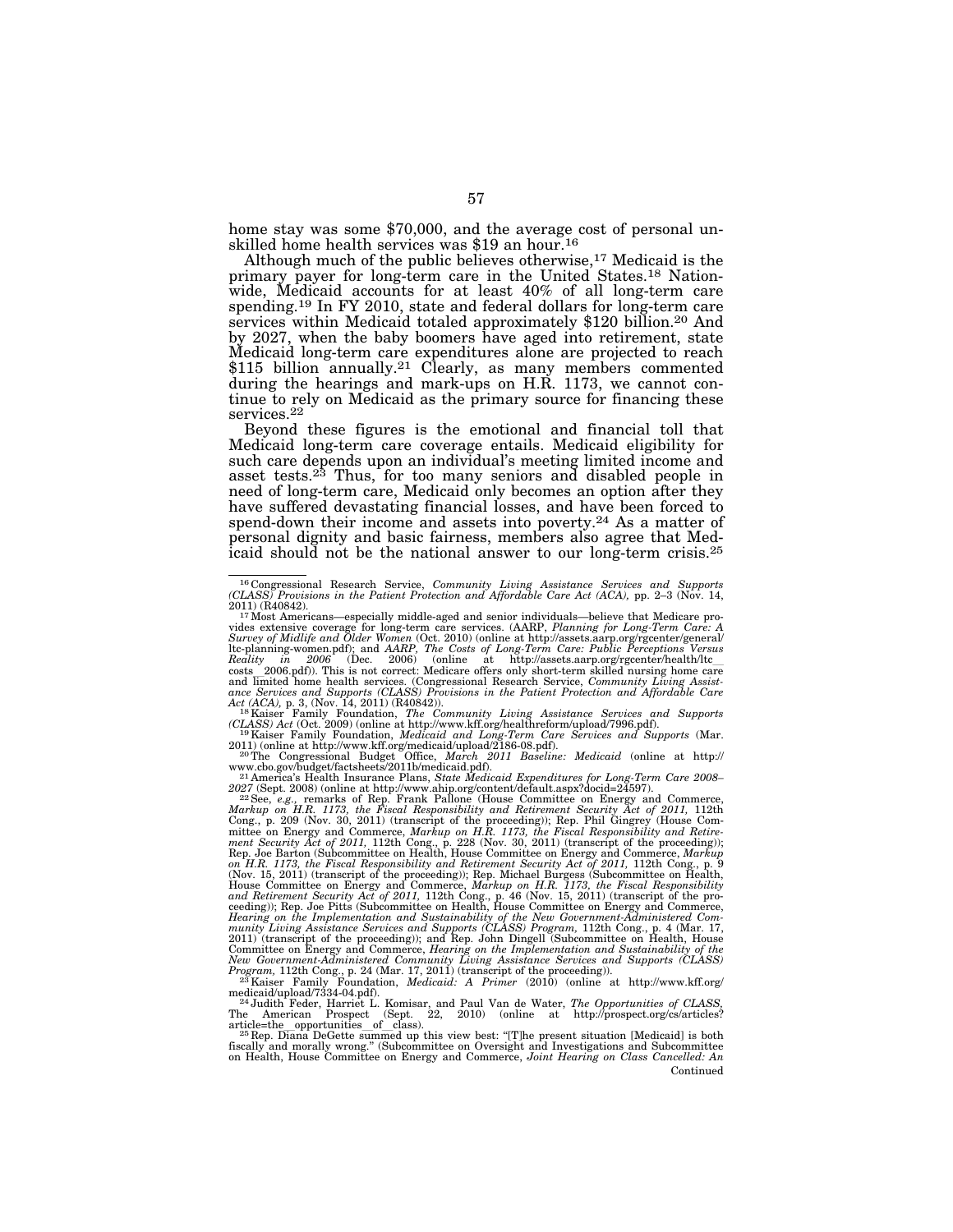Republicans argue that private long-term care insurance is the best option.26 Although we agree that there is an appropriate role for the private market, we believe the record clearly demonstrates that private insurance has not lived up to its billing. Premiums tend to be too expensive for most individuals to afford, particularly those with pre-existing conditions.27 Even for those who are able to purchase coverage, private policies often impose restrictions on covered services and providers, limitations on maximum benefits, and uncertainty about future rate increases.28 As a result, fewer than 10% of Americans aged 50 or older currently own these policies.29

Republicans also promote the HHS Long-Term Care Partnership Program to underscore their support for a market-based approach to our long-term care problem.30 Originally conceived in the early 1990s,31 this state-based program is designed to reduce Medicaid long-term care expenditures. Under the Program, states guarantee Medicaid coverage to people whose state-approved private longterm care insurance policy does not, over time, sufficiently cover the costs of their long-term care—while also allowing such individuals to protect a specified amount of personal assets. The Program was re-instated as part of the Deficit Reduction Act of 2005.32 In 2005, four states (California, Connecticut, Indiana, and New York) operated programs with a total of 172,000 Partnership participants.<sup>33</sup> While at least 40 states now run Partnership programs, the number of individuals taking part in them has increased to only some 280,000 people,34 hardly a significant number given the millions of Americans in need of long-term care.

*Unsustainable Program and Its Consequences for the Nation's Deficit,* 112th Cong., p. 15 (Oct. 26, 2011) (transcript of the proceeding)).

<sup>&</sup>lt;sup>26</sup>The Republican position on private long-term care insurance is captured well by Rep. Michael Burgess: ''There is no one who believes in private long-term care insurance more than I do. . . . I think it is the correct response of my generation to that generation that is coming after us.'' (House Committee on Energy and Commerce, *Markup on H.R. 3200, America's Affordable Health Choices Act of 2009, 111th Cong., p. 274 (July 20, 2009) (transcript of the pro-*

ceeding)).<br><sup>27</sup>Testimony of Kathy Greenlee, HHS Assistant Secretary for Aging, Subcommittee on Over-<br>sight and Investigations and Subcommittee on Health, House Committee on Energy and Commerce, *Joint Hearing on Class Cancelled: An Unsustainable Program and Its Consequences for the Nation's Deficit,* 112th Cong., pp. 50–51 (Oct. 26, 2011) (transcript of the proceeding)). See also LeadingAge, *Long Term Care Solutions—The Problem* (online at http://www.aahsa.org/

article.aspx?id=308) (accessed Oct. 24, 2011).<br><sup>28</sup> Judith Feder, Harriet L. Komisar, Robert B. Friedland, *Long-term Care Financing: Policy*<br>*Options for the Future,* Georgetown University Long-term Care Financing Project

<sup>(</sup>online at http://ltc.georgetown.edu/forum/ltcfinalpaper061107.pdf).<br><sup>29</sup>Congressional Research Service, *Community Living Assistance Services and Supports*<br>(CLASS) Provisions in the Patient Protection and Affordable Care

<sup>(</sup>R40842). 30*See, e.g.,* remarks of Rep. Phil Gingrey (p. 189) and Rep. Michael Burgess (p. 190) (House Committee on Energy and Commerce, *Markup on H.R. 1173, the Fiscal Responsibility and Re-*

*tirement Act of 2011,* 112th Cong., (Nov. 30, 2011) (transcript of the proceeding)).<br><sup>31</sup> Robert Wood Johnson Foundation, *Long-Term Care Partnership Expansion: A New Oppor-*<br>*tunity for States* (May 2007) (online at http *tunity for States (May 2007)*<br>Care Partnership Expansion.pdf).<br><sup>32</sup>P.L. 109-171, Section 6021.

<sup>&</sup>lt;sup>33</sup> Letter from John E. Dicken, Director, Health Care, U.S. Government Accountability Office to Sen. Charles Grassley and Sen. John Rockefeller regarding the Long-Term Care Partnership Program (Sept. 9, 2005) (online at http://www.gao.gov/new.items/d051021r.pdf). 34 Rep. Phil Gingrey, House Committee on Energy and Commerce, *Markup on H.R. 1173, the* 

*Fiscal Responsibility and Retirement Act of 2011,* 112th Cong., pp. 188–189 (Nov. 30, 2011) (transcript of the proceeding).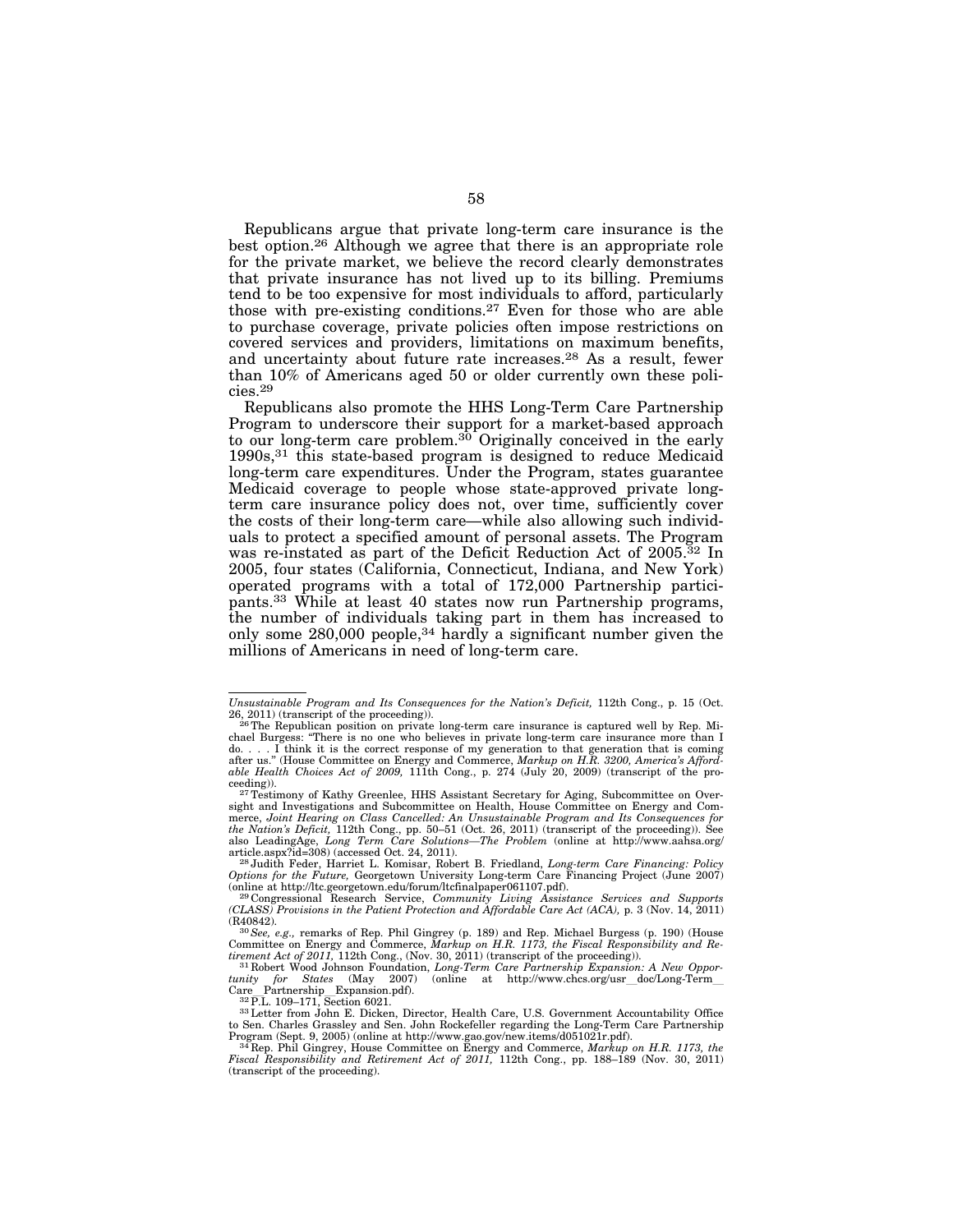#### CLASS PROGRAM

#### *Program description*

It was against this backdrop that the Committee included legislation<sup>35</sup> to establish the CLASS Program as part of the health reform package passed by the Committee in 2009. The legislation was adopted as an amendment—on a bipartisan vote—during the markup of that package<sup>36</sup> and subsequently, was included as part of the ACA that was signed into law in 2010.

Under the ACA, CLASS is housed in a new Title XXXII of the Public Health Service Act (PHSA). Title XXXII establishes a process for the HHS Secretary to develop the CLASS Program to provide a cash benefit that eligible enrollees can use to purchase various long-term care services and supports (LTSS). Unlike medical treatments, LTSS assist individuals in their day-to-day activities of daily living such as bathing, dressing, eating and toileting. They include a wide range of health and social services and supports to people who have functional disabilities or cognitive impairments over an extended period of time, with the goal of maximizing their independence.37

Title XXXII requires the HHS Secretary to develop and designate a CLASS Independence Benefit Plan through which LTTS would be available to eligible enrollees. The Plan must be designed to best balance price and benefits to meet the needs of its enrollees in an actuarially sound manner while optimizing the probability of the long-term sustainability of the program.<sup>38</sup> In developing such Plan, the Secretary is also required to consult with the CLASS Independence Advisory Council that is established under Title XXXII as well. The Advisory Council is to be comprised of 15 experts in longterm care (including long-term care insurance and actuarial science) and is specifically charged to advise the Secretary "on matters of general policy in administration of the CLASS Program.'' 39

As currently structured, CLASS is open to working adults 18 years of age or older who are not currently living in a nursing home or other institution. To qualify for benefits, enrollees are required to have paid premiums for at least five years and have been actively working for a minimum of three of those years. To receive benefits, enrollees must be unable to perform at least two or three activities of daily living, and this limitation must be expected to continue for at least 90 days. Over a life-time, a Program enrollee could have several separate instances of qualifying for benefits.<sup>40</sup>

The CLASS Program would provide enrollees with a cash benefit averaging at least \$50 per day. The Program also specifies payment rules for enrollees who are Medicaid beneficiaries, applying a portion of the cash benefit towards the facility cost (in the case of institutionalized beneficiaries), or towards a state's cost of providing

<sup>35</sup> H.R. 1721, a bill to establish CLASS, was introduced by Rep. Frank Pallone and Rep. John Dingell on Mar. 25, 2009. Its Senate companion piece, S. 697, was introduced by Sen. Ted Ken-

nedy on the same day. 36 House Committee on Energy and Commerce, *Markup on H.R. 3200, America's Affordable Health Choices Act of 2009*, 111th Cong., p. 293 (July 20, 2009) (transcript of the proceeding).<br><sup>37</sup> Congressional Research Service, *Community Living Assistance Services and Supports*<br>(CLASS) Provisions in the Patient

<sup>(</sup>R40842).<br><sup>38</sup>PHSA Section 3203(a)(2)(B).<br><sup>39</sup>PHSA Section 3207(c). To date, HHS has received over 140 applications for appointment to the Council; no members have yet been named. 40PHSA Sections 3202 and 3203.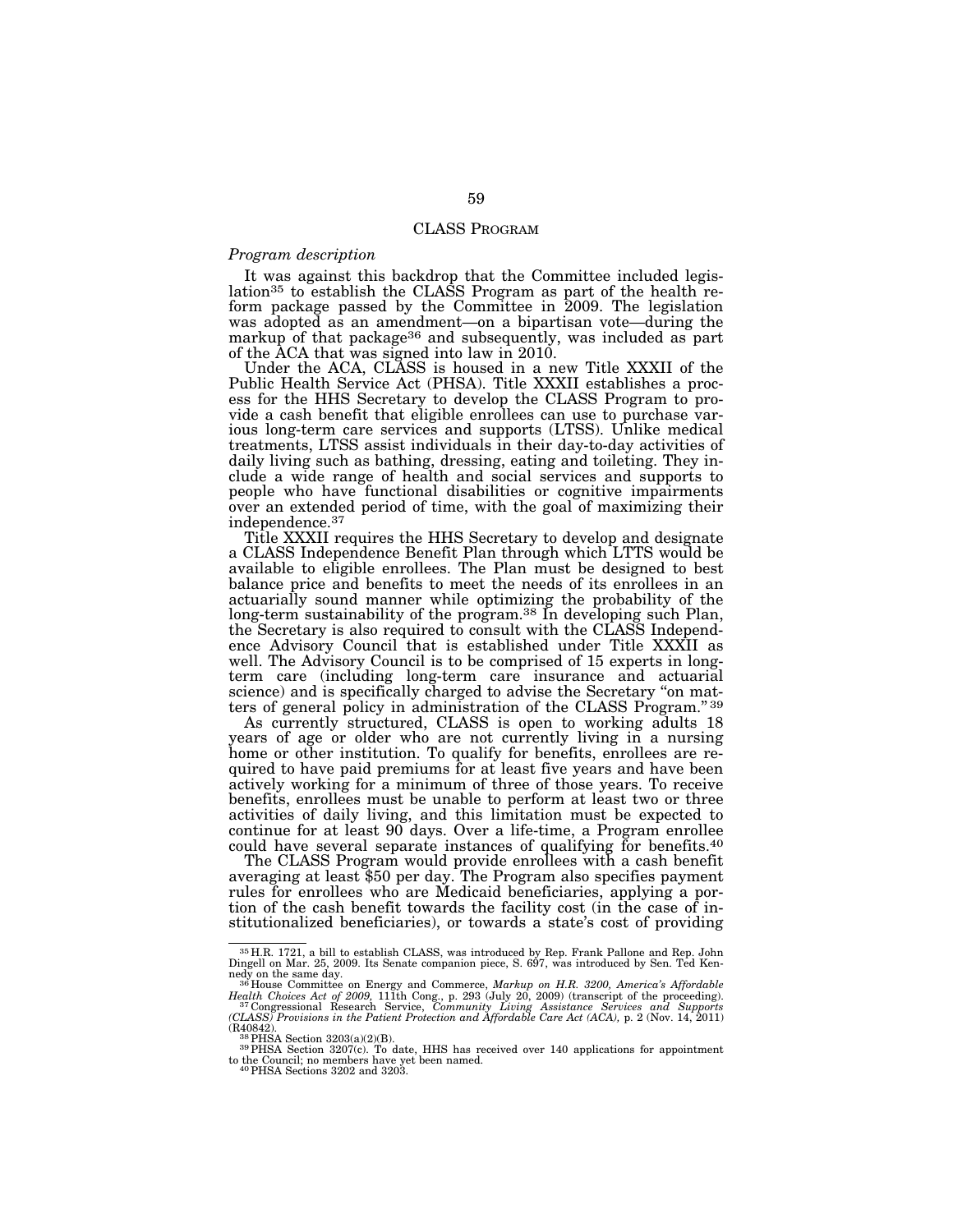home and community-based services (in the case of non-institutionalized beneficiaries). The cash benefit is not subject to any annual or lifetime limits and continues until the enrollee no longer has a qualifying disability.<sup>41</sup>

As required by law, CLASS must be self-sufficient. Financial support for the Program is to come entirely through enrollee premiums and the Program must be demonstratively solvent over 20- and 75 year periods. Taxpayer funds are specifically prohibited from being used to pay for benefits.42

### *Program implementation*

Since its inception, concerns have been raised about the longterm financial viability of CLASS—as it is currently designed.43

In response to these concerns (as well as criticism about the overall implementation process), HHS recently released a report to update Congress, Program advocates, and other interested parties on the status of CLASS. The report, titled *A Report on the Actuarial, Marketing, and Legal Analyses of the CLASS Program,*44 details the Department's efforts over the past 19 months to ensure that CLASS is designed to be actuarially sound and financially solvent, while meeting other statutory requirements. Among its many CLASS-related actions during this time, the Department convened an interagency long-term care work group; commissioned external analyses and conducted its own analyses on benefit plan design and other issues central to Program implementation; conducted over 75 stakeholder meetings; began to develop implementing regulations; and initiated marketing research.

As part of this effort, HHS modeled eight different benefit plans, including one that is based on the most natural reading of the CLASS authorizing statute. Each such plan is described in the Department's Report. As noted in the Report, some of the benefit plans and features evaluated by the Department would require additional statutory authority to implement. The Department's comments offer important insight into potential adjustments to current law that could potentially allow CLASS to move forward as intended—both substantively and financially.

Nonetheless, the HHS report concluded that as presently structured, CLASS cannot be carried out in a manner that would meet its statutory requirements. Accordingly, HHS Secretary Sebelius has instructed that implementation of CLASS be suspended.<sup>45</sup> However, in her memo accompanying the Report, Assistant Secretary for Aging Kathy Greenlee clearly states that HHS intends to continue to work with Congress and long-term care stakeholders

<sup>&</sup>lt;sup>41</sup> PHSA Section 3205.<br><sup>42</sup> PHSA Section 3208.<br><sup>43</sup> Congressional Research Service, *Community Living Assistance Services and Supports*<br>(CLASS) Provisions in the Patient Protection and Affordable Care Act (ACA), p. 15, (

<sup>2011) (</sup>R40842). 44Department of Health and Human Services, *Report on the Actuarial, Marketing, and Legal Analyses of the CLASS Program* (Oct. 2011) (online at http://aspe.hhs.gov/daltcp/reports/2011/ class/index.shtml). 45Letter from Kathleen G. Sebelius, HHS Secretary to Rep. John Boehner, Speaker of the

House regarding the CLASS Program (Oct. 14, 2011) (online at http://www.hhs.gov/secretary/ letter10142011.html).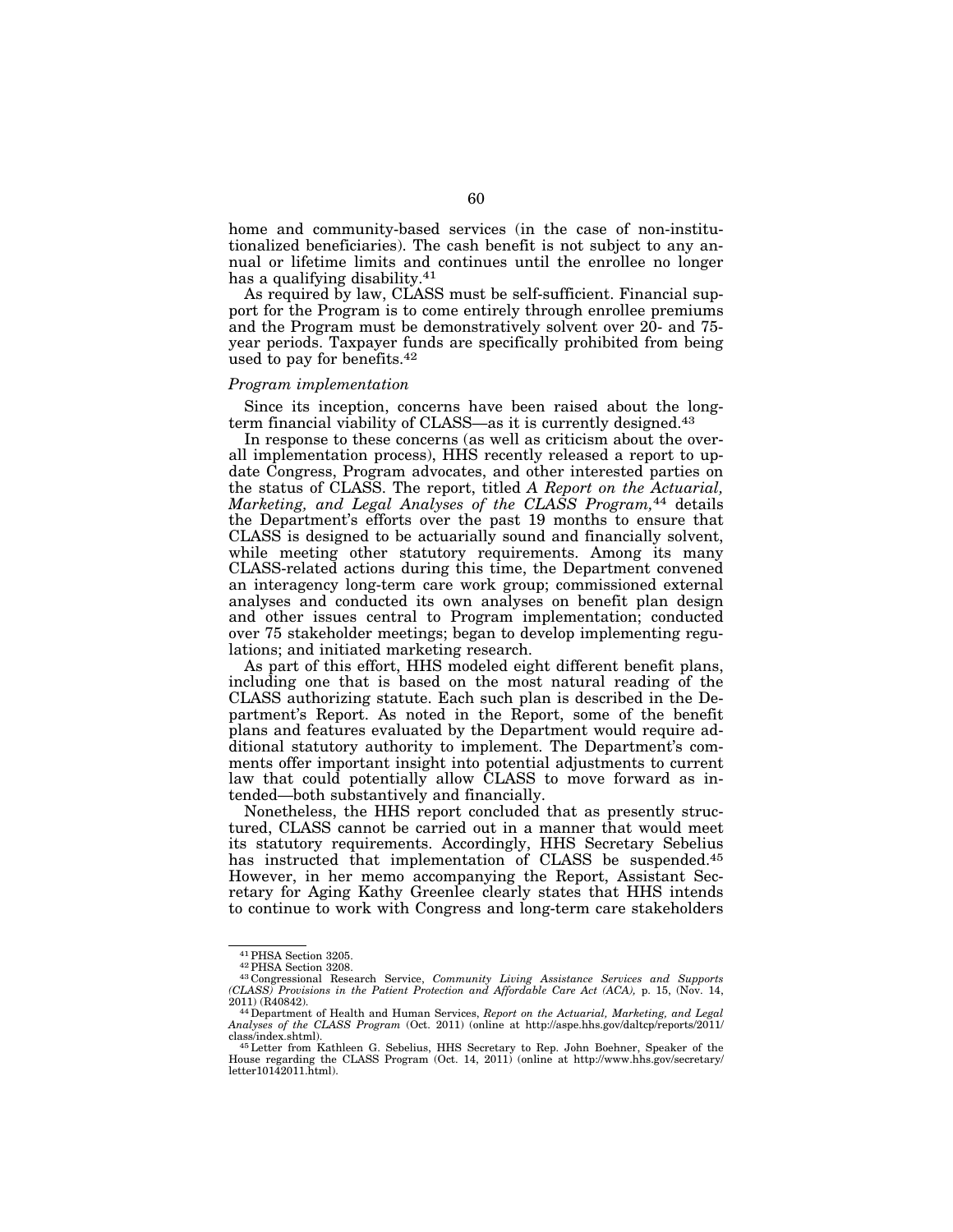to explore ways to address the nation's pressing long-term care needs.46

## ADDITIONAL LONG-TERM CARE PROVISIONS IN TITLE VIII OF THE ACA

## *National Clearinghouse for Long-Term Care*

Established under Section 6021(d) of the 2005 Deficit Reduction Act,<sup>47</sup> the HHS National Clearinghouse for Long-Term Care Information is designed to educate consumers on their long-term care options, including Medicaid and private long-term care insurance.48 Under the 2005 law, the Clearinghouse was authorized at a mandatory funding level of \$3 million for each of the years from FY 2006 through FY 2010.

HHS utilized these funds to launch its "Own Your Future" initiative in partnership with both the National Governors Association and the National Conference of State Legislatures to promote awareness among recent and near retirees about the importance of planning ahead for their long-term care needs.49 The initiative used direct mail (including a letter from state governors) and media spots to encourage individuals between ages 50 and 70 to request a long-term care planning kit developed by HHS. Five states (Arkansas, Idaho, Nevada, New Jersey, and Virginia) initially participated in the program; it was later expanded to include 20 states and the District of Columbia.50 All told, ''Own Your Future'' reached over 18 million residents in 26 states during the Clearinghouse's initial authorization period, with approximately 1.5 million individuals requesting further information on long-term care plan $ning.<sup>51</sup>$ 

Title VIII of the ACA reauthorizes the National Clearinghouse through FY 2015, making \$15 million in total mandatory funding (\$3 million for each of FY 2011 through FY 2015) available for this resource.52 Such funding would allow the Clearinghouse to build on its previous work with the states in providing important and unbiased information about both the need for long-term planning and the availability of various long-term care options.

In FY 2011, HHS issued the Promoting Long-Term Care Awareness solicitation to renew the "Own Your Future" initiative and transition from direct mail to Internet-based activities, including use of social media. HHS reports that it has recently awarded a one-year contract, with an option for renewal, to continue work on this project.

 $^{46}$  Memorandum on the CLASS Program from Kathy Greenlee, HHS Assistant Secretary for Aging to Kathleen Sebelius, HHS Secretary (Oct. 14, 2011) (online at http://aspe.hhs.gov/daltcp/<br>reports/2011/class/CLASSmemo.shtml).

formation (online at http://www.longtermcare.gov/LTC/Main\_Site/index.aspx) (accessed Nov. 9,<br>2011).<br><sup>49</sup>Department of Health and Human Services, *Final Report: "Own Your Future " Consumer* 

*Survey* (Nov. 30, 2006) (online at http://aspe.hhs.gov/daltcp/reports/2006/OYFsurvey.htm).<br><sup>50</sup> Additional states included Colorado, Georgia, Iowa, Kansas, Kentucky, Maryland, Massa-<br>chusetts, Michigan, Missouri, Nebraska Island, South Dakota, Tennessee, Texas, and Washington. 51Department of Health and Human Services, *''Own Your Future'' Long-Term Care Awareness* 

*Campaign Response Summary* (July 28, 2010). 52 ACA, Section 8002(d).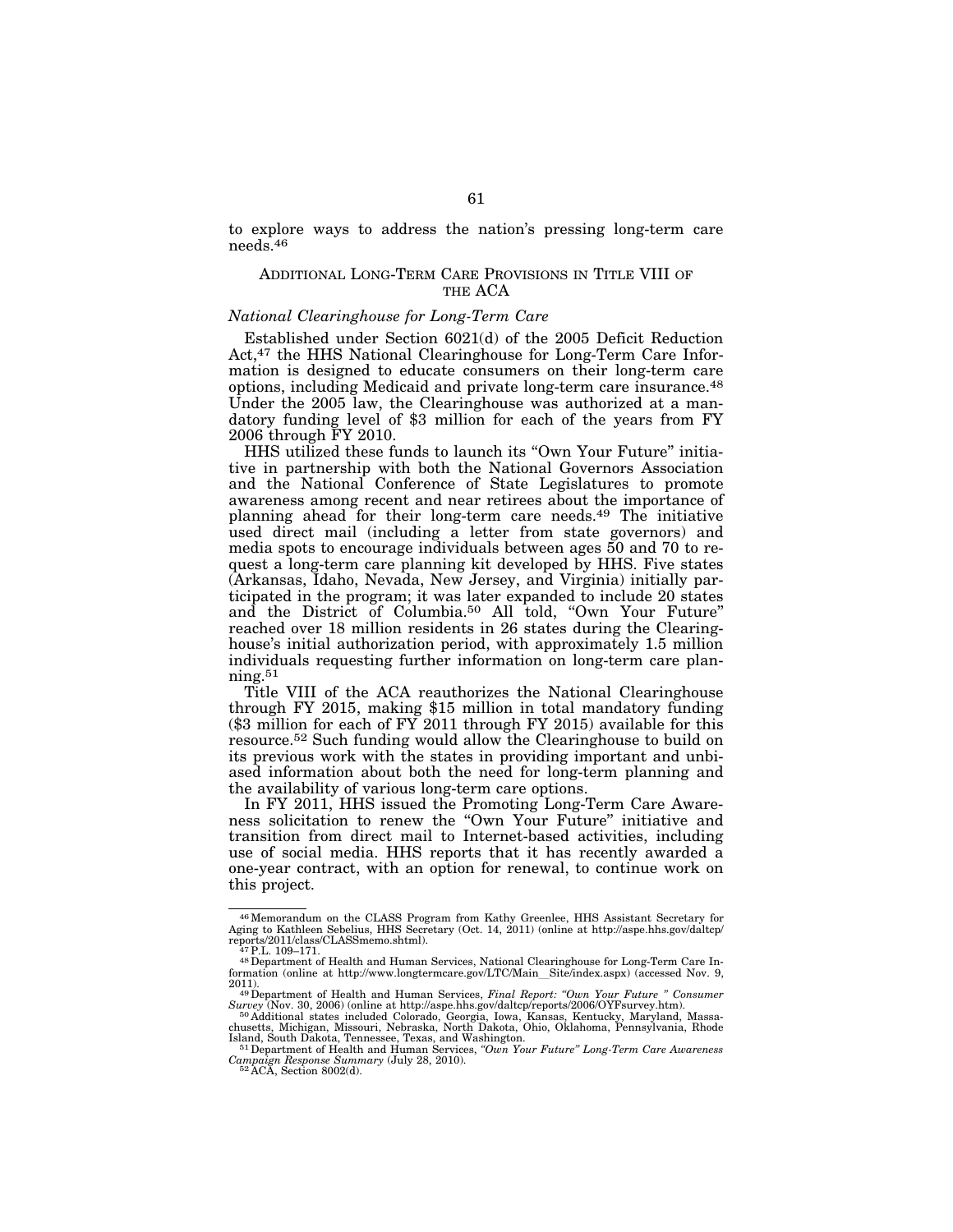#### *Personal Care Attendants Workforce Advisory Panel*

Title VIII also establishes the Personal Care Attendants Workforce Advisory Panel to provide counsel to the Congress and the HHS Secretary on workforce issues related to personal care attendant workers.53 Personal care attendants are individuals trained to enable the elderly and people with disabilities to continue to reside in their homes or within their communities by assisting with activities of daily living. This discipline is an important part of ensuring the adequacy of LTSS since a high proportion of people with longterm care needs reside outside of institutions.

The 15 inaugural members of the Advisory Panel have already been named; their work is expected to get underway shortly.

## H.R. 1173: ''JUST SAY NO''

The Republican response to all of this—to CLASS, to the National Clearinghouse for Long-Term Care and to the Personal Attendants Workforce Advisory Panel—is to ''just say no.'' And that is exactly what H.R. 1173 sets out to do—to terminate the only significant federal program dedicated to the provision of LTSS; to end the guaranteed funding mechanism for the National Clearinghouse; and to stop a workforce advisory group that has already been appointed. This despite Republican claims that they join with us in recognizing that: (1) the United States is facing a potentially catastrophic long-term care crisis; 54 (2) Medicaid can no longer be viewed as the answer to this crisis; 55 (3) CLASS seeks to address an important policy goal;<sup>56</sup> and  $(4)$  the National Clearinghouse is an essential tool in educating the public about long-term planning and long-term care options, including private insurance policies.<sup>57</sup>

What would Republicans put in place instead? Absolutely nothing. For those in need of LTSS, Republicans would keep the status quo—reliance on Medicare that offers very little coverage of these services; on Medicaid that robs the elderly and disabled of their dignity and financial resources; and on the private long-term care insurance market whose policies are far too costly for most Americans to afford. And for those seeking guidance on how best to prepare for a time when long-term care services may be needed, Republicans would allow the National Clearinghouse to be zeroed out altogether during the annual appropriations process. Enactment of H.R. 1173 would produce both of these results.

This scorched-earth approach to the entirety of Title VIII of the ACA was clearly demonstrated throughout the full Committee mark up of H.R. 1173. Indeed, during the proceedings, Republicans:

<sup>53</sup> ACA, Section 8002(c). 54*Supra,* footnote 1. 55*Supra*, footnote 22. 56*Supra*, footnote 4. 57 At the full Committee markup, Rep. Lee Terry offered an amendment (that was adopted) to restore funding authority for the National Clearinghouse that would have been taken away completely under H.R. 1173. During the debate on the amendment, Republicans spoke in strong support for the Clearinghouse. See, e.g., remarks of Rep. Lee Terry (p. 180), Rep. Phil Gingrey<br>(p. 189), and Rep. Michael Burgess (p. 190) (House Committee on Energy and Commerce, Mark-<br>up on H.R. 1173, the Fiscal Respons 2011) (transcript of the proceeding)). For further commentary on the Terry amendment, see footnote 61, *infra*.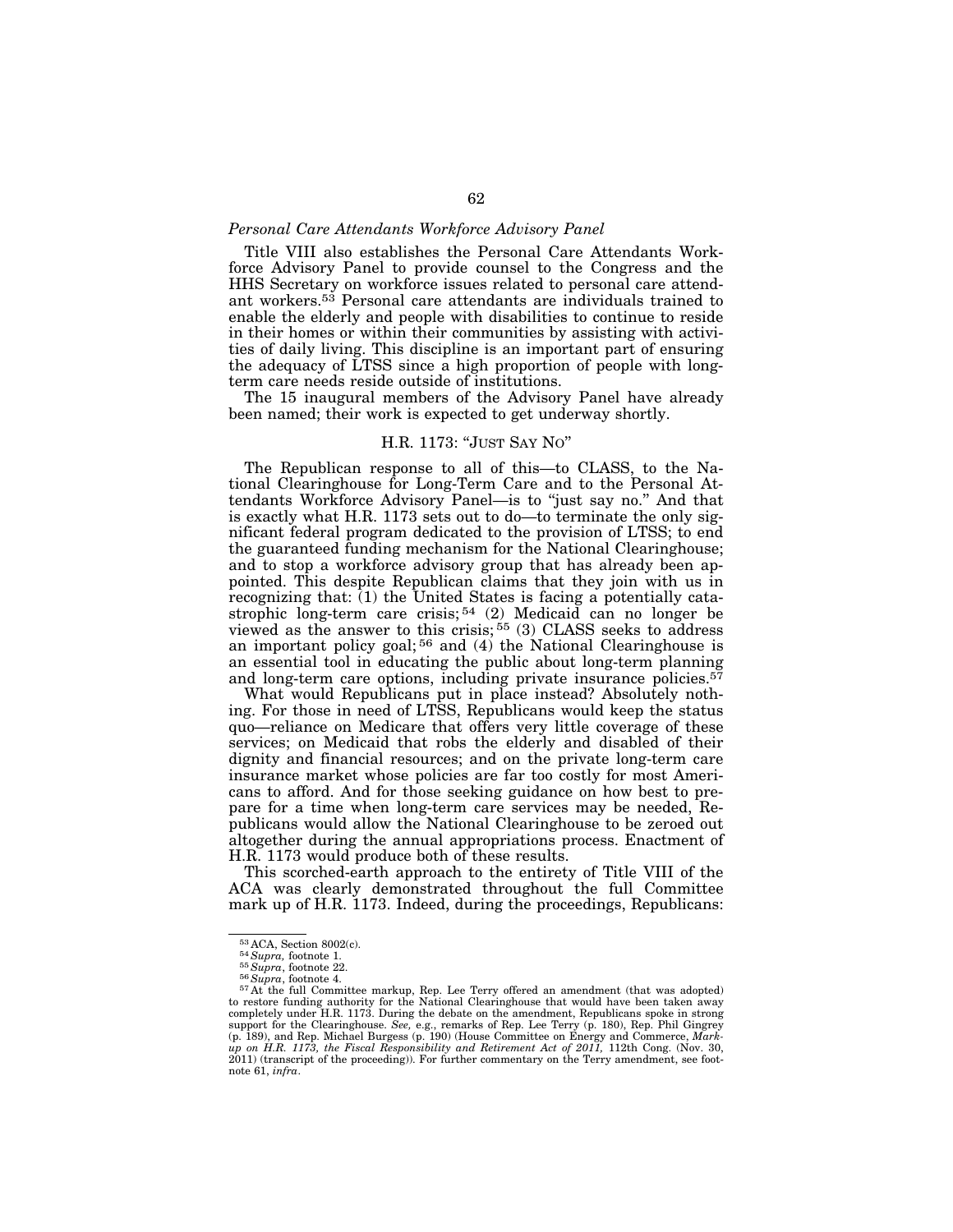• Rejected a process through which CLASS could be reviewed and evaluated by experts (the CLASS Independence Advisory Council) and adjusted and improved by Congress; 58

• Rejected the establishment of an alternative long-term care program to replace CLASS; 59

• Rejected penetration of the private long-term care insurance market as the standard by which repeal of CLASS should be measured; 60 and

• Rejected current law (which Republicans originally supported) to provide mandatory spending for the National Clearinghouse for Long-Term Care.61

In sum: While our Republican colleagues have joined us in recognizing that we face an immediate and pressing long-term care challenge as a nation, they have refused to join us—or their constituents in need—in meeting this challenge. Instead, they place their faith in what is not working and argue that it is best to put off debate on the issue until another day. We believe such a position is both misguided and untenable and, therefore, must be rejected. Consistent with this view, we must also reject H.R. 1173.

### AN ANTI-HEALTH REFORM IDEOLOGICAL AGENDA

The "just say no" view expressed through H.R. 1173 is consistent with the Republican anti-health reform ideological agenda. What Republicans have not been able to achieve in whole cloth,62 they are now attempting to do piece by piece.63 H.R. 1173 puts the CLASS Program in the frontline of this ongoing assault.

<sup>&</sup>lt;sup>58</sup> See debate on the amendments offered by Rep. Frank Pallone (House Committee on Energy and Commerce, *Markup on H.R. 1173, the Fiscal Responsibility and Retirement Act of 2011,* 

<sup>112</sup>th Cong., pp. 203–221 (Nov. 30, 2011) (transcript of the proceeding).<br><sup>59</sup> See debate on the amendment offered by Rep. Ed Towns (House Commerce, *Markup on H.R. 1173, the Fiscal Responsibility and Retirement Act of 201* 

<sup>112</sup>th Cong., pp. 182–202 (Nov. 30, 2011) (transcript of the proceeding)).

The Capps amendment was offered as a second degree amendment to the amendment offered By Rep. Lee Terry that would retain the ACA's extension of the authority for the National Clearinghouse through FY 2015, but would also convert its funding stream from mandatory<br>spending to discretionary spending, subjecting the Clearinghouse to the vagaries of the annual<br>HHS appropriations process. It should b three hours after the Capps Amendment was released, suggesting that Republicans chose to re-<br>verse course only upon learning that their position on the National Clearinghouse would be<br>challenged and calling into question t

the best way to solve the country's long-term care problem.<br><sup>62</sup> Although the House of Representatives has passed a bill to repeal the ACA (H.R. 2), that<br>legislation will not become law since the Senate has defeated the pr House on January 22, 2011 (Congressional Record, H322–323). The Senate defeated a similar<br>proposal the following month on February 2, 2011 (Congressional Record S475)). In any case,<br>President Obama has made clear that he w President, Office of Management and Budget, *Statement of Administration Policy: H.R. 2—Re-pealing the Affordable Care Act* (Jan. 6, 2011) (online at http://www.whitehouse.gov/sites/default/

files/omb/legislative/sap/112/saphr2r\_20110106.pdf)).<br>
<sup>63</sup>Efforts in the House of Representatives to repeal or otherwise destroy individual parts of<br>
the ACA include: H.R. 358, *Protect Life Act* (passed the House on Oct. ter Construction (passed the House on May 4, 2011 (Congressional Record H2969–2977)); H.R. 1216, To Convert Funding for Graduate Medical Education in Qualified Teaching Centers from<br>Direct Appropriations to an Authorizati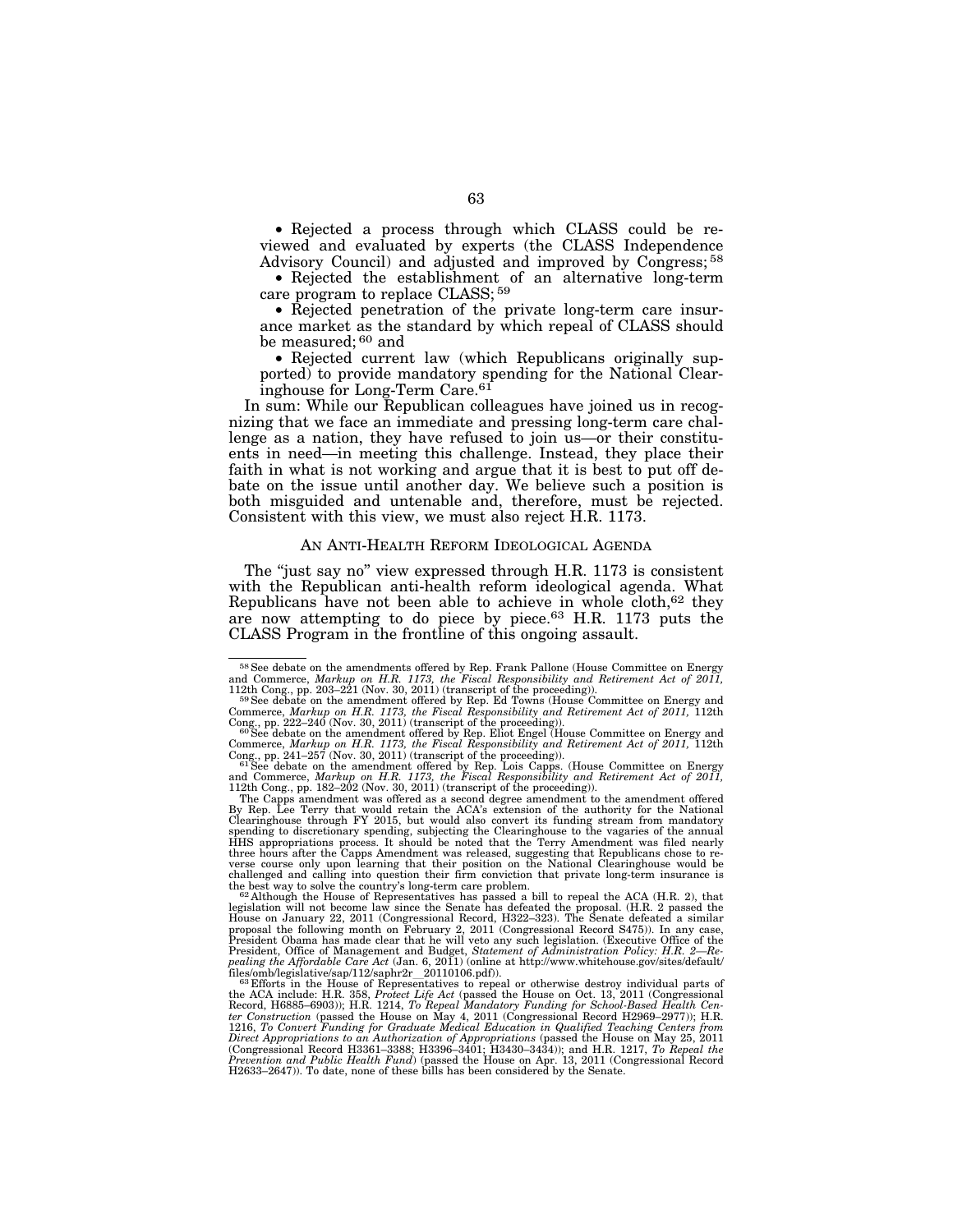But in this instance, Republicans have gone beyond their ''just say no'' mantra and have asserted an additional line of attack in opposition to CLASS. Time and again, Republicans claim that  $\overrightarrow{CL}$ ASS was only included in the ACA as a "budget gimmick"; as a way to help pay for the ACA 64—this despite unequivocal testimony to the contrary.

At the October 2011 hearing on CLASS, in response to questions on this issue, the HHS Assistant Secretary for Planning and Evaluation testified that the Administration supported CLASS because of ''the indisputable need to protect people from the cost of longterm care services'' and that the estimated savings attributed to CLASS by the Congressional Budget Office (CBO) during the health reform debate <sup>65</sup> were "certainly encouraging," but in no way were the definitive argument for including CLASS within the ACA.66 The Assistant Secretary went on to state that even after discounting the savings CBO initially projected for CLASS, the ACA would still save more than \$120 billion during the next 10 years and over one trillion dollars in the subsequent decade.67 She also underscored the point that over 30 million Americans are expected to gain health insurance when the ACA is fully implemented and detailed the ACA benefits already experienced by seniors, small businesses, and young adults—none of which would be impacted by the Department's decision to defer work on CLASS.68

Nonetheless, Republicans have persisted in misrepresenting both the relevance of the initial CBO score for CLASS in paying for the ACA and the fiscal impact of suspending the Program's implementation.69 In our view, this is nothing more than part of the Republican strategy to disrupt, dismantle, and ultimately destroy the ACA. For this reason as well, we oppose H.R. 1173.

 $64$  See, *e.g.*, Sen. John Thune, Rep. Fred Upton, Rep. Joe Pitts, Rep. Cliff Stearns, Rep. Denny Rehberg *et al., CLASS' Untold Story: Taxpayers, Employers, and States on the Hook for Flawed Entitlement <i>Program* (Sept. class/classuntoldstoryreport.pdf). See also remarks of Rep. Joe Pitts (p. 3); Rep. Marsha Blackburn (pp. 19–20); Rep. Michael Burgess (pp. 23–24); and Rep. Charles Boustany (p. 45) (Subcommittee on Oversight and Investigations and Subcommittee on Health, House Committee on Energy and Commerce, *Joint Hearing on Class Cancelled: An Unsustainable Program and Its* 

<sup>&</sup>lt;sup>65</sup> In December 2009, CBO estimated CLASS provisions would reduce deficits by \$72 billion over the 10-year period from 2010 through 2019, including \$2 billion in Medicaid savings. (Letter from Douglas W. Elmendorf, Director, Congressional Budget Office to Sen. Harry Reid, Lead-er, Senate (Dec. 19, 2009) (online at http://www.cbo.gov/ftpdocs/108xx/doc10868/12-19- Reid\_Letter\_Managers\_Correction\_Noted.pdf)). CBO most recently estimated that prior to HHS' announcement to suspend implementation of the Program, CLASS would have reduced the deficit by \$81 billion over the 10-year period from 2012 through 2021. The estimate does<br>not include \$2 billion in savings to Medicaid. (Congressional Budget Office Cost Estimate of<br>H.R. 1173, Fiscal Responsibility and

committee on Oversight and Investigations and Health Subcommittee, House Committee on Energy and Commerce, *Joint Hearing on Class Cancelled: An Unsustainable Program and Its Consequences for the Nation's Deficit,* 112th Cong., pp. 75–76 (Oct. 26, 2011) (transcript of the pro-

ceeding)).<br>
<sup>67</sup>*Ibid* at p. 74.<br>
<sup>69</sup>*See, e.g.*, remarks of Rep. Fred Upton (House Committee on Energy and Commerce, *Markup*<br>
<sup>69</sup>*See, e.g.*, remarks of Rep. Fred Upton (House Committee on Energy and Commerce, *Markup* Cong., p. 13 (Nov. 15, 2011) (transcript of the proceeding)).